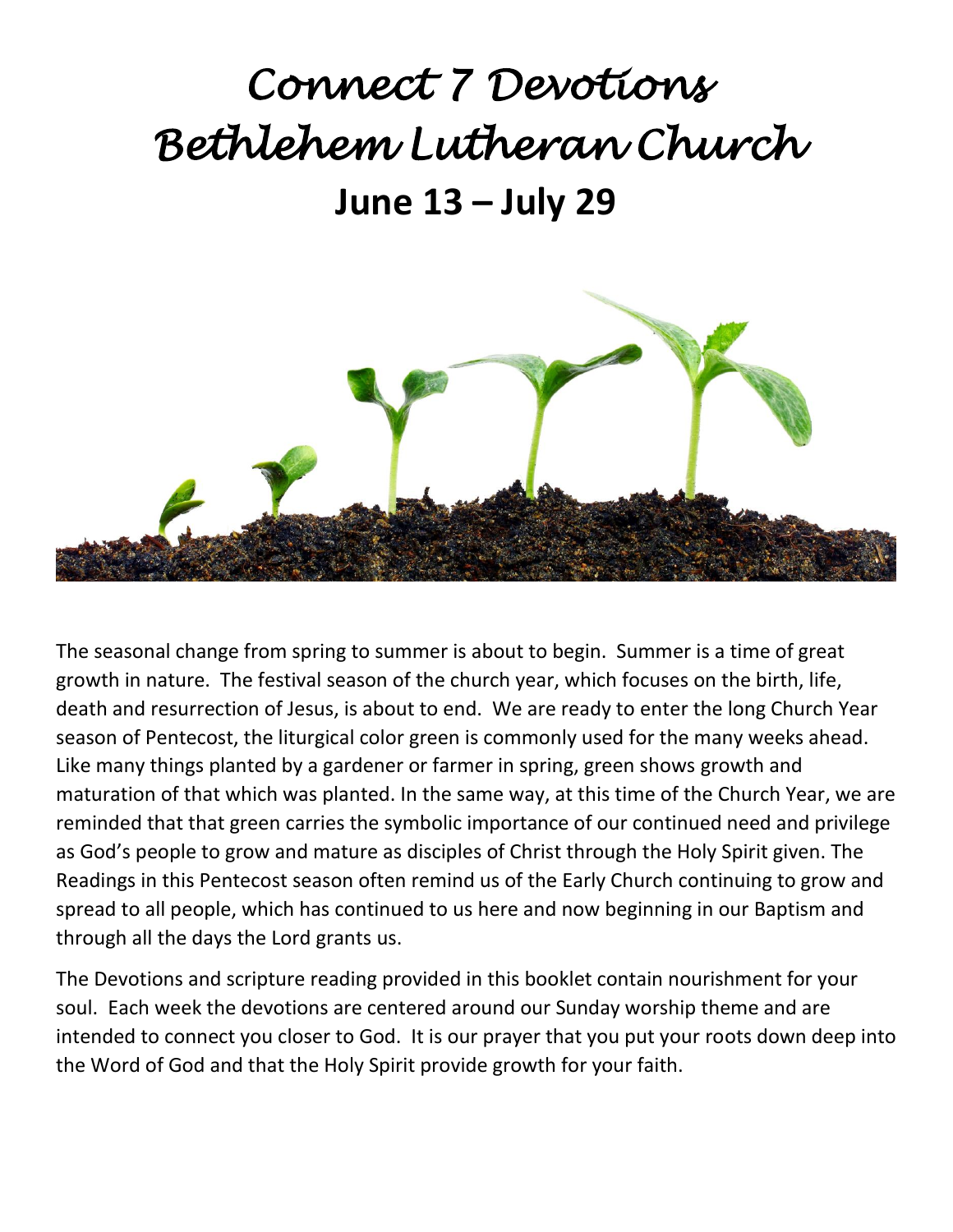## *Connect 7 Devotions*

**For the Week of June 13-17**

| ISecond S. a.<br>June 19<br>$\parallel$ (Prop. 7)<br>Il Pentecost | ll Is. 65:1–9 | l Psalm 3 | $\parallel$ Gal. 3:23-4:7 | ll Luke 8:26–39 |
|-------------------------------------------------------------------|---------------|-----------|---------------------------|-----------------|
|-------------------------------------------------------------------|---------------|-----------|---------------------------|-----------------|

#### **Theme: No Longer a Slave - Galatians 3:23 - 4:7**

**<sup>23</sup>** Now before faith came, we were held captive under the law, imprisoned until the coming faith would be revealed. **<sup>24</sup>** So then, the law was our guardian until Christ came, in order that we might be justified by faith. **<sup>25</sup>** But now that faith has come, we are no longer under a guardian, **<sup>26</sup>** for in Christ Jesus you are all sons of God, through faith. **<sup>27</sup>** For as many of you as were baptized into Christ have put on Christ. <sup>28</sup> There is neither Jew nor Greek, there is neither slave<sup>[\[g\]](https://www.biblegateway.com/passage/?search=gal+3&version=ESV#fen-ESV-29114g)</sup> nor free, there is no male and female, for you are all one in Christ Jesus. **<sup>29</sup>** And if you are Christ's, then you are Abraham's offspring, heirs according to promise.

I mean that the heir, as long as he is a child, is no different from a slave,  $\omega$  though he is the owner of everything, **<sup>2</sup>** but he is under guardians and managers until the date set by his father. **<sup>3</sup>** In the same way we also, when we were children, were enslaved to the elementary principles<sup>th</sup> of the world. <sup>4</sup> But when the fullness of time had come, God sent forth his Son, born of woman, born under the law, **<sup>5</sup>** to redeem those who were under the law, so that we might receive adoption as sons. **<sup>6</sup>** And because you are sons, God has sent the Spirit of his Son into our hearts, crying, "Abba! Father!" **<sup>7</sup>** *So you are no longer a slave, but a son, and if a son, then an heir through God.*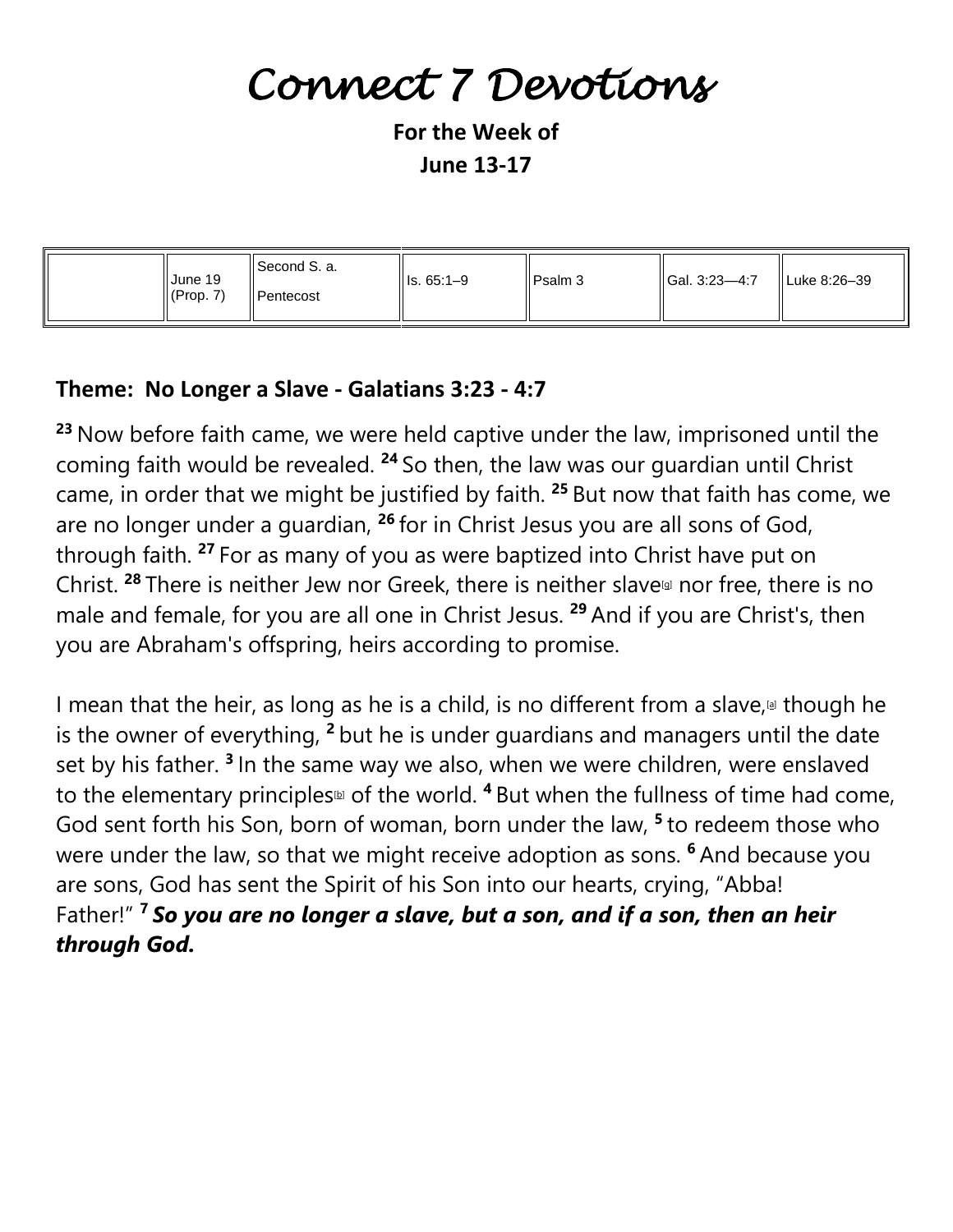## The Beauty of Adoption

In Christ Jesus you are all children of God through faith. [Galatians 3:26](https://biblia.com/bible/niv/Gal%203.26)

#### **Today's Scripture & Insight: Galatians 3:26–4:7**

The 2009 film *The Blind Side* depicts the true story of Michael Oher, a homeless teenager. A family takes him in and helps him overcome learning difficulties and achieve excellence in American football. In one scene, the family talks with Michael about the possibility of adopting him after he'd been living with them for several months. In a sweet and tender reply, Michael exclaims that he thought he already was a part of the family!

It's a beautiful moment, just as adoption is a beautiful thing. Love is extended and full inclusion is offered as a family opens its arms to a new member. Adoption changes lives, just as it profoundly changed Michael's life.

In Jesus, believers are made "children of God" through faith in Him ([Galatians](https://biblia.com/bible/niv/Gal%203.26)  [3:26](https://biblia.com/bible/niv/Gal%203.26)). We're adopted by God and become His sons and daughters (4:5). As God's adopted children, we receive the Spirit of His Son, we call God "Father" (v. 6), and we become His heirs (v. 7) and coheirs with Christ [\(Romans 8:17\)](https://biblia.com/bible/niv/Rom%208.17). We become full members of His family.

When Michael Oher was adopted, it changed his life, his identity, and his future. How much more for us who are adopted by God! Our life changes as we know Him as Father. Our identity changes as we belong to Him. And our future changes as we're promised a glorious, eternal inheritance.

By: **[Con Campbell](https://odb.org/author/constantinecampbell/)**

### **Reflect & Pray**

### How does being a child of God affect your self-identity? In what ways does this change the way you view yourself?

Thank You, Father, for making me Yours. Help me to understand my identity as Your child.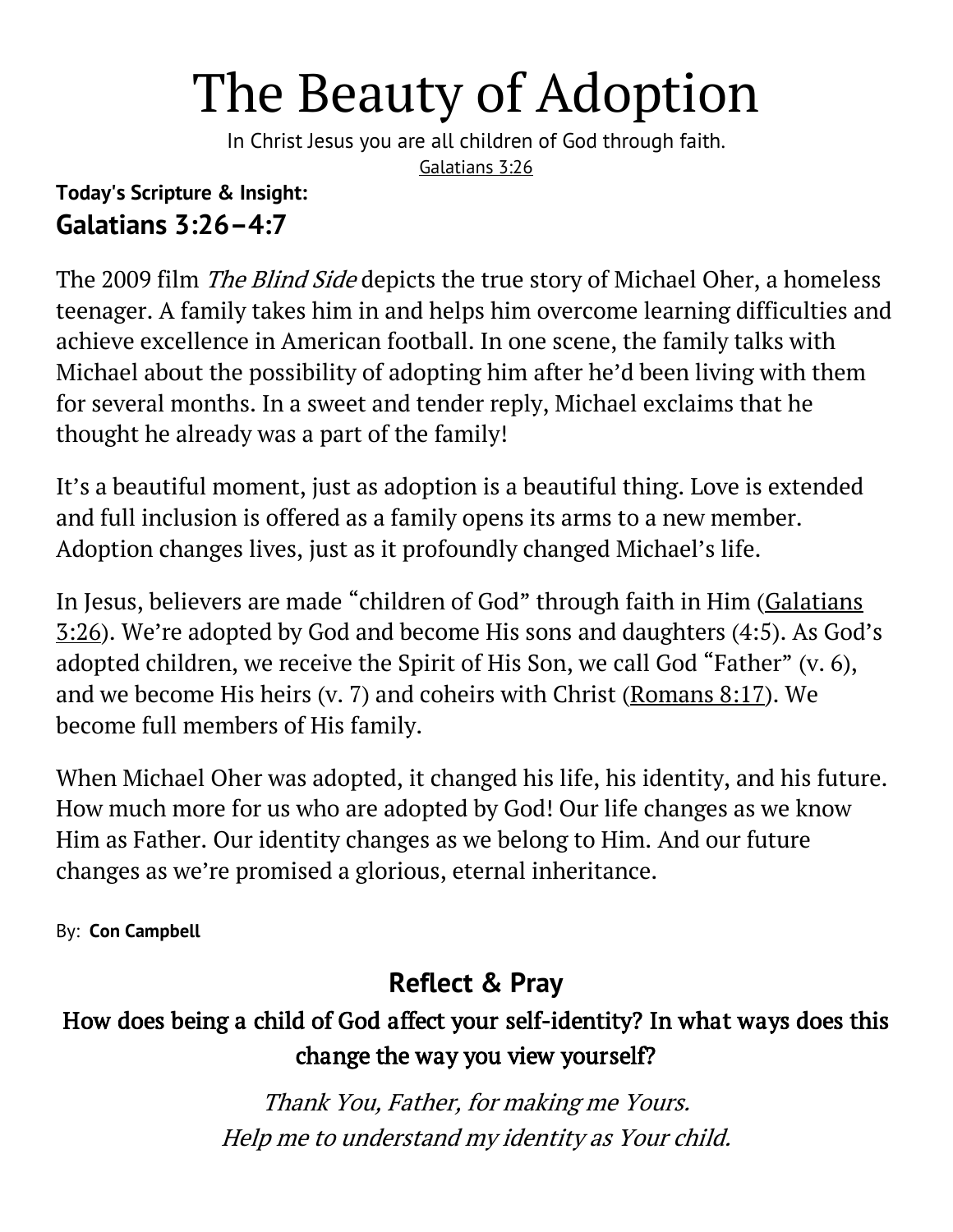## Adopted

God sent his Son . . . that we might receive adoption to sonship.

[Galatians 4:4](https://biblia.com/bible/niv/Gal%204.4%E2%80%935)–5

#### **Today's Scripture & Insight: Galatians 4:1–7**

I'm glad when a philanthropist builds an orphanage for homeless children. I'm thrilled when that person gives even more and adopts one of them. Most orphans would be delighted merely to have a patron. But then to learn the sponsor isn't content merely to help me but also *wants me*. How must that feel?

If you're a child of God you already know, because it's happened to you. We couldn't complain if God had merely loved us enough to send His Son that we might "not perish but have eternal life" ([John 3:16\)](https://biblia.com/bible/niv/John%203.16). It would be enough for us. But not for God. He "sent his Son . . . to redeem" us, not as an end in itself, but "that we might receive adoption to sonship" (Galatians  $4:4-5$ ).

The apostle Paul refers to us as "sons" because in his day it was common for sons to inherit their father's wealth. His point is that now everyone who puts their faith in Jesus, whether man or woman, becomes a "son" of God with equal and full rights of inheritance (v. 7).

God does not merely want to *save* you. He *wants* you. He has adopted you into His family, given you His name [\(Revelation 3:12\)](https://biblia.com/bible/niv/Rev%203.12), and proudly calls you His child. You could not possibly be loved more, or by anyone more important. You aren't merely blessed by God. You are the *child* of God. Your Father loves you.

By: **[Mike Wittmer](https://odb.org/author/mwittmer/)**

### **Reflect & Pray**

#### Father, what a privilege to call You this! Thank You for saving me, and for wanting me.

You are more than saved. You are loved.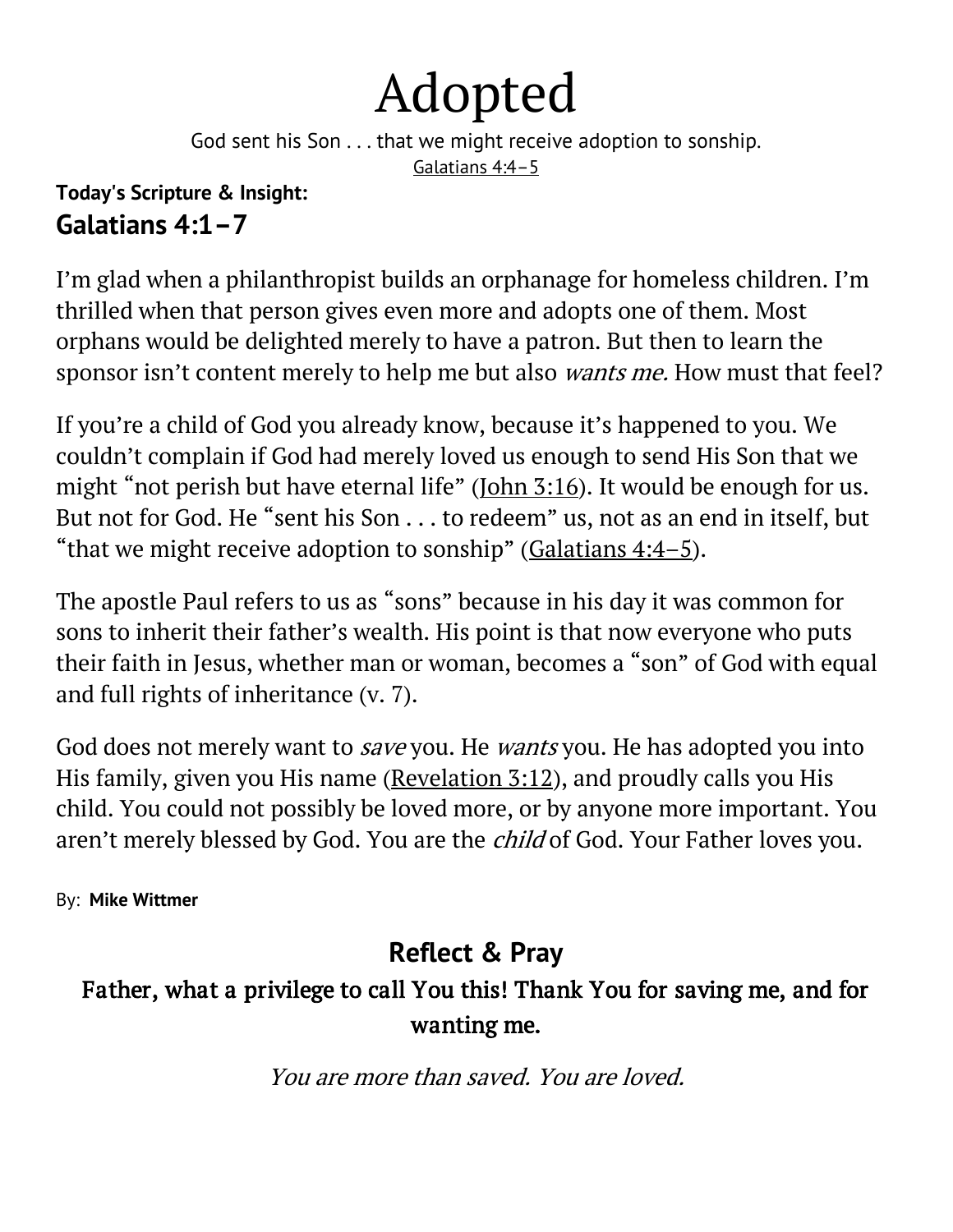## Hosting Royalty

So in Christ Jesus you are all children of God through faith. [Galatians 3:26](https://biblia.com/bible/niv/Gal%203.26)

#### **Galatians 3:26–29**

After meeting the Queen of the United Kingdom at a ball in Scotland, Sylvia and her husband received a message that the royal family would like to visit them for tea. Sylvia started cleaning and prepping, nervous about hosting the royal guests. Before they were due to arrive, she went outside to pick some flowers for the table, her heart racing. Then she sensed God reminding her that He's the King of kings and that He's with her every day. Immediately she felt peaceful and thought, "After all, it's only the Queen!"

Sylvia is right. As the apostle Paul noted, God is the "King of kings and Lord of lords" ([1 Timothy 6:15](https://biblia.com/bible/niv/1%20Tim%206.15)) and those who follow Him are "children of God" [\(Galatians 3:26](https://biblia.com/bible/niv/Gal%203.26)). When we belong to Christ, we're heirs of Abraham (v. 29). We no longer are bound by division—such as that of race, social class, or gender—for we're "all one in Christ Jesus" (v. 28). We're children of the King.

Although Sylvia and her husband had a marvelous meal with the Queen, I don't anticipate receiving an invitation from the monarch anytime soon. But I love the reminder that the highest King of all is with me every moment. And that those who believe in Jesus wholeheartedly (v. 27) can live in unity, knowing they're God's children.

How could holding onto this truth shape the way we live today?

By: **[Amy Boucher Pye](https://odb.org/author/amyboucherpye/)**

### **Reflect & Pray**

#### What does it mean to you to be an heir of Abraham? How could you invite others to become part of the family?

King of kings and Lord of lords, You are mighty and glorious. Thank You for stooping down to love me and for welcoming me as Your child.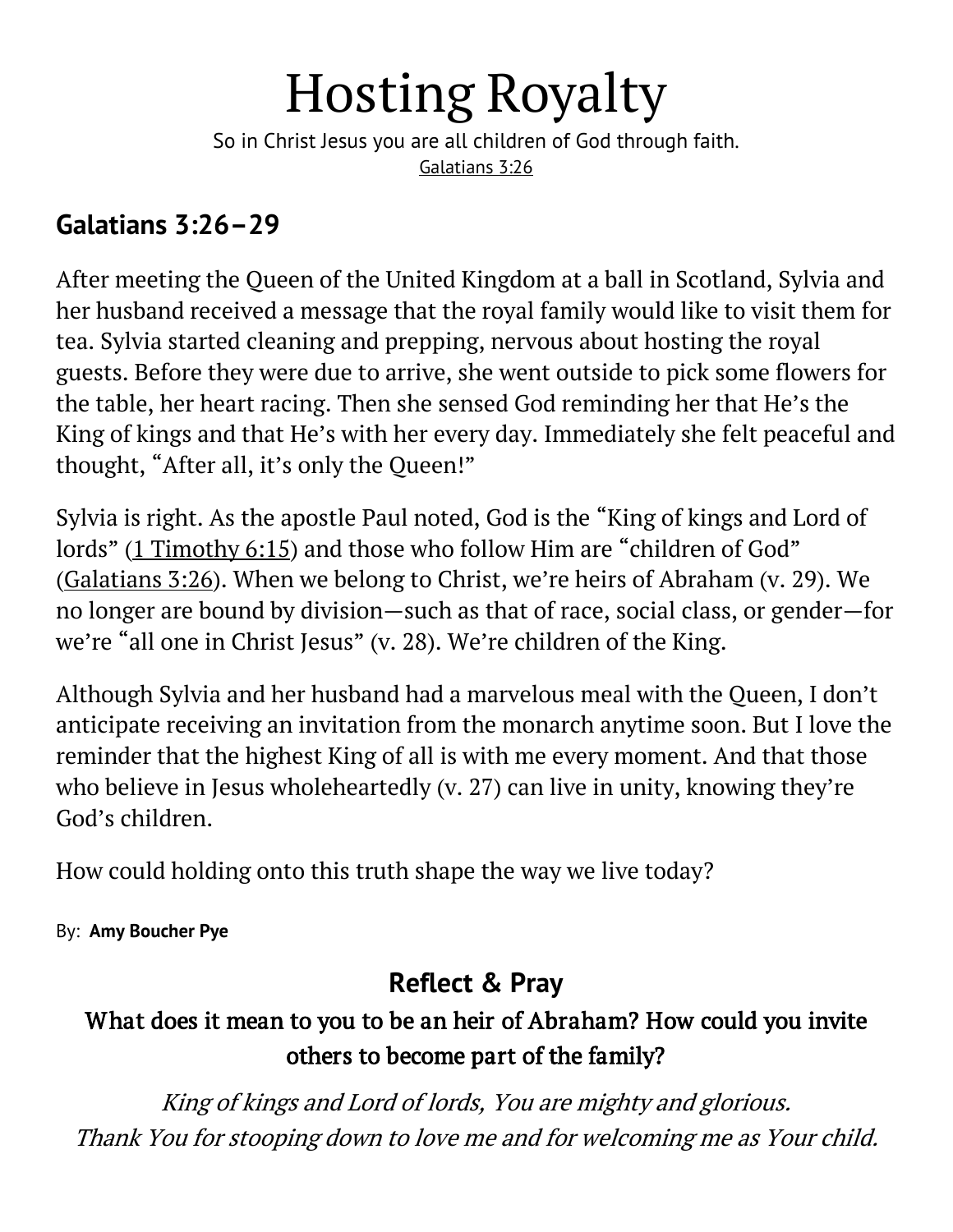## What Are You?

In Christ Jesus you are all children of God through faith. [Galatians 3:26](https://biblia.com/bible/niv/Gal%203.26)

#### **Galatians 3:26–4:7**

When I walked into the ice cream shop with my five-year-old biracial son, the man behind the counter glanced at me and stared at my child. "What are you?"

His question and harsh tone triggered the all-too-familiar anger and heartache I'd experienced growing up as a Mexican-American who didn't fit stereotypes. Pulling Xavier closer, I turned toward my Black husband as he entered the store. With eyes narrowed, the store clerk completed our order in silence.

I prayed silently for the man as my son listed the flavors of ice cream he wanted to try. Repenting of my bitterness, I asked God to give me a spirit of forgiveness. With my light-but-not-white complexion, I'd been the target of similar glares accompanying that same question over the years. I'd struggled with insecurities and feelings of worthlessness until I began learning how to embrace my identity as God's beloved daughter.

The apostle Paul declares that believers in Jesus are "all children of God through faith," equally valued and beautifully diverse. We're intimately connected and intentionally designed to work together [\(Galatians 3:26](https://biblia.com/bible/niv/Gal%203.26%E2%80%9329)–29). When God sent His Son to redeem us, we became family through His blood shed on the cross for the forgiveness of our sins (4:4–7). As God's image-bearers, our worth cannot be determined by the opinions, expectations, or biases of others.

What are we? We're children of God. By: **[Xochitl Dixon](https://odb.org/author/xochitldixon/)** 

### **Reflect & Pray**

When have you doubted your value as a person due to the opinions, expectations, or biases of others? How does knowing all God's children are His image-bearers help you love those who are different from you?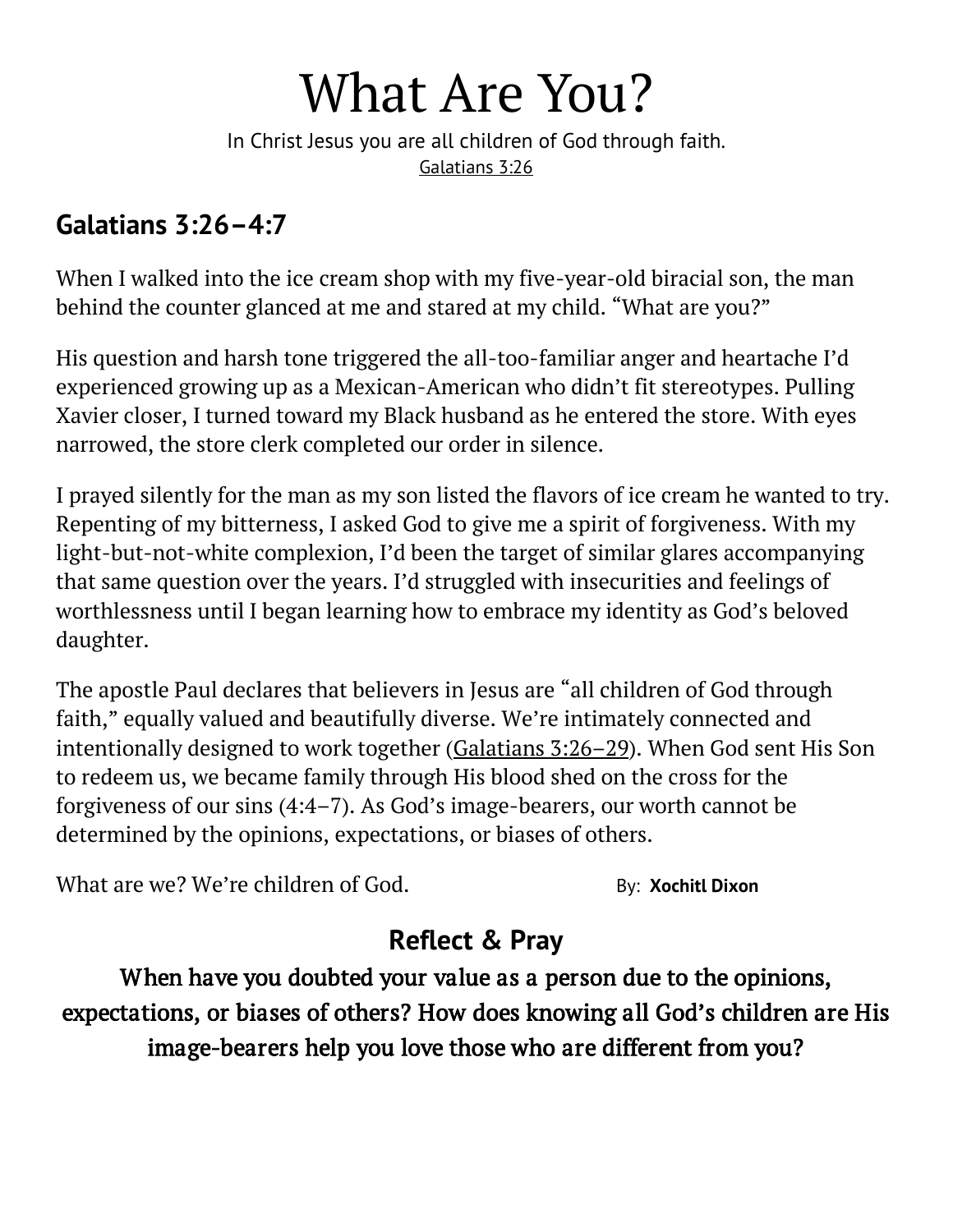Father God, please help me to see myself and others through Your eyes. Help me love with Your heart as I come into contact with people who are different from

me

## More than Water

All of you who were baptized into Christ have clothed yourselves with Christ. [Galatians 3:27](https://biblia.com/bible/niv/Gal%203.27)

#### **Today's Scripture & Insight: Galatians 3:23–29**

One of my earliest childhood memories of church was a pastor walking down the aisle, challenging us to "remember the waters of our baptism." Remember the waters?I asked myself. How can you remember water?He then proceeded to splash everyone with water, which as a young child both delighted and confused me.

Why should we think about baptism? When a person is baptized, there's so much more to it than water. Baptism symbolizes how through faith in Jesus, we've become "clothed" with Him ([Galatians 3:27](https://biblia.com/bible/niv/Gal%203.27)). Or in other words, it's celebrating that we belong to Him and that He lives in and through us.

As if that weren't significant enough, the passage tells us that if we've been clothed with Christ our identity is found in Him. We're the very children of God (v. 26). As such, we've been made right with God by faith—not by following Old Testament law (vv. 23–25). We're not divided against one another by gender, culture, and status. We're set free and brought into unity through Christ and are now His own (v. 29).

So there are very good reasons to remember baptism and all it represents. We aren't simply focusing on the act itself but that we belong to Jesus and have become children of God. Our identity, future, and spiritual freedom are found in Him. By: **[Peter W. Chin](https://odb.org/author/peterwchin/)**

### **Reflect & Pray**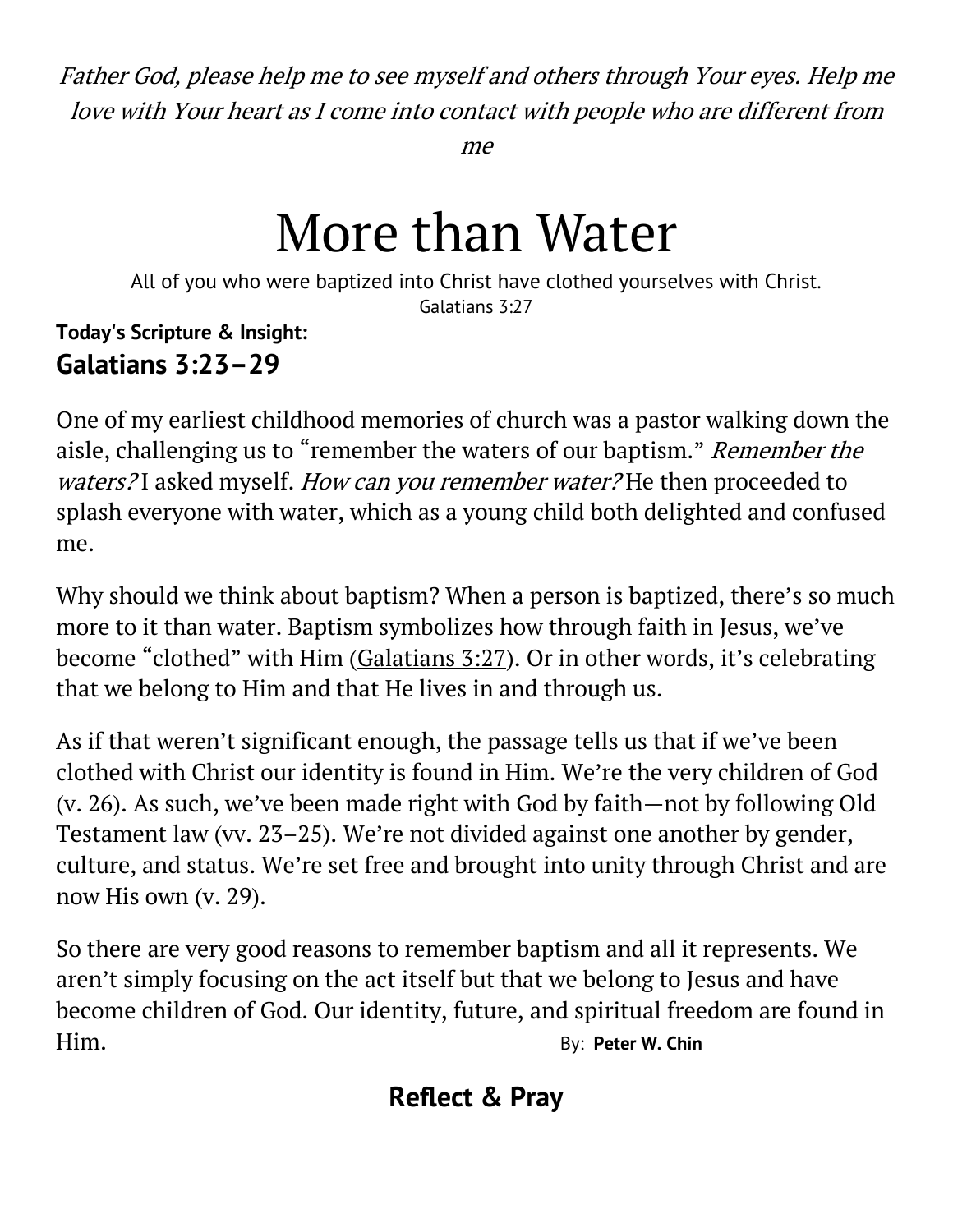#### What does it mean for you to be clothed with Christ and to belong to Him? What are ways in which you can regularly celebrate and remember the meaning of baptism?

God, help me to never forget that through Jesus I am a child of God!

## *Connect 7 Devotions*

**For the Week of June 20-24**

| June 26   | Il Third S. a.   | $\ $ 1 Kings 19:9b-21 | $l$ Psalm 16 | <b>IGal. 5:1. 13–25</b> | ILuke 9:51–62 |
|-----------|------------------|-----------------------|--------------|-------------------------|---------------|
| (Prop. 8) | <b>Pentecost</b> |                       |              |                         |               |

#### **Theme: No Longer Alone – 1 Kings 19:9-21**

**<sup>9</sup>** There he came to a cave and lodged in it. And behold, the word of the LORD came to him, and he said to him, "What are you doing here, Elijah?" **<sup>10</sup>** He said, "I have been very jealous for the LORD, the God of hosts. For the people of Israel have forsaken your covenant, thrown down your altars, and killed your prophets with the sword, and I*, even I only, am left*, and they seek my life, to take it away." **<sup>11</sup>** And he said, "Go out and stand on the mount before the LORD." And behold, the LORD passed by, and a great and strong wind tore the mountains and broke in pieces the rocks before the LORD, but the LORD was not in the wind. And after the wind an earthquake, but the LORD was not in the earthquake. **<sup>12</sup>** And after the earthquake a fire, but the LORD was not in the fire. And after the fire the sound of a low whisper. **<sup>13</sup>** And when Elijah heard it, he wrapped his face in his cloak and went out and stood at the entrance of the cave. And behold, there came a voice to him and said, "What are you doing here, Elijah?" **<sup>14</sup>** He said, "I have been very jealous for the LORD, the God of hosts. For the people of Israel have forsaken your covenant, thrown down your altars, and killed your prophets with the sword, and I, even I only, am left, and they seek my life, to take it away." **<sup>15</sup>** And the LORD said to him, "Go, return on your way to the wilderness of Damascus. And when you arrive, you shall anoint Hazael to be king over Syria. **<sup>16</sup>** And Jehu the son of Nimshi you shall anoint to be king over Israel, and Elisha the son of Shaphat of Abel-meholah you shall anoint to be prophet in your place. **<sup>17</sup>** And the one who escapes from the sword of Hazael shall Jehu put to death, and the one who escapes from the sword of Jehu shall Elisha put to death. **<sup>18</sup>** Yet I will leave seven thousand in Israel, all the knees that have not bowed to Baal, and every mouth that has not kissed him."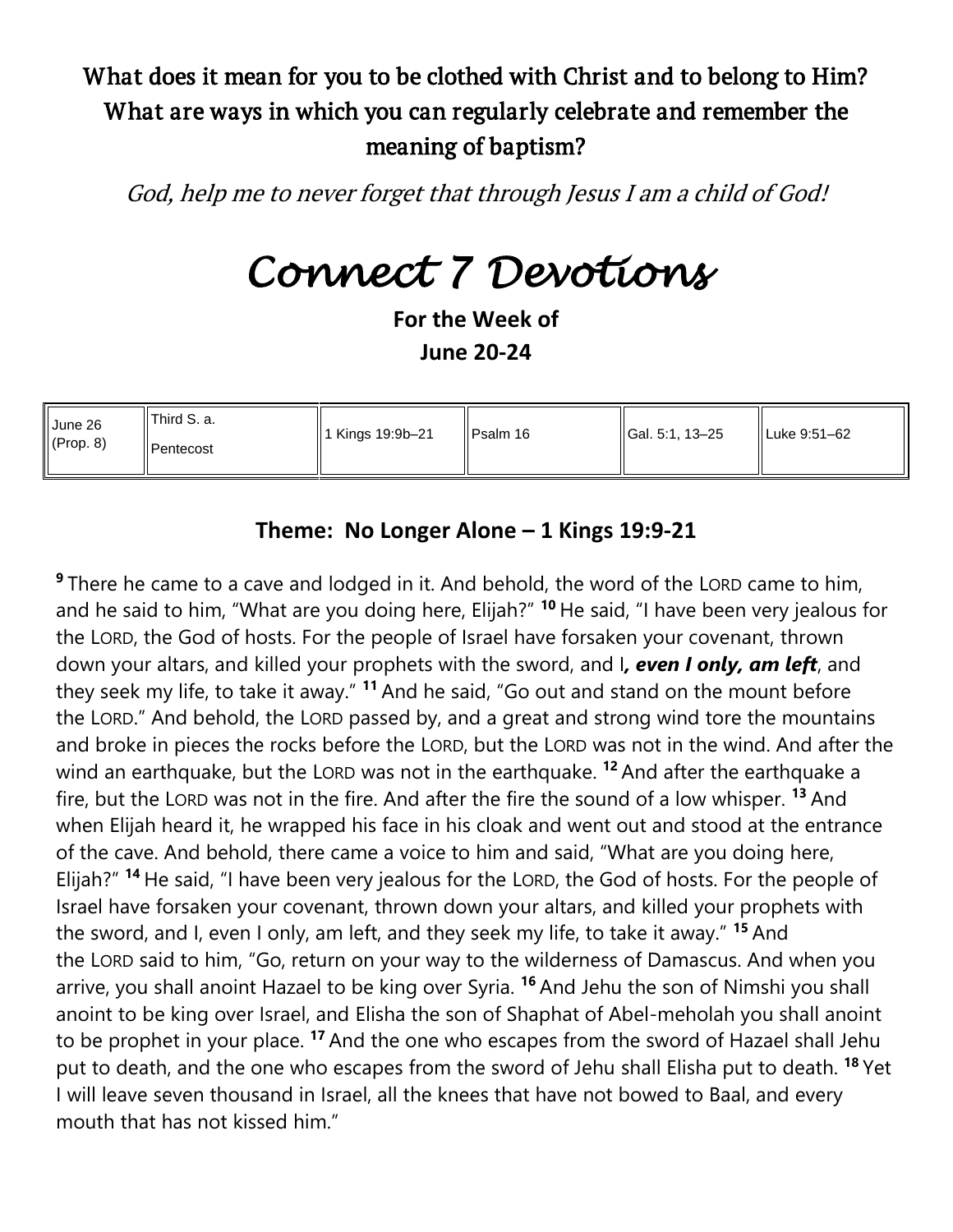**<sup>19</sup>** So he departed from there and found Elisha the son of Shaphat, who was plowing with twelve yoke of oxen in front of him, and he was with the twelfth. Elijah passed by him and cast his cloak upon him. **<sup>20</sup>** And he left the oxen and ran after Elijah and said, "Let me kiss my father and my mother, and then I will follow you." And he said to him, "Go back again, for what have I done to you?" **<sup>21</sup>** And he returned from following him and took the yoke of oxen and sacrificed them and boiled their flesh with the yokes of the oxen and gave it to the people, and they ate. Then he arose and went after Elijah and assisted him.

## Escaping the Noise

After the fire came a gentle whisper. [1 Kings 19:12](https://biblia.com/bible/niv/1%20Kings%2019.12)

#### **Today's Scripture & Insight: 1 Kings 19:9–13**

Several years ago, the president of a college suggested that students join her in "powering down" for an evening. Although the students agreed, it was with great reluctance that they laid aside their cell phones and entered the chapel. For the next hour, they sat quietly in a service of music and prayer. Afterward, one participant described the experience as "a wonderful opportunity to calm down . . . a place to just tune out all of the extra noise."

Sometimes, it's difficult to escape "extra noise." The clamor of both our external and internal worlds can be deafening. But when we're willing to "power down," we begin to understand the psalmist's reminder of the necessity to be still so we can know God [\(Psalm 46:10\)](https://biblia.com/bible/niv/Ps%2046.10). In [1 Kings 19,](https://biblia.com/bible/niv/1%20Kings%2019) we discover as well that when the prophet Elijah looked for the Lord, he didn't find Him in the pandemonium of the wind or the earthquake or the fire (vv. 9–13). Instead, Elijah heard God's gentle whisper (v. 12).

Extra noise is practically guaranteed during celebrations. When families and friends come together, it's likely a time of animated conversations, excess food, boisterous laughter, and sweet expressions of love. But when we quietly open our hearts, we find that time with God is even sweeter. Like Elijah, we're more likely to encounter God in the stillness. And sometimes, if we listen, we too will hear that gentle whisper. **By:** [Cindy Hess Kasper](https://odb.org/author/cindyhesskasper/)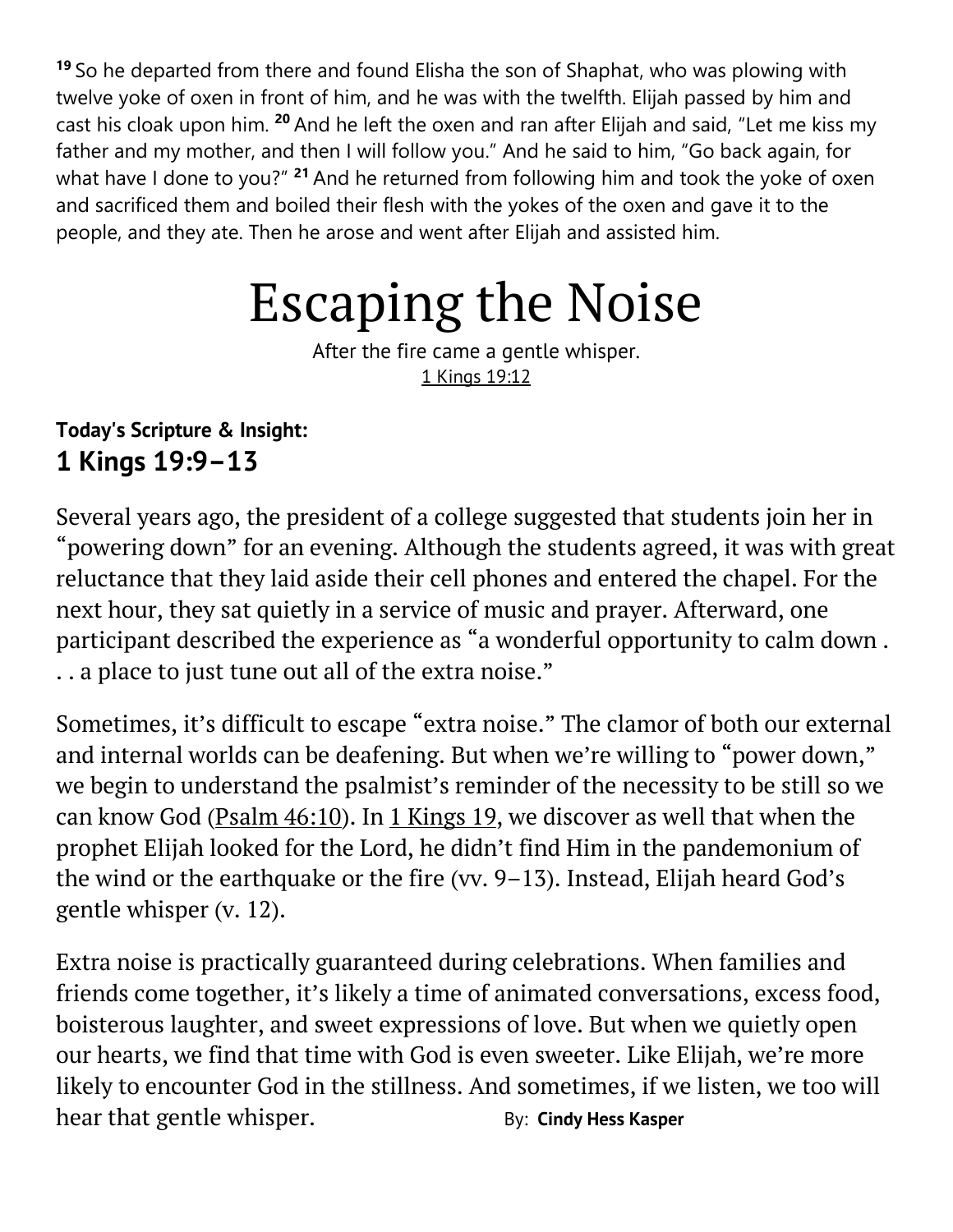#### What will help you draw close to God in silence and solitude? How can you regularly "power down" both your devices and your busy mind?

It's in the stillness we're most likely to hear God's gentle whisper.

## Who Needs Me?

When you get there, anoint Hazael king over Aram. [1 Kings 19:15](https://biblia.com/bible/niv/1%20Kings%2019.15)

#### **Today's Scripture & Insight: 1 Kings 19:9–12, 15–18**

While on a red-eye flight to Washington, DC, opinion writer Arthur Brooks overheard an elderly woman whisper to her husband, "It's not true that no one needs you anymore." The man murmured something about wishing he were dead, and his wife replied, "Oh, stop saying that." When the flight ended, Brooks turned around and immediately recognized the man. He was a world-famous hero. Other passengers shook his hand, and the pilot thanked him for the courage he displayed decades ago. How had this giant sunk into despair?

The prophet Elijah bravely and single-handedly defeated 450 prophets of Baal or so he thought  $(1$  Kings 18). Yet he hadn't really done it alone; God was there all along! But later, feeling all alone, he asked God to take his life.

God lifted Elijah's spirits by bringing him into His presence and giving him new people to serve. He must go and "anoint Hazael king over Aram," Jehu "king over Israel," and Elisha "to succeed you as prophet" (19:15–16). Invigorated with renewed purpose, Elijah found and mentored his successor.

Your great victories may lie in the rearview mirror. You may feel your life has peaked, or that it never did. No matter. Look around. The battles may seem smaller, the stakes less profound, but there are still others who need you. Serve them well for Jesus' sake, and it will count. They're your purpose—the reason you're still here.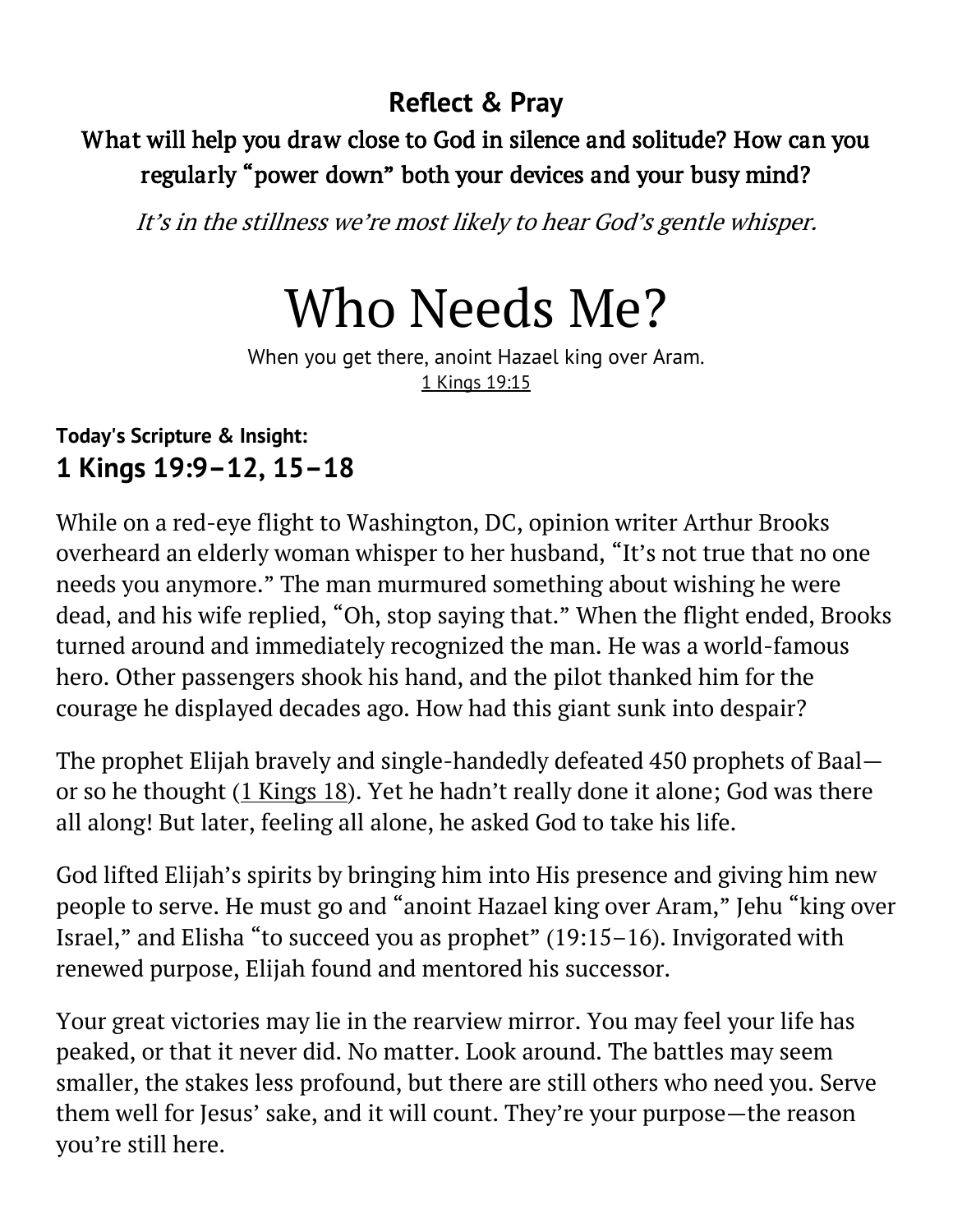#### Who can you serve today for Christ? Why is it so vital for you to reach out to others with God's love?

Holy Spirit, open my eyes to those I can serve for Jesus' sake.

## Shift into Neutral

And after the fire came a gentle whisper. [1 Kings 19:12](https://biblia.com/bible/niv/1%20Kings%2019.12)

#### **Today's Scripture & Insight: 1 Kings 19:9–12, 15–18**

The man ahead of me at the carwash was on a mission. He purposefully strode to the back of his pickup and removed the hitch, so it wouldn't snag the highpowered rolling brushes. He paid the attendant then pulled onto the automated track—where he left his truck in drive. The attendant shouted after him, "Neutral! Neutral!" but the man's windows were up and he couldn't hear. He zipped through the car wash in four seconds flat. His truck barely got wet.

Elijah was on a mission too. He was busy serving God in big ways. He had just defeated the prophets of Baal in a supernatural showdown, which left him drained (see [1 Kings 18:16](https://biblia.com/bible/niv/1%20Kings%2018.16%E2%80%9339)–39). He needed time in neutral. God brought Elijah to Mount Horeb, where He had appeared to Moses long before. Once again God shook the mountain. But He wasn't in the rock-shattering wind, earthquake, or raging fire. Instead, God came to Elijah in a gentle whisper. "When Elijah heard it, he pulled his cloak over his face and went out" to meet God ([1 Kings 19:13\)](https://biblia.com/bible/niv/1%20Kings%2019.13).

You and I are on a mission. We put our lives in drive to accomplish big things for our Savior. But if we never shift down to neutral, we can zip through life and miss the outpouring of His Spirit. God whispers, "Be still, and know that I am God" ([Psalm 46:10\)](https://biblia.com/bible/niv/Ps%2046.10). Neutral! Neutral!

#### By: **[Mike Wittmer](https://odb.org/author/mwittmer/)**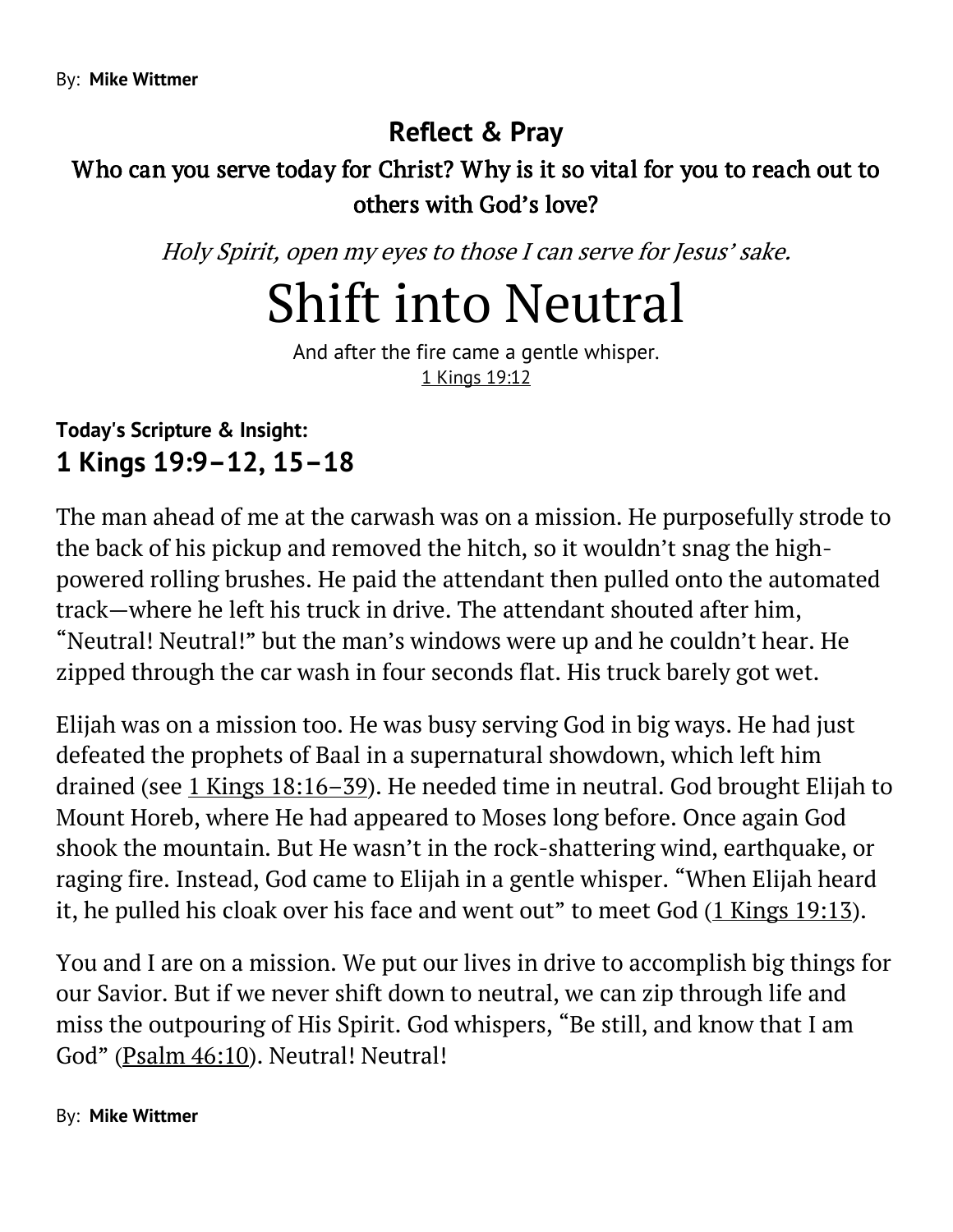### How do you slow down to spend time with your Father? Why is time in neutral necessary for driven people?

Father, I am still because You are God.

# Strength for the Journey

All at once an angel touched him and said, "Get up and eat." [1 Kings 19:5](https://biblia.com/bible/niv/1%20Kings%2019.5)

### **1 Kings 19:1–9**

One summer, I faced what seemed an impossible task—a big writing project with a looming deadline. Having spent day after day on my own, endeavoring to get the words onto the page, I felt exhausted and discouraged, and I wanted to give up. A wise friend asked me, "When's the last time you felt refreshed? Maybe you need to allow yourself to rest and to enjoy a good meal."

I knew immediately that she was right. Her advice made me think of Elijah and the terrifying message he received from Jezebel [\(1 Kings 19:2\)](https://biblia.com/bible/niv/1%20Kings%2019.2)—although, of course, my writing project wasn't anywhere near the cosmic scale of the prophet's experience. After Elijah triumphed over the false prophets on Mount Carmel, Jezebel sent word that she would capture and kill him, and he despaired, longing to die. But then he enjoyed a good sleep and was twice visited by an angel who gave him food to eat. After God renewed his physical strength, he was able to continue with his journey.

When the "journey is too much" for us (v. 7), we might need to rest and enjoy a healthy and satisfying meal. For when we are exhausted or hungry, we can easily succumb to disappointment or fear. But when God meets our physical needs through His resources, as much as possible in this fallen world, we can take the next step in serving Him. By: [Amy Boucher Pye](https://odb.org/author/amyboucherpye/)

### **Reflect & Pray**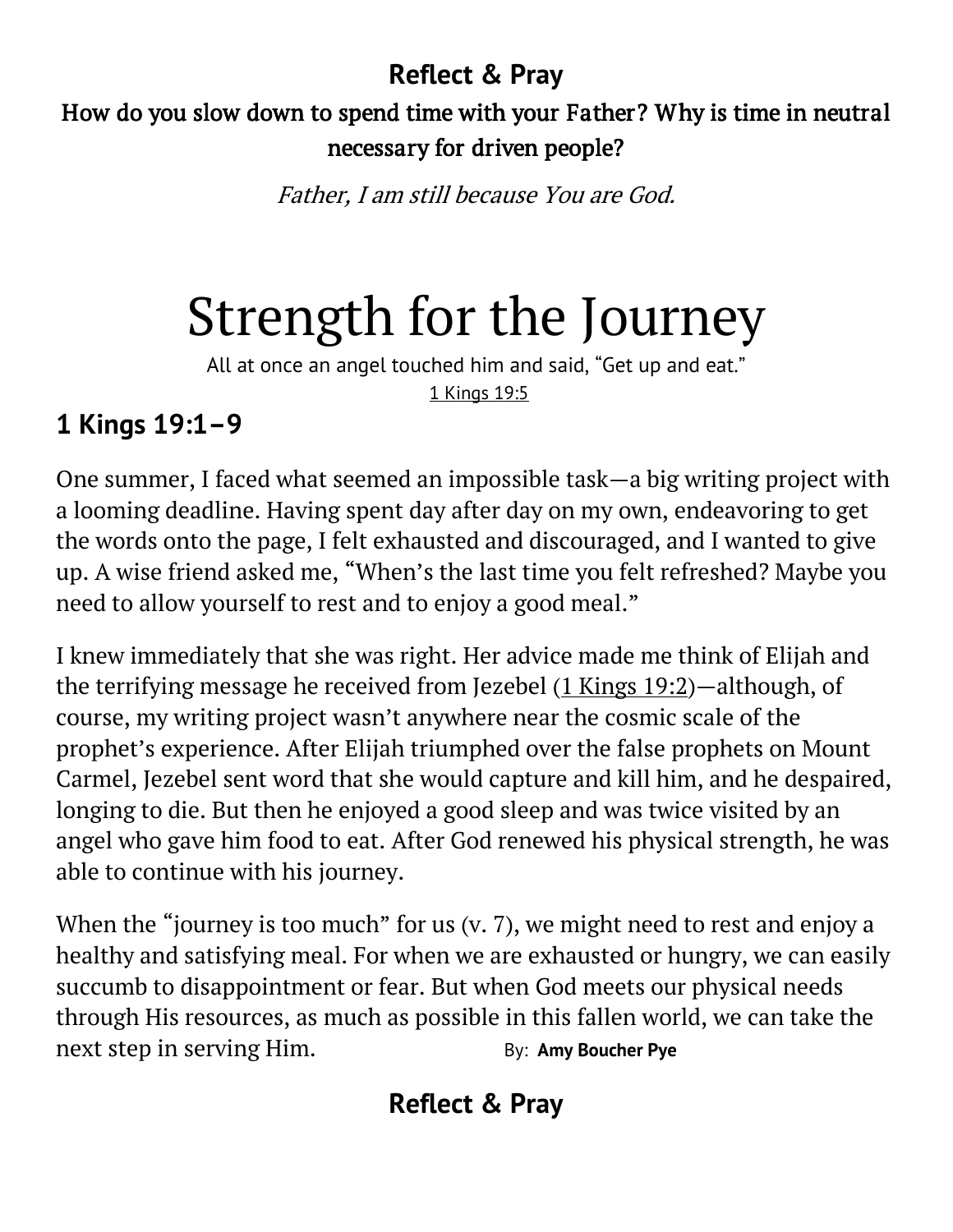#### Looking back, when have you needed to slow down and receive sustenance before pressing on? How can you look for signs of burnout as you serve God?

Creator God, You formed us as Your people. Thank You for our limitations, which remind us that You're God and we're not. Help us to serve You with gladness and joy.

## You're Not Alone

I reserve seven thousand in Israel—all whose knees have not bowed down to Baal. [1 Kings 19:18](https://biblia.com/bible/niv/1%20Kings%2019.18)

#### **Today's Scripture & Insight: 1 Kings 19:8–11, 15–18**

"So great to see you!" "You, too!" "So glad you're here!" The greetings were warm and welcoming. Members of a ministry in Southern California gathered online before their evening program. As their speaker, calling in from Colorado, I watched silently as the others gathered on the video call. As an introvert and not knowing anyone, I felt like a social outsider. Then suddenly, a screen opened and there was my pastor. Then another screen opened. A longtime church friend was joining the call, too. Seeing them, I no longer felt alone. God, it seemed, had sent support.

Elijah wasn't alone either, despite feeling like "the only [prophet] left" after fleeing the wrath of Jezebel and Ahab [\(1 Kings 19:10\)](https://biblia.com/bible/niv/1%20Kings%2019.10). Journeying through desert wilderness for forty days and forty nights, Elijah hid in a cave on Mount Horeb. But God called him back into service, telling him, "Go back the way you came, and go to the Desert of Damascus. When you get there, anoint Hazael king over Aram. Also, anoint Jehu son of Nimshi king over Israel, and anoint Elisha son of Shaphat from Abel Meholah to succeed you as prophet" (vv. 15–16).

God then assured him, "Yet I reserve seven thousand in Israel—all whose knees have not bowed down to Baal and whose mouths have not kissed him" (v. 18). As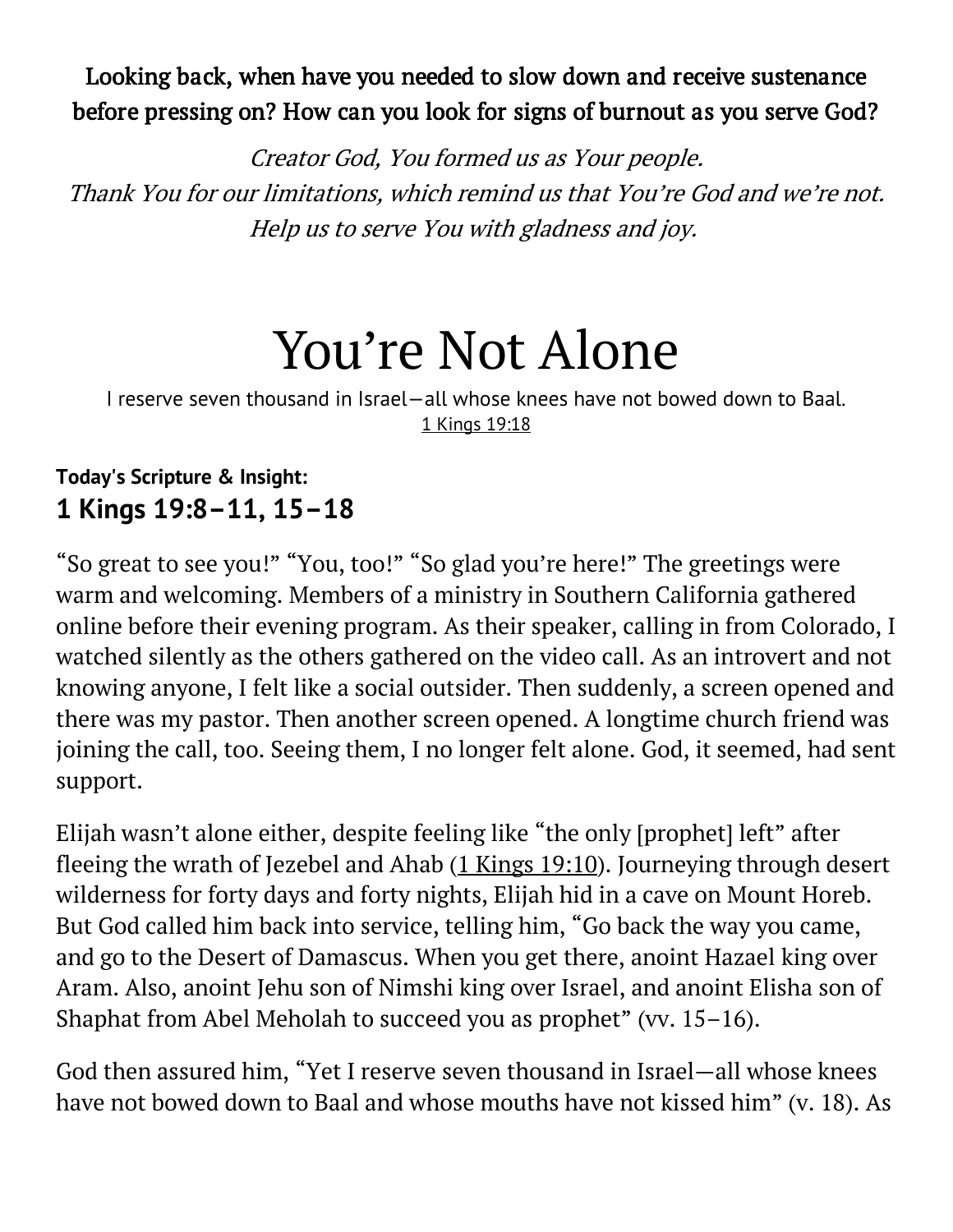Elijah learned, while serving God we don't serve alone. As God brings help, we'll serve together. By: [Patricia Raybon](https://odb.org/author/patriciaraybon/)

### **Reflect & Pray**

#### What support has God recently sent when you were serving Him? Whom could you invite to serve with you to grow your ministry impact for God?

Dear God, when I feel alone while serving You, remind me that others are with me as we joyfully serve.

## *Connect 7 Devotions*

**For the Week of June 27 - July 1**

| ll Fourth S. a.<br>July 3<br>(Prop. 9)<br>I Pentecost | $\parallel$ Is. 66:10-14 | $l$ Psalm 66:1-7 | $\parallel$ Gal. 6:1-10.<br>ll 14–18 | ll Luke 10:1–20 |
|-------------------------------------------------------|--------------------------|------------------|--------------------------------------|-----------------|
|-------------------------------------------------------|--------------------------|------------------|--------------------------------------|-----------------|

#### **Theme: Boast in the Cross - Galatians 6:1-10, 14-18**

Brothers, if anyone is caught in any transgression, you who are spiritual should restore him in a spirit of gentleness. Keep watch on yourself, lest you too be tempted. **<sup>2</sup>** Bear one another's burdens, and so fulfill the law of Christ. **<sup>3</sup>** For if anyone thinks he is something, when he is nothing, he deceives himself. **<sup>4</sup>** But let each one test his own work, and then his reason to boast will be in himself alone and not in his neighbor. **<sup>5</sup>** For each will have to bear his own load.

**6** Let the one who is taught the word share all good things with the one who teaches. **<sup>7</sup>** Do not be deceived: God is not mocked, for whatever one sows, that will he also reap. **<sup>8</sup>** For the one who sows to his own flesh will from the flesh reap corruption, but the one who sows to the Spirit will from the Spirit reap eternal life. **<sup>9</sup>** And let us not grow weary of doing good, for in due season we will reap, if we do not give up. **<sup>10</sup>** So then, as we have opportunity, let us do good to everyone, and especially to those who are of the household of faith.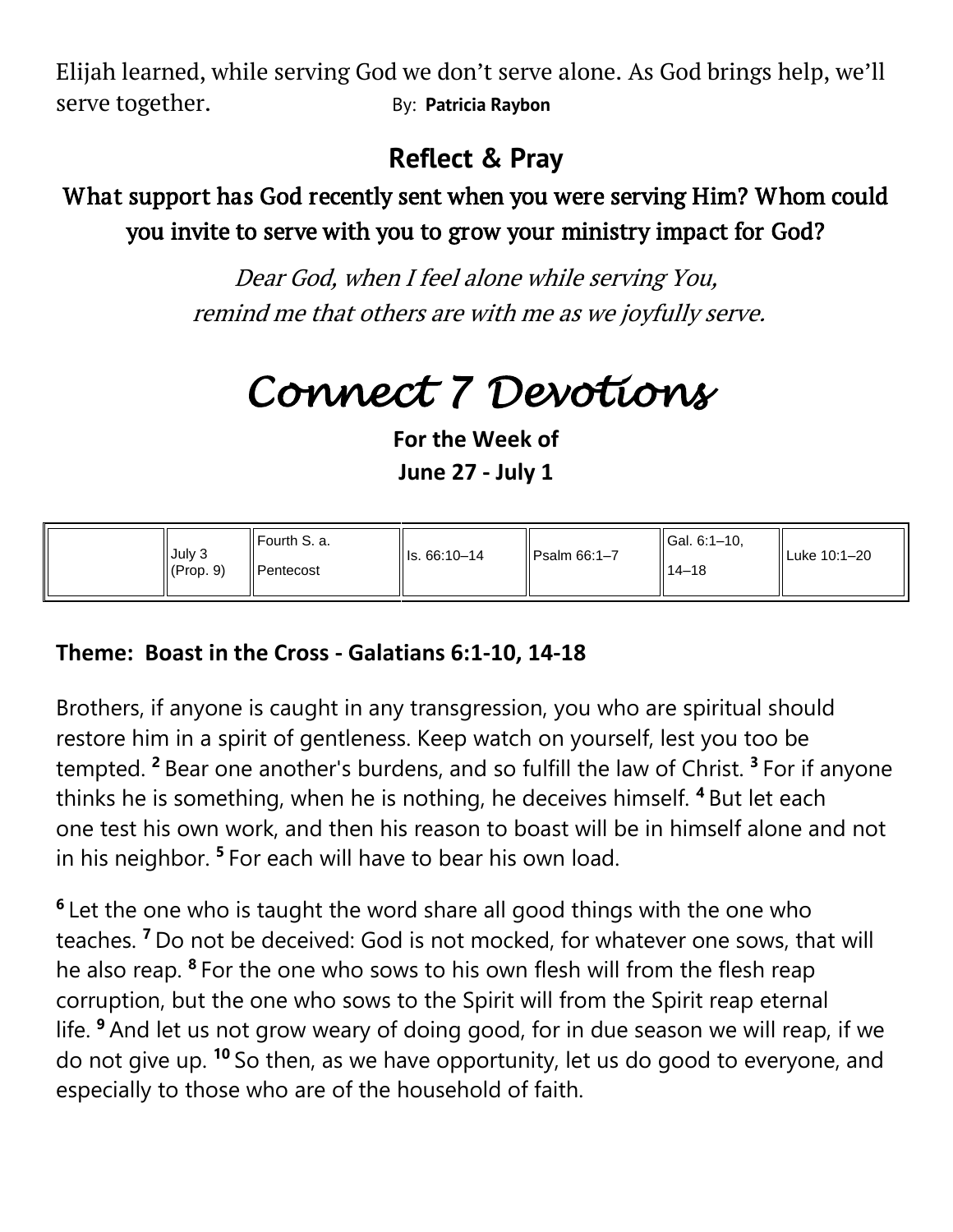**<sup>14</sup>** *But far be it from me to boast except in the cross of our Lord Jesus Christ, by which the world has been crucified to me, and I to the world.* **<sup>15</sup>** For neither circumcision counts for anything, nor uncircumcision, but a new creation. **<sup>16</sup>** And as for all who walk by this rule, peace and mercy be upon them, and upon the Israel of God.

**<sup>17</sup>** From now on let no one cause me trouble, for I bear on my body the marks of Jesus.

**<sup>18</sup>** The grace of our Lord Jesus Christ be with your spirit, brothers. Amen.

# The Blessing Is Coming

Let us not become weary in doing good, for at the proper time we will reap a harvest if we do not give up. [Galatians 6:9](https://biblia.com/bible/niv/Gal%206.9)

#### **Today's Scripture & Insight: Galatians 6:7–10**

A friend and I went for a walk with her grandkids. While pushing the stroller, she commented that her steps were being wasted—they weren't being counted on the activity tracker she wore on her wrist because she wasn't swinging her arm. I reminded her that those steps were still helping her physical health. "Yeah," she laughed. "But I really want that electronic gold star!"

I understand how she feels! Working toward something without immediate results is disheartening. But rewards aren't always immediate or immediately visible.

When that's the case, it's easy to feel that the good things we do are useless, even helping a friend or being kind to a stranger. Paul explained to the church in Galatia, however, that "a man reaps what he sows" ([Galatians 6:7\)](https://biblia.com/bible/niv/Gal%206.7). But we must "not become weary in doing good, for at the proper time we will reap a harvest" (v. 9). Doing good isn't the way to gain salvation, and the text doesn't specify whether what we reap will be now or in heaven, but we can be assured that there will be "a harvest of blessing" (6:9 nlt).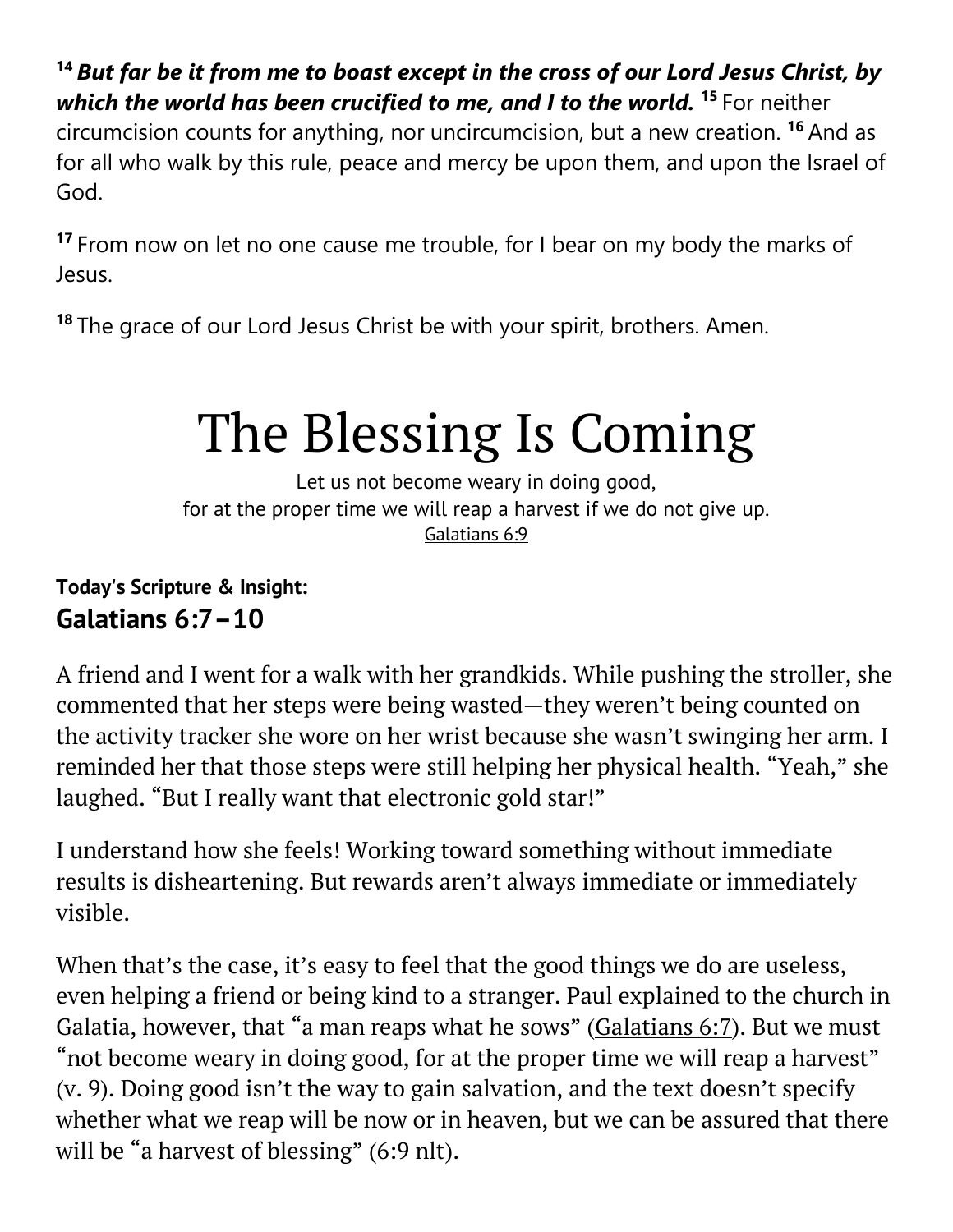Doing good is difficult, especially when we don't see or know what the "harvest" will be. But as with my friend who still gained the physical benefit from walking, it's worth continuing to do good because the blessing is coming!

By: **[Julie Schwab](https://odb.org/author/jschwab95/)**

### **Reflect & Pray**

Are you discouraged? Ask God to help you trust Him to be faithful in what He's called you to do. What good thing can you do for someone today?

Not all rewards are immediate or visible.

## Faithful Until the Harvest

Let us not become weary in doing good. [Galatians 6:9](https://biblia.com/bible/niv/Gal%206.9)

### **Galatians 6:7–10**

A woman I know planned an event at a local park and invited all the neighborhood children to participate. She was excited about the opportunity to share her faith with her neighbors.

She recruited her three grandchildren and two high school students to help her, gave the assignments, planned a number of games and other activities, prepared food, prepared a Bible story about Jesus to present to the children, and waited for them to gather.

Not a single child showed up the first day. Or the second day. Or the third day. Yet, each day my friend went through that day's activities with her grandchildren and helpers.

On the fourth day, she noticed a family picnicking nearby and invited the children to join in the games. One little girl came, entered into the fun, ate with them, and listened to the story about Jesus. Perhaps years from now she'll remember. Who knows what the outcome will be? God, through the book of Galatians, encourages us, "Let us not become weary in doing good, for at the proper time we will reap a harvest if we do not give up. Therefore, as we have opportunity, let us do good to all people" (6:9–10).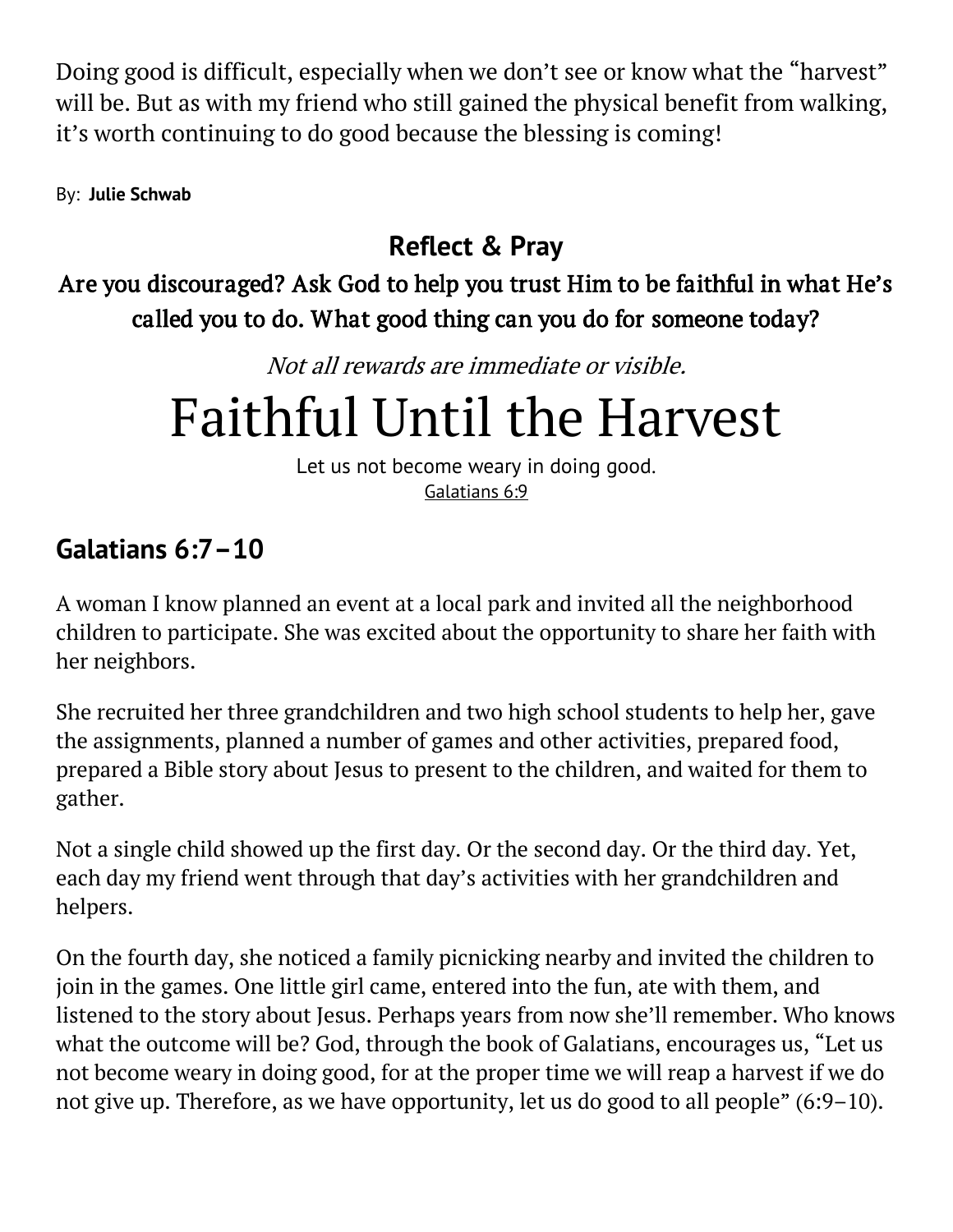Don't worry about numbers or other visible measures of success. Our job is to be faithful to what He wants us to do and then leave the harvest to Him. God determines the outcomes. By: **[David H. Roper](https://odb.org/author/davidhroper/)**

### **Reflect & Pray**

#### What best-laid plans of yours have gone wrong? How can you learn to trust God with the outcome despite disappointment?

God, I'm grateful that You're the one in charge of the results. You're the one at work. Help me to do what You ask no matter what.

## Unashamed Loyalty

Glorify the Lord with me; let us exalt his name together. [Psalm 34:3](https://biblia.com/bible/niv/Ps%2034.3)

#### **Today's Scripture & Insight: Psalm 34:1–4**

Sports fans love to sing their teams' praises. By wearing logos, posting notes on Facebook about their beloved teams, or talking about them with friends, fans leave no doubt where their loyalty stands. My own Detroit Tigers caps, shirts, and conversations indicate that I am right there with those who do this.

Our sports loyalties can remind us that our truest and greatest loyalty must be to our Lord. I think of such unashamed loyalty when I read [Psalm 34,](https://biblia.com/bible/niv/Ps%2034) where David draws our attention to Someone vastly more vital than anything else on earth.

David says, "I will extol the Lord at all times" (v. 1), and we are left to wonder about the gaps in our lives when we live as if God is not our source of truth, light, and salvation. He says, "His praise will always be on my lips" (v. 1), and we think about how many times we praise things of this world more than we praise Him. David says, "My soul shall make its boast in the Lord" (v. 2 nkjv), and we realize that we boast about our own small successes more than what Jesus has done for us.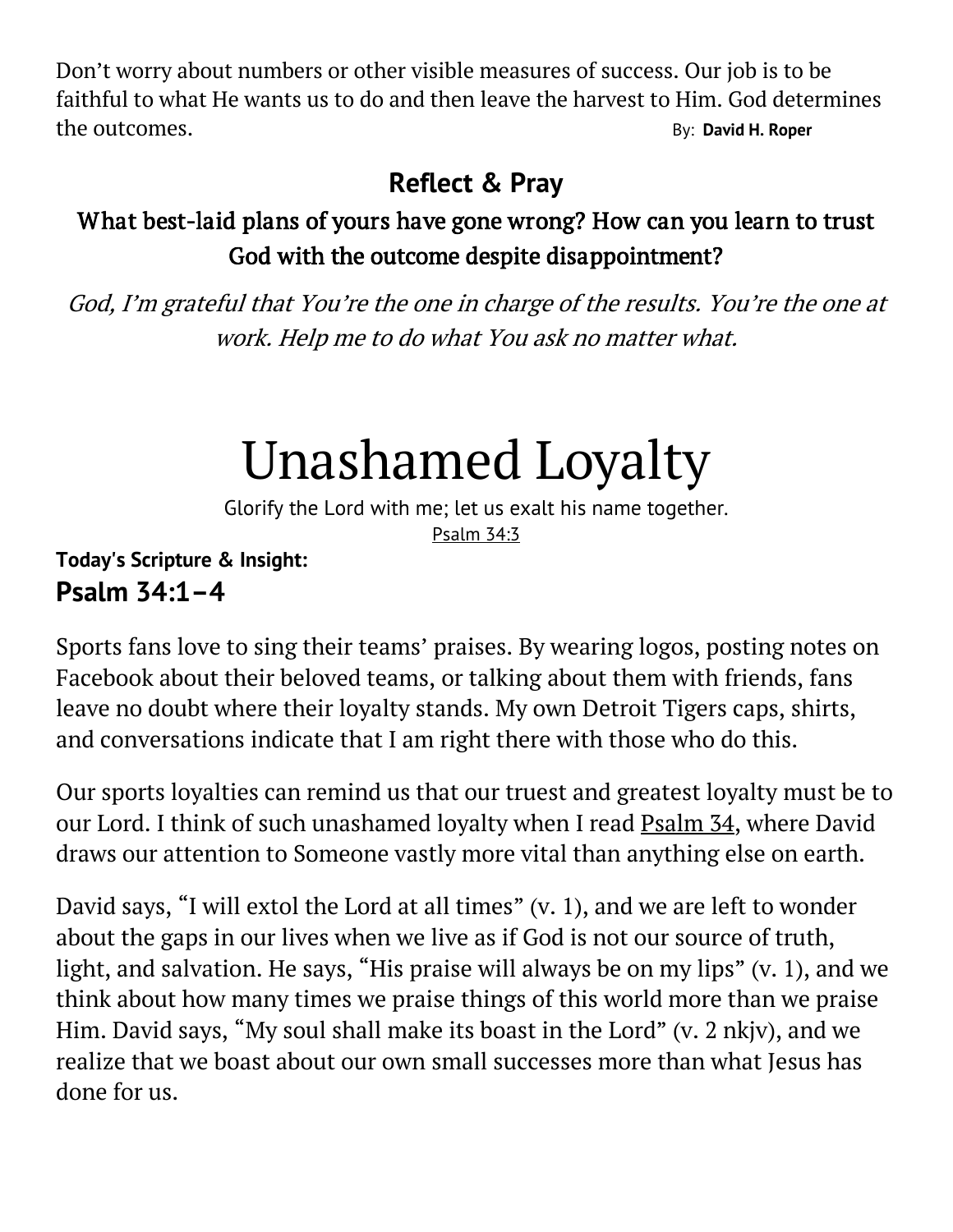It's not wrong to enjoy our teams, our interests, and our accomplishments. But our highest praise goes to our Lord. "Glorify the Lord with me; let us exalt his name together" (v. 3).

By: **[Dave Branon](https://odb.org/author/davebranon/)**

#### **Reflect & Pray**

#### Lord, help me to have Your praise be on my lips and to boast in You. Help me to keep my focus on You.

Loyalty is the test of true love.

# Something to Brag About

Let not the wise boast of their wisdom or the strong boast of their strength or the rich boast of their riches. [Jeremiah 9:23](https://biblia.com/bible/niv/Jer%209.23)

**Today's Scripture & Insight: Jeremiah 9:23–26**

What does it mean to be real? That's the very big question answered in the small children's book *The Velveteen Rabbit*. It's the story of toys in a nursery and the velveteen rabbit's journey to become real by allowing himself to be loved by a child. One of the other toys is the old and wise Skin Horse. He "had seen a long succession of mechanical toys arrive to boast and swagger, and by and by break. . . and pass away." They looked and sounded impressive, but their bragging eventually amounted to nothing when it came to love.

Boasting starts out strong; but in the end, it always fades away. Jeremiah lists three areas where this is evident: "wisdom . . . strength . . . riches" (Jeremiah [9:23\)](https://biblia.com/bible/niv/Jer%209.23). The wise old prophet had been around long enough to know a thing or two, and he countered such boasting with the Lord's truth: "But let the one who boasts boast about this: that they have the understanding to know me, that I am the Lord" (v. 24).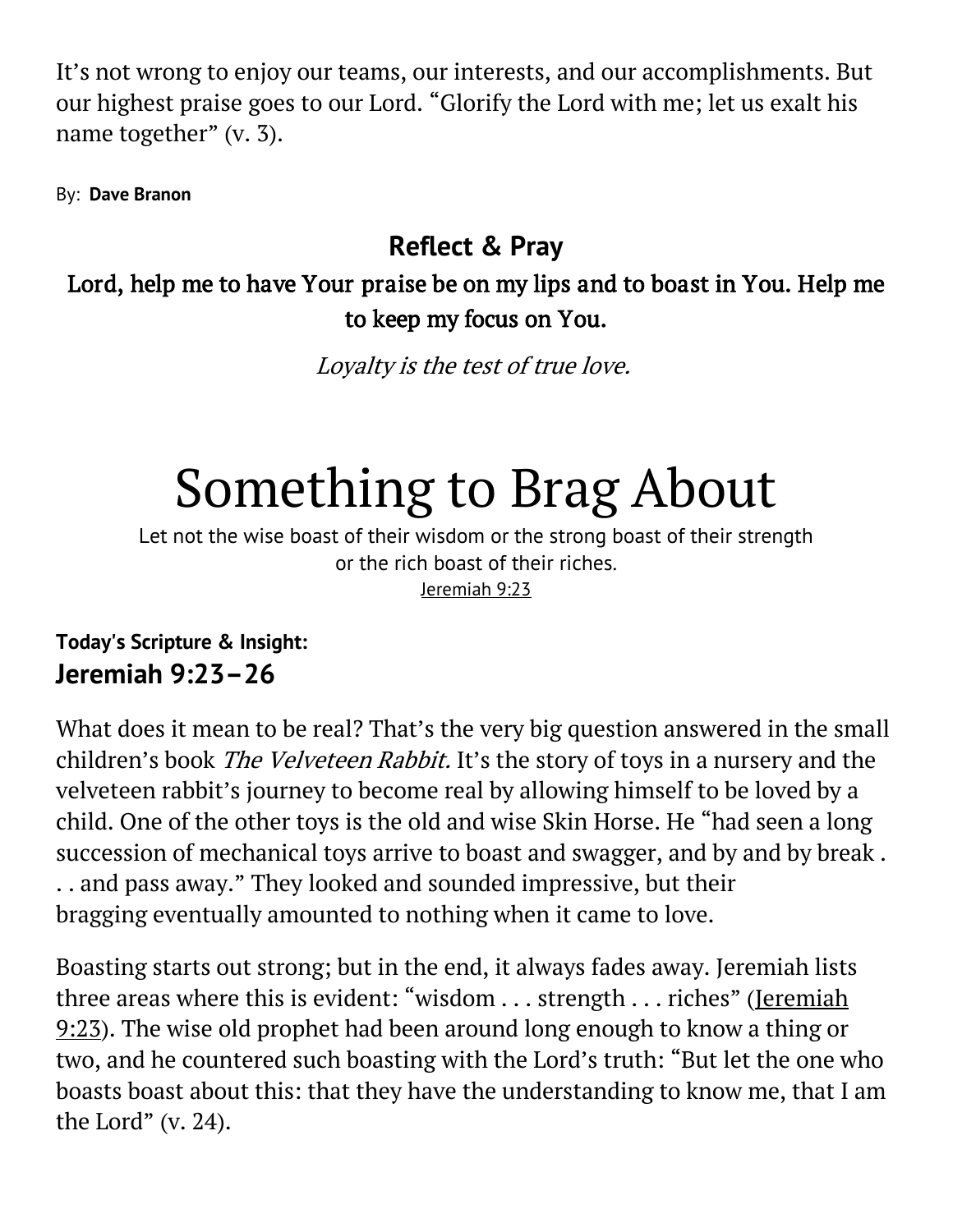Let us, the children, brag about God, our good Father. In the unfolding story of His great love, it's the wonderful way you and I grow to become more and more real. By: **[John Blase](https://odb.org/author/johnblase/)**

### **Reflect & Pray**

#### Think of a person you know who embodies the ability to "boast in the Lord." What is one way this week you can follow their example?

Father, help me to remember Jeremiah's words. May my only boasting be in the knowledge of You and Your great love which endures forever.

## Free Indeed

If the Son sets you free, you will be free indeed. [John 8:36](https://biblia.com/bible/niv/John%208.36)

**Today's Scripture & Insight: John 8:31–36**

The film Amistad tells the story of West African slaves in 1839 taking over the boat that was transporting them and killing the captain and some of the crew. Eventually they were recaptured, imprisoned, and taken to trial. An unforgettable courtroom scene features Cinqué, leader of the slaves, passionately pleading for freedom. Three simple words—repeated with increasing force by a shackled man with broken English—eventually silenced the courtroom, "Give us free!" Justice was served and the men were freed.

Most people today aren't in danger of being physically bound, yet true liberation from the spiritual bondage of sin remains elusive. The words of Jesus in [John](https://biblia.com/bible/niv/John%208.36)  [8:36](https://biblia.com/bible/niv/John%208.36) offer sweet relief: "So if the Son sets you free, you will be free indeed." Jesus pointed to Himself as the source of true emancipation because He offers forgiveness to anyone who believes in Him. Though some in Christ's audience claimed freedom (v. 33), their words, attitudes, and actions regarding Jesus betrayed their claim.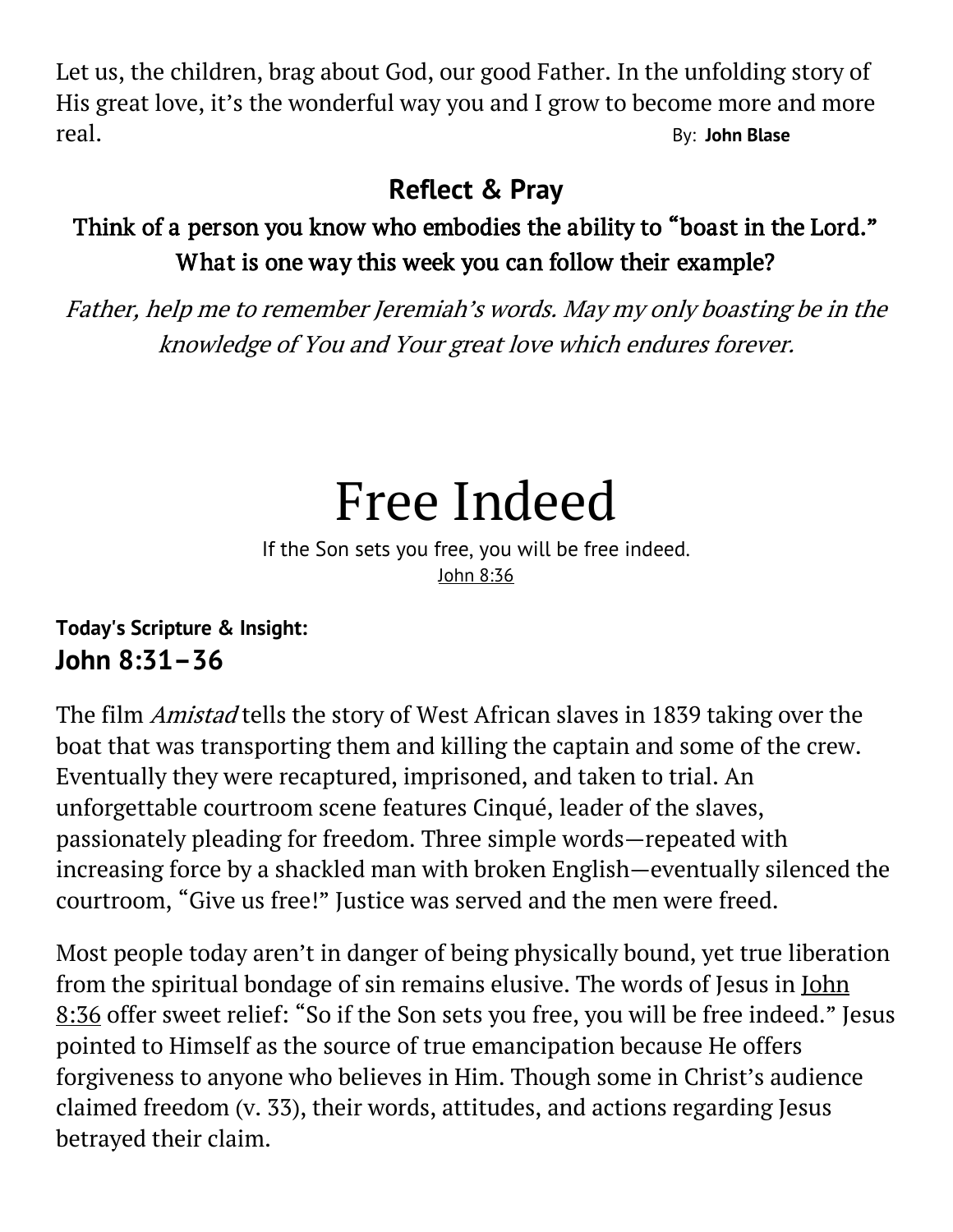Jesus longs to hear those who would echo Cinqué's plea and say, "Give me freedom!" With compassion He awaits the cries of those who are shackled by unbelief or fear or failure. Freedom is a matter of the heart. Such liberty is reserved for those who believe that Jesus is God's Son who was sent into the world to break the power of sin's hold on us through His death and resurrection.

By: **[Arthur Jackson](https://odb.org/author/arthurjackson/)**

### **Reflect & Pray**

#### How has Jesus set you free? What can you share with others about God's liberating power?

Jesus, help me to believe that You can set me free.

## *Connect 7 Devotions*

**For the Week of July 4-8**

| Fifth S. a.<br>July 10<br>(Prop. 10)<br>Il Pentecost | Lev. (18:1–5)<br>$19:9 - 18$ | Psalm 41 | $ICol. 1:1-14$ | Luke 10:25-37 |
|------------------------------------------------------|------------------------------|----------|----------------|---------------|
|------------------------------------------------------|------------------------------|----------|----------------|---------------|

#### **Theme: Bearing Fruit – Colossians 1:1-14**

Paul, an apostle of Christ Jesus by the will of God, and Timothy our brother,

**<sup>2</sup>** To the saints and faithful brothers in Christ at Colossae:

Grace to you and peace from God our Father.

**<sup>3</sup>** We always thank God, the Father of our Lord Jesus Christ, when we pray for you, **<sup>4</sup>** since we heard of your faith in Christ Jesus and of the love that you have for all the saints, **<sup>5</sup>** because of the hope laid up for you in heaven. Of this you have heard before in the word of the truth, the gospel, **<sup>6</sup>** which has come to you, as indeed in the whole world it is bearing fruit and increasing—as it also does among you, since the day you heard it and understood the grace of God in truth, **<sup>7</sup>** just as you learned it from Epaphras our beloved fellow servant. He is a faithful minister of Christ on your behalf **<sup>8</sup>** and has made known to us your love in the Spirit.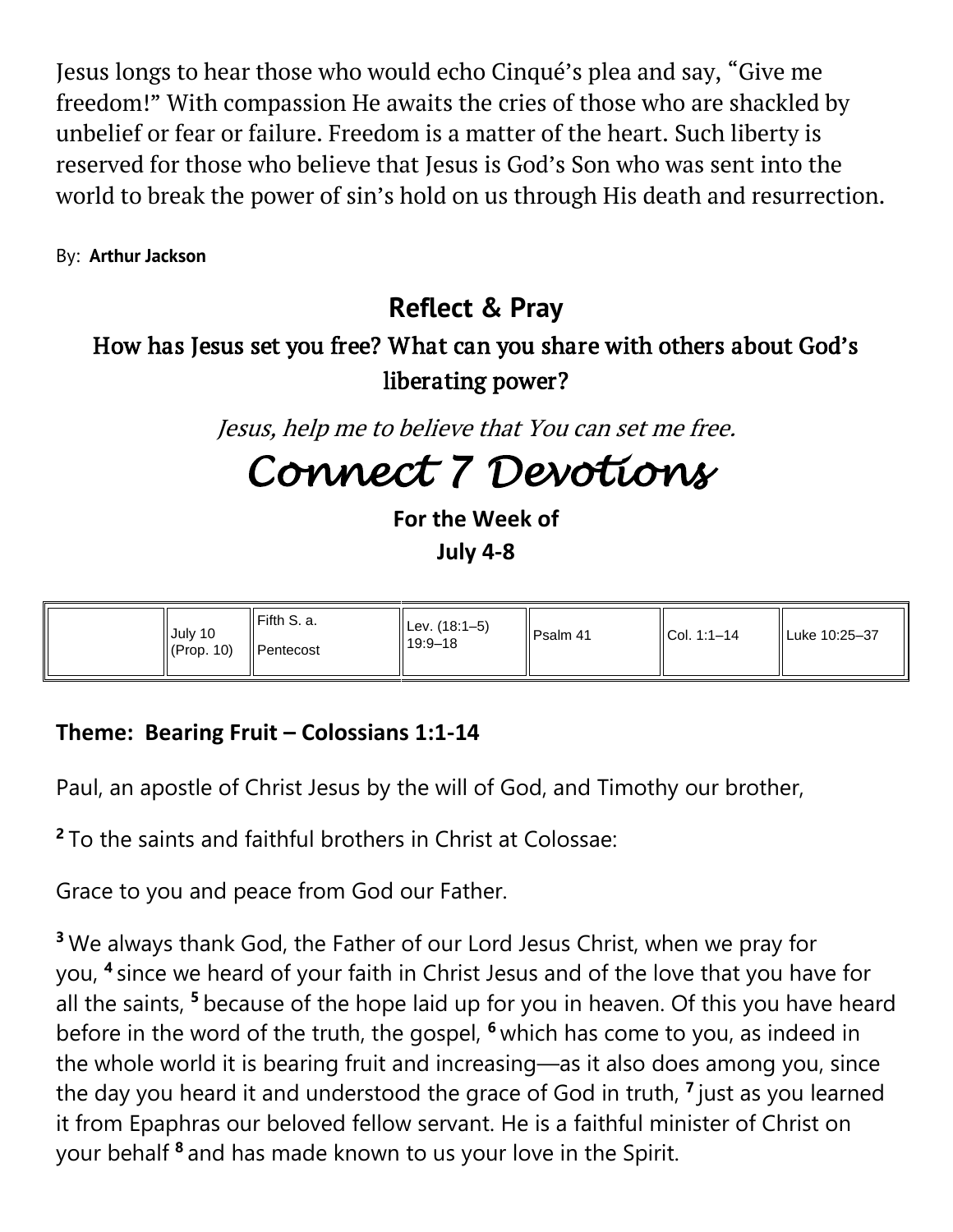**<sup>9</sup>** And so, from the day we heard, we have not ceased to pray for you, asking that you may be filled with the knowledge of his will in all spiritual wisdom and understanding, **<sup>10</sup>** *so as to walk in a manner worthy of the Lord, fully pleasing to him: bearing fruit in every good work and increasing in the knowledge of God;* **<sup>11</sup>** being strengthened with all power, according to his glorious might, for all endurance and patience with joy; **<sup>12</sup>** giving thanks to the Father, who has qualified you[\[e\]](https://www.biblegateway.com/passage/?search=col1&version=ESV#fen-ESV-29461e) to share in the inheritance of the saints in light. **<sup>13</sup>** He has delivered us from the domain of darkness and transferred us to the kingdom of his beloved Son, **<sup>14</sup>** in whom we have redemption, the forgiveness of sins.

# Celebrate Freedom

The law of the Spirit who gives life has set you free from the law of sin and death. [Romans 8:2](https://biblia.com/bible/niv/Rom%208.2)

#### **Today's Scripture & Insight: Romans 6:15–23**

After being kidnapped, held hostage for thirteen days, and released, New Zealand news cameraman Olaf Wiig, with a broad smile on his face, announced, "I feel more alive now than I have in my entire life."

For reasons difficult to understand, being freed is more exhilarating than being free.

For those who enjoy freedom every day, Olaf's joy was a good reminder of how easily we forget how blessed we are. This is also true spiritually. Those of us who have been Christians for a long time often forget what it's like to be held hostage by sin. We can become complacent and even ungrateful. But then God sends a reminder in the form of a new believer who gives an exuberant testimony of what God has done in his or her life, and once again we see the joy that is ours when we are "free from the law of sin and death" ([Rom. 8:2\)](https://biblia.com/bible/niv/Rom.%208.2).

If freedom has become boring to you, or if you tend to focus on what you can't do, consider this: Not only are you no longer a slave to sin, but you are freed to be holy and to enjoy eternal life with Christ Jesus! (6:22).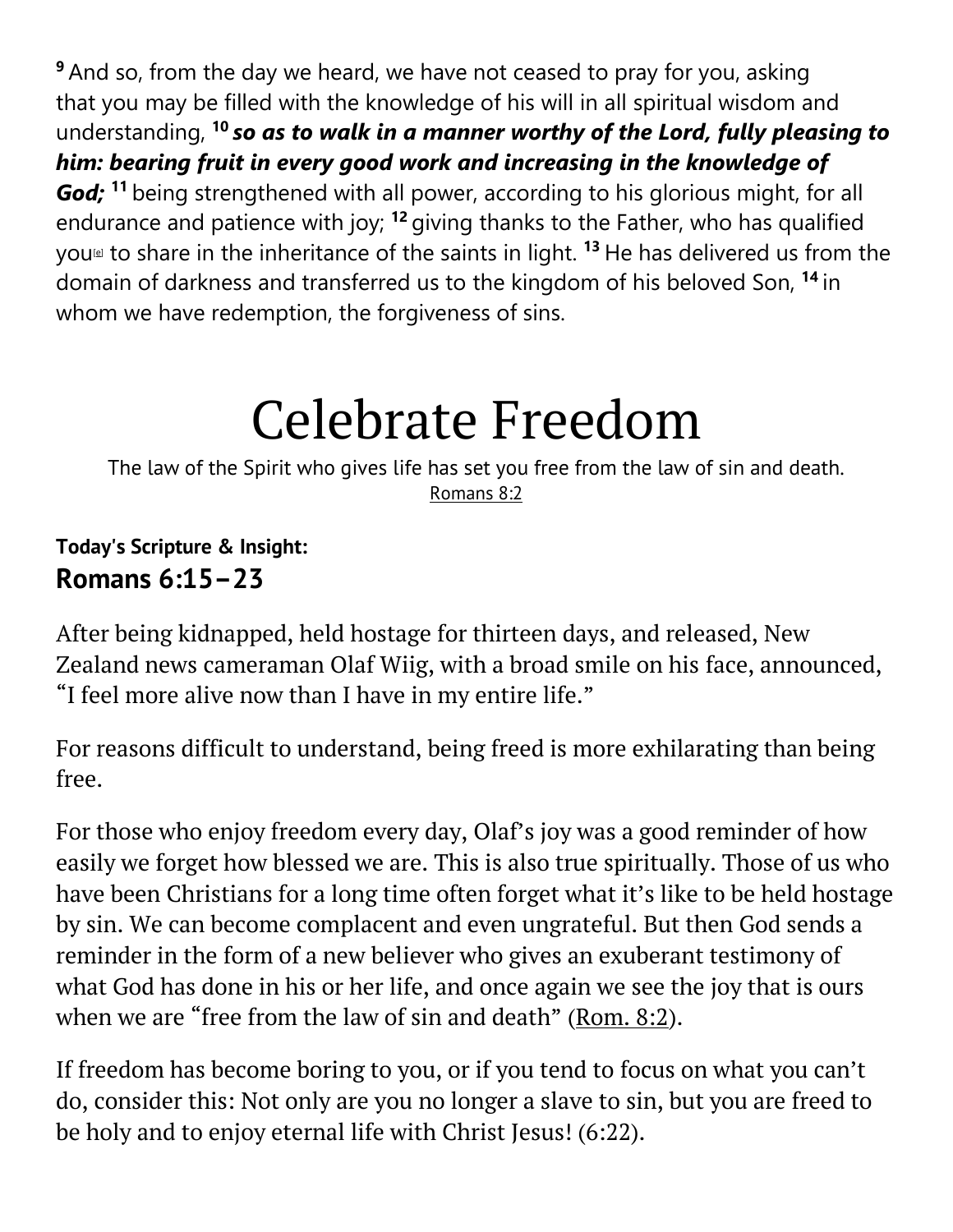Celebrate your freedom in Christ by taking the time to thank God for the things you are able and free to do as His servant.

By: **[Julie Ackerman Link](https://odb.org/author/julieackermanlink/)**

#### **Reflect & Pray**

Living for Christ brings true freedom.

## The Ultimate Wave

The gospel is bearing fruit and growing. [Colossians 1:6](https://biblia.com/bible/niv/Col%201.6)

#### **Today's Scripture & Insight: Colossians 1:1–8**

People love doing "the wave." At sporting events and concerts around the world, it begins when a few people stand and raise their hands. A moment later, those seated beside them do the same. The goal is to have one sequential flowing movement work its way around an entire stadium. Once it reaches the end, those who started it smile and cheer—and keep the movement going.

The first recorded incident of the wave occurred at a professional baseball game between the Oakland Athletics and the New York Yankees in 1981. I love joining in the wave because it's fun. But it's also occurred to me that the happiness and togetherness we experience while doing it is reminiscent of the gospel—the good news of salvation in Jesus that unites believers everywhere in praise and hope. This "ultimate wave" started over twenty centuries ago in Jerusalem. Writing to the members of the church in Colossae, Paul described it this way: "The gospel is bearing fruit and growing throughout the whole world—just as it has been doing among you since the day you heard it" ([Colossians 1:6\)](https://biblia.com/bible/niv/Col%201.6). The natural result of this good news is "faith and love that spring from the hope stored up for [us] in heaven" (v. 5).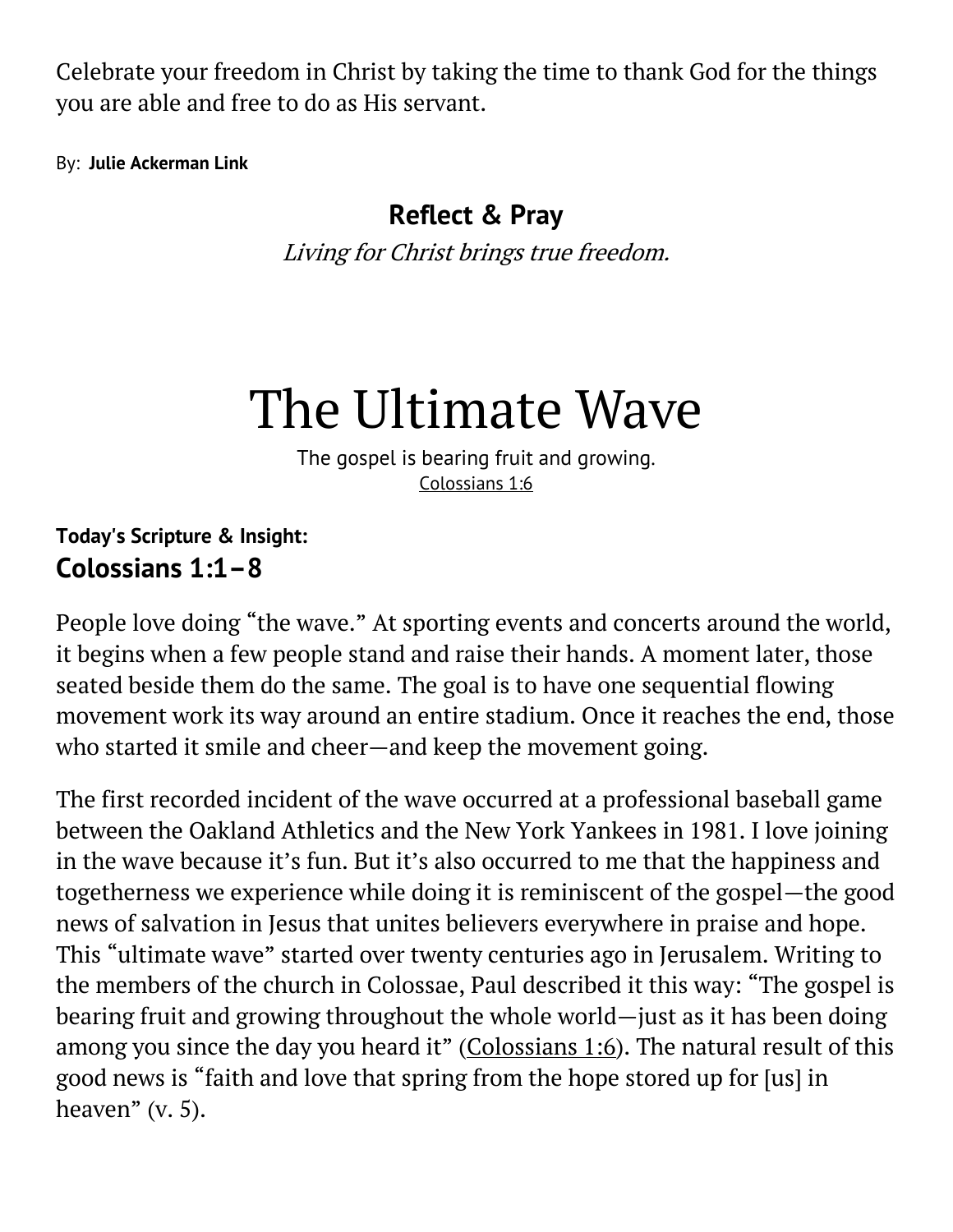As believers in Jesus, we're part of the greatest wave in history. Keep it going! Once it's done, we'll see the smile of the One who started it all.

By: **[James Banks](https://odb.org/author/jamesbanks/)**

### **Reflect & Pray**

#### From whom did you first hear the good news of Jesus? How can you share it with another person close to you this week?

I praise You for the wonderful gift of my salvation, Father. Please send me to someone who needs to hear of Your kindness today!

## Send It in a Letter

Since the day we heard about you, we have not stopped praying for you. [Colossians 1:9](https://biblia.com/bible/niv/Col%201.9)

#### **Colossians 1:9–12**

Like most four-year-olds, Ruby loved to run, sing, dance, and play. But she started complaining about pain in her knees. Ruby's parents took her in for tests. The results were shocking—a diagnosis of cancer, stage 4 neuroblastoma. Ruby was in trouble. She was quickly admitted to the hospital.

Ruby's hospital stay lingered on, spilling over into the Christmas season, a hard time to be away from home. One of Ruby's nurses came up with the idea to place a mailbox outside her room so family could send letters full of prayers and encouragement to her. Then the plea went out on Facebook, and that's when the volume of mail coming in from friends and complete strangers surprised everyone, most of all Ruby. With each letter received (more than 100,000 total), Ruby grew a little more encouraged, and she finally got to go home.

Paul's letter to the people at Colossae was exactly that—a letter [\(Colossians 1:2\)](https://biblia.com/bible/niv/Col%201.2). Words penned on a page that carried hopes for continued fruitfulness and knowledge and strength and endurance and patience (vv. 10–11). Can you imagine what a dose of good medicine such words were to the faithful at Colossae? Just knowing that someone was praying nonstop for them strengthened them to stay steady in their faith in Christ Jesus.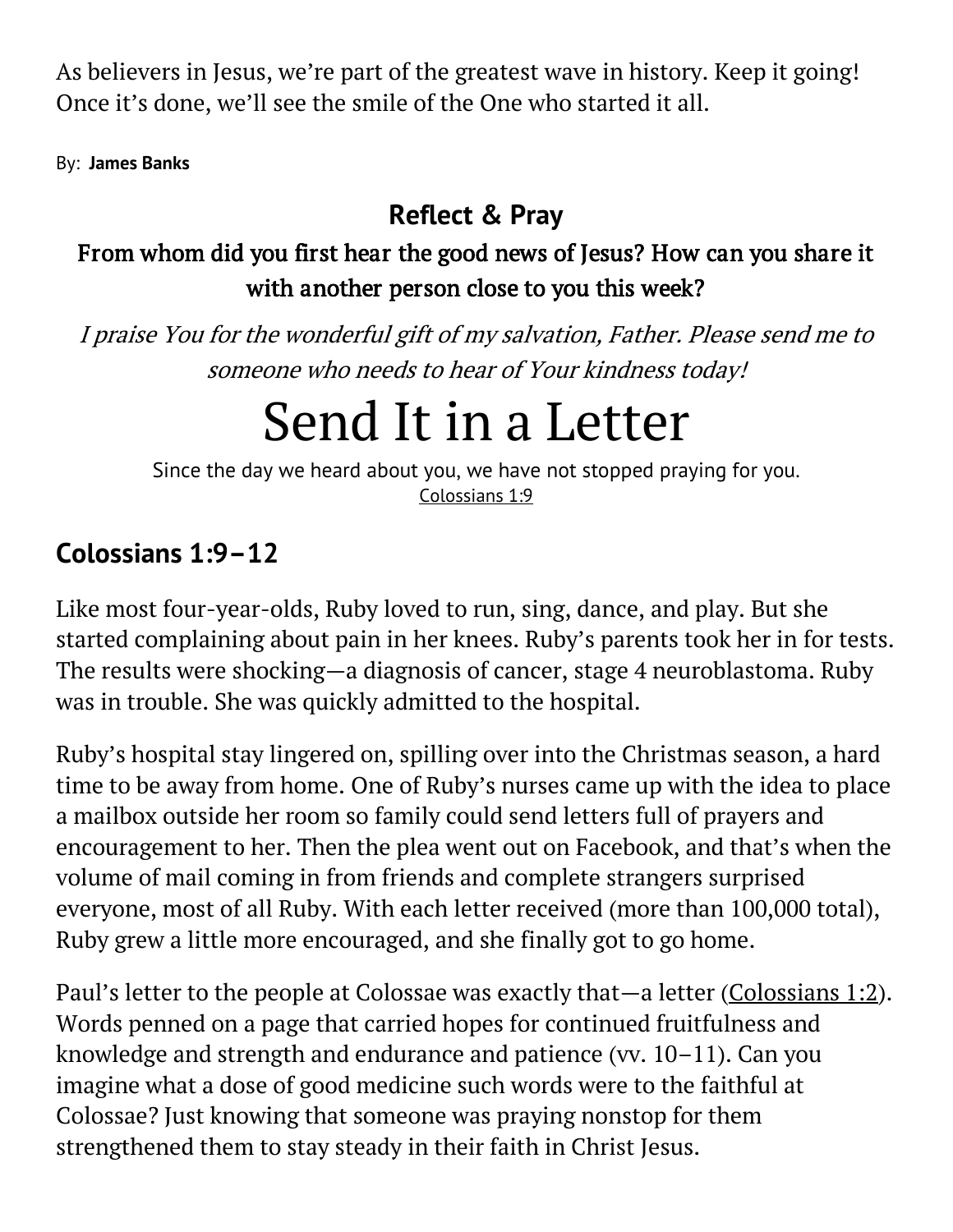Our words of encouragement can dramatically help others in need.

By: **[John Blase](https://odb.org/author/johnblase/)**

### **Reflect & Pray**

#### How have others' words encouraged me? What opportunities do I have to give someone else the "letter" of encouragement they need?

God, bring someone to my mind that needs encouragement. Then help me act on Your prompting.

# Spitting Image

The Son is the image of the invisible God, the firstborn over all creation. [Colossians 1:15](https://biblia.com/bible/niv/Col%201.15)

**Today's Scripture & Insight: Colossians 1:15–23**

During an outing, we met a woman who had known my husband's family since he was a child. She looked from Alan to our son, Xavier. "He's the spitting image of his daddy," she said. "Those eyes. That smile. Yep. Looks just like him." As the woman delighted in acknowledging such a strong resemblance between father and son, she even noted similarities in their personalities. Still, though they are alike in many ways, my son doesn't reflect his father perfectly.

There's only one Son—Jesus—who reflects His Father completely. Christ is the "image of the invisible God, the firstborn over all creation" ([Colossians 1:15\)](https://biblia.com/bible/niv/Col%201.15). In Him and through Him and for Him all things were created (v. 16). "He is before all things, and in him all things hold together" (v. 17).

We can spend time in prayer and Bible study, discovering the Father's character by looking at Jesus—God in the flesh. He invites us to witness His love in action by examining how He interacts with others in Scripture and in our day-to-day living. After surrendering our lives to Christ and receiving the gift of the Holy Spirit, we can grow in knowing and trusting our loving Father. He transforms us to reflect His character, so we can live for Him.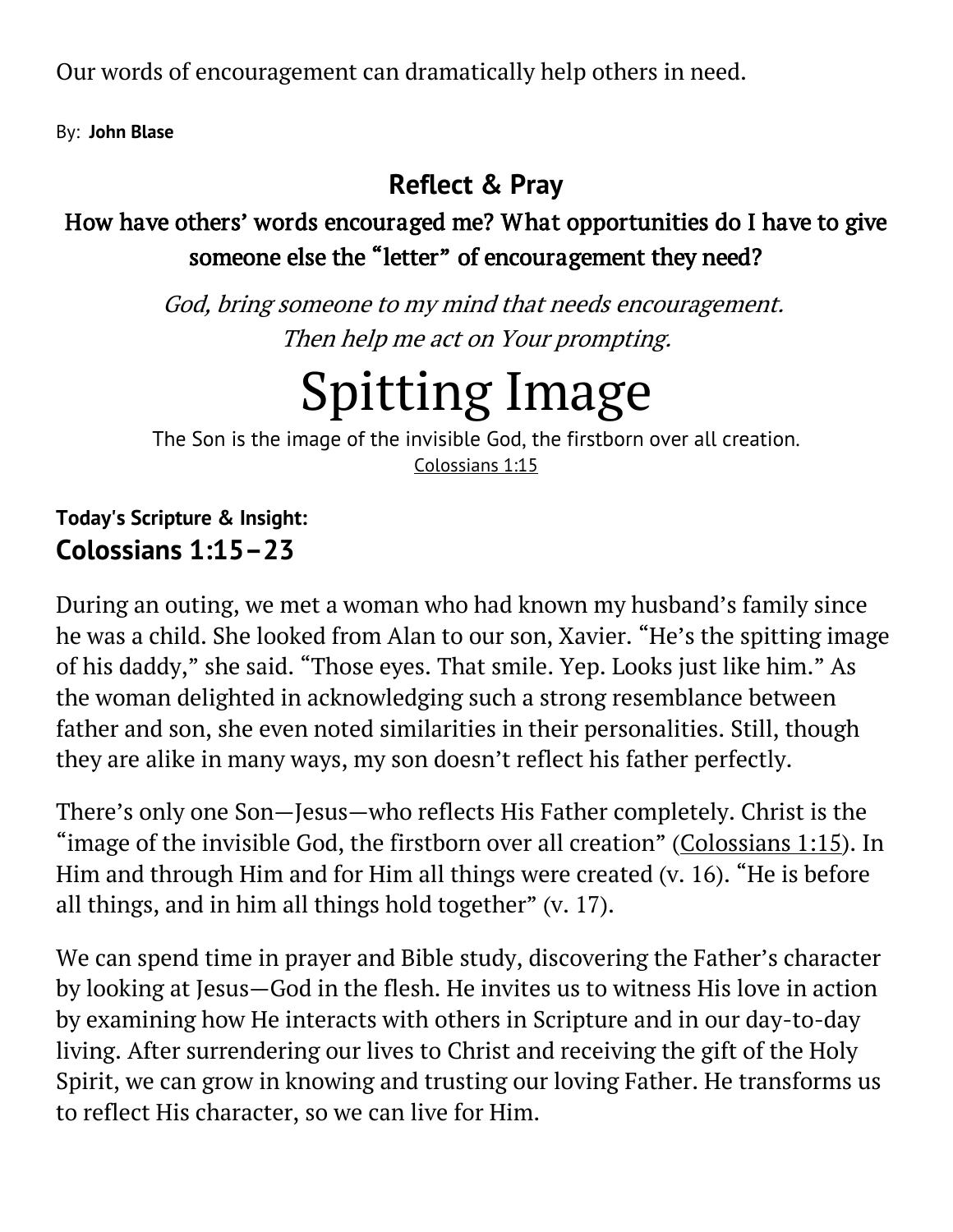What a joy it would be if others could say we look just like Jesus!

By: **[Xochitl Dixon](https://odb.org/author/xochitldixon/)**

### **Reflect & Pray**

#### What character trait of Jesus have you seen cultivated in your life over the last year? What trait would you like to cultivate in the coming year?

Jesus, please help me know You more as You make me more like You!

# Monkeying with the Cosmos

He existed before anything else, and he holds all creation together. [Colossians 1:17](https://biblia.com/bible/niv/Col%201.17) nlt

### **Colossians 1:15–20**

In the early 1980s, a prominent astronomer who didn't believe in God wrote, "A common sense interpretation of the facts suggests that a super-intellect has monkeyed with physics, as well as with chemistry and biology." To this scientist's eye, the evidence showed that *something* had designed everything we observe in the cosmos. He added, "There are no blind forces worth speaking about in nature." In other words, everything we see looks as if it was planned by Someone. And yet, the astronomer remained an atheist.

Three thousand years ago, another intelligent man looked at the skies and drew a different conclusion. "When I consider your heavens, the work of your fingers, the moon and the stars, which you have set in place, what is mankind that you are mindful of them, human beings that you care for them?" wondered David ( $\frac{Psalm}{8:3-4}$ ).

Yet God cares for us deeply. The universe tells the story of its Intelligent Designer, the "Super Intellect" who made our minds and put us here to ponder His work. Through Jesus and His creation, God can be known. Paul wrote, "[Christ] existed before anything was created and is supreme over all creation, for through him God created everything in the heavenly realms and on earth" ([Colossians 1:15](https://biblia.com/bible/niv/Col%201.15%E2%80%9316)–16 NLT).

The cosmos has indeed been "monkeyed with." The identity of the Intelligent Designer is there to be discovered by anyone willing to seek.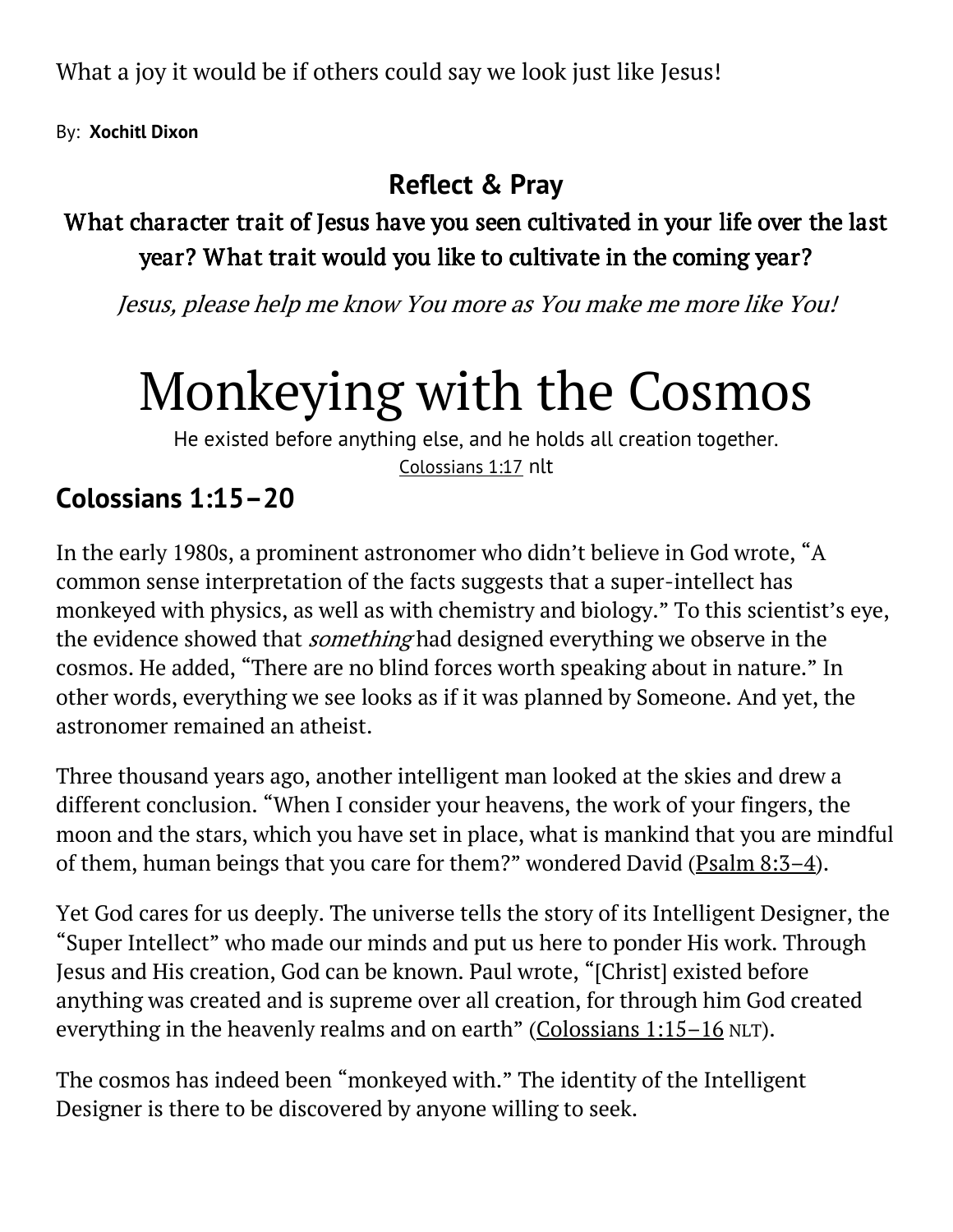#### In what ways can you see God in every detail of your life? How might you humbly share your confidence in God with someone who doubts His existence?

Thank You, heavenly Father, that You can be known through Your creation. I pray for those who don't see You. Please draw them to You.

## *Connect 7 Devotions*

**For the Week of**

**July 11-15**

| Sixth S. a.<br>Gen. 18:1-10a<br>July 17<br>$\parallel$ (10b-14)<br>$\mathsf{I}$ (Prop. 11)<br><b>I</b> Pentecost | $\parallel$ Psalm 27:(1–6)<br>$17 - 14$ | $ICol. 1:21-29$ | Luke 10:38-42 |
|------------------------------------------------------------------------------------------------------------------|-----------------------------------------|-----------------|---------------|
|------------------------------------------------------------------------------------------------------------------|-----------------------------------------|-----------------|---------------|

#### **Theme: The Mystery Made Known – Colossians 1:21-29**

**<sup>21</sup>** And you, who once were alienated and hostile in mind, doing evil deeds, **<sup>22</sup>** he has now reconciled in his body of flesh by his death, in order to present you holy and blameless and above reproach before him, **<sup>23</sup>** if indeed you continue in the faith, stable and steadfast, not shifting from the hope of the gospel that you heard, which has been proclaimed in all creation under heaven, and of which I, Paul, became a minister.

**<sup>24</sup>** Now I rejoice in my sufferings for your sake, and in my flesh I am filling up what is lacking in Christ's afflictions for the sake of his body, that is, the church, **<sup>25</sup>** of which I became a minister according to the stewardship from God that was given to me for you, to make the word of God fully known**,** *<sup>26</sup> the mystery hidden for ages and generations but now revealed to his saints. <sup>27</sup> To them God chose to make known how great among the Gentiles are the riches of the glory of this mystery, which is Christ in you, the hope of glory.* **<sup>28</sup>** Him we proclaim, warning everyone and teaching everyone with all wisdom, that we may present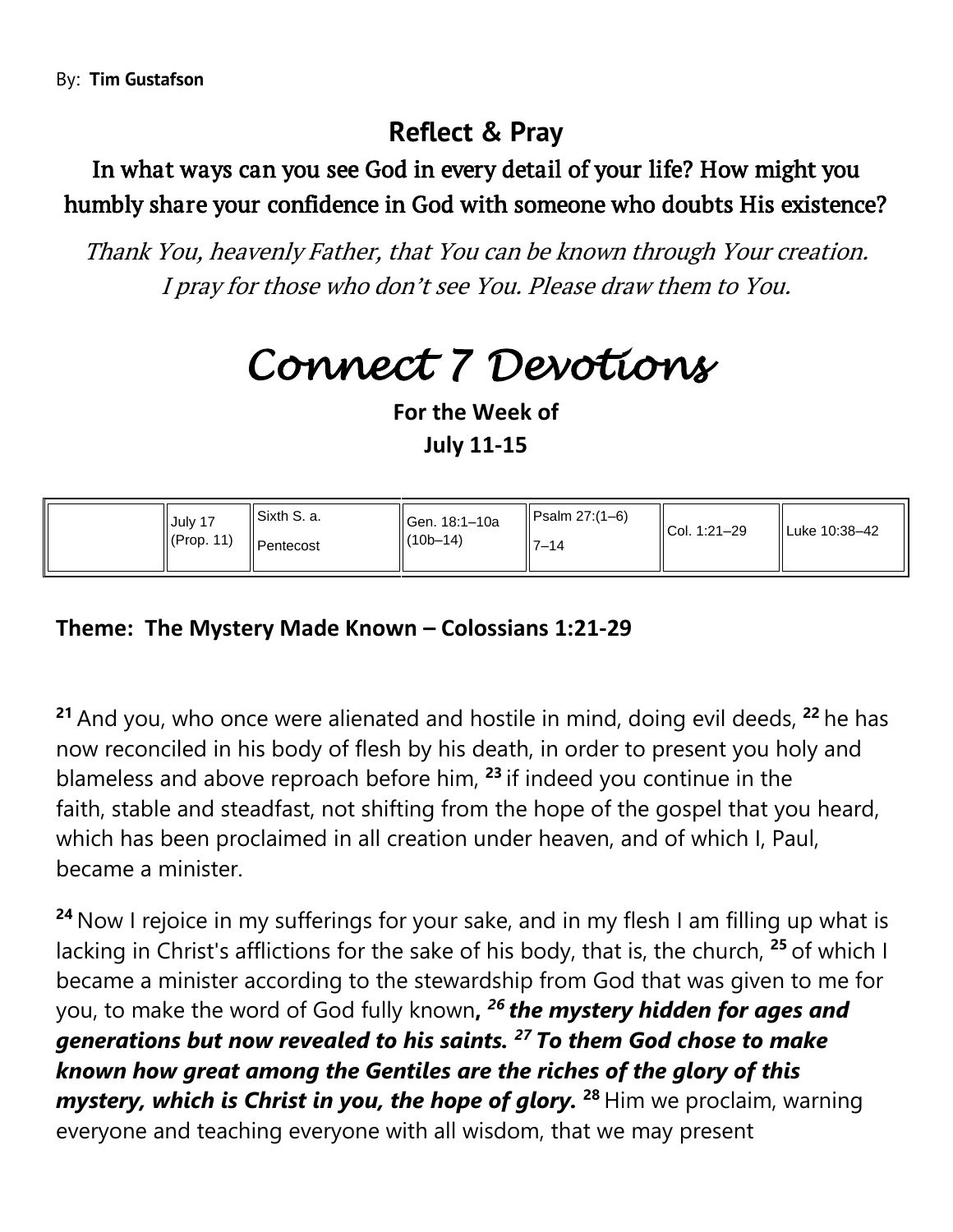everyone mature in Christ. **<sup>29</sup>** For this I toil, struggling with all his energy that he powerfully works within me.

# How to Reflect Christ

God has chosen to make known . . . the glorious riches of this mystery, which is Christ in you, the hope of glory. [Colossians 1:27](https://biblia.com/bible/niv/Col%201.27)

### **Colossians 1:25–27**

Thérèse of Lisieux was a joyful and carefree child—until her mother died when she was just four years old. She became timid and easily agitated. But many years later on Christmas Eve, all of that changed. After celebrating the birth of Jesus with her church community, she experienced God releasing her from her fear and giving her joy. She attributed the change to the power of God leaving heaven and becoming a man, Jesus, and through His dwelling in her.

What does it mean for Christ to dwell within us? It's a mystery, said Paul to the Colossian church. It's one that God "kept hidden for ages and generations" [\(Colossians 1:26](https://biblia.com/bible/niv/Col%201.26)), but which He disclosed to God's people. To them God revealed "the glorious riches of this mystery, which is Christ in you, the hope of glory" (v. 27). Because Christ now dwelled in the Colossians, they experienced the joy of new life. No longer were they enslaved to the old self of sin.

If we've asked Jesus to be our Savior, we too live out this mystery of His dwelling in us. Through His Spirit, He can release us from fear, as He did Thérèse, and grow within us the fruit of His Spirit, such as joy, peace, and self-control [\(Galatians 5:22](https://biblia.com/bible/niv/Gal%205.22%E2%80%9323)–23).

Let's give thanks for the wonderful mystery of Christ within us.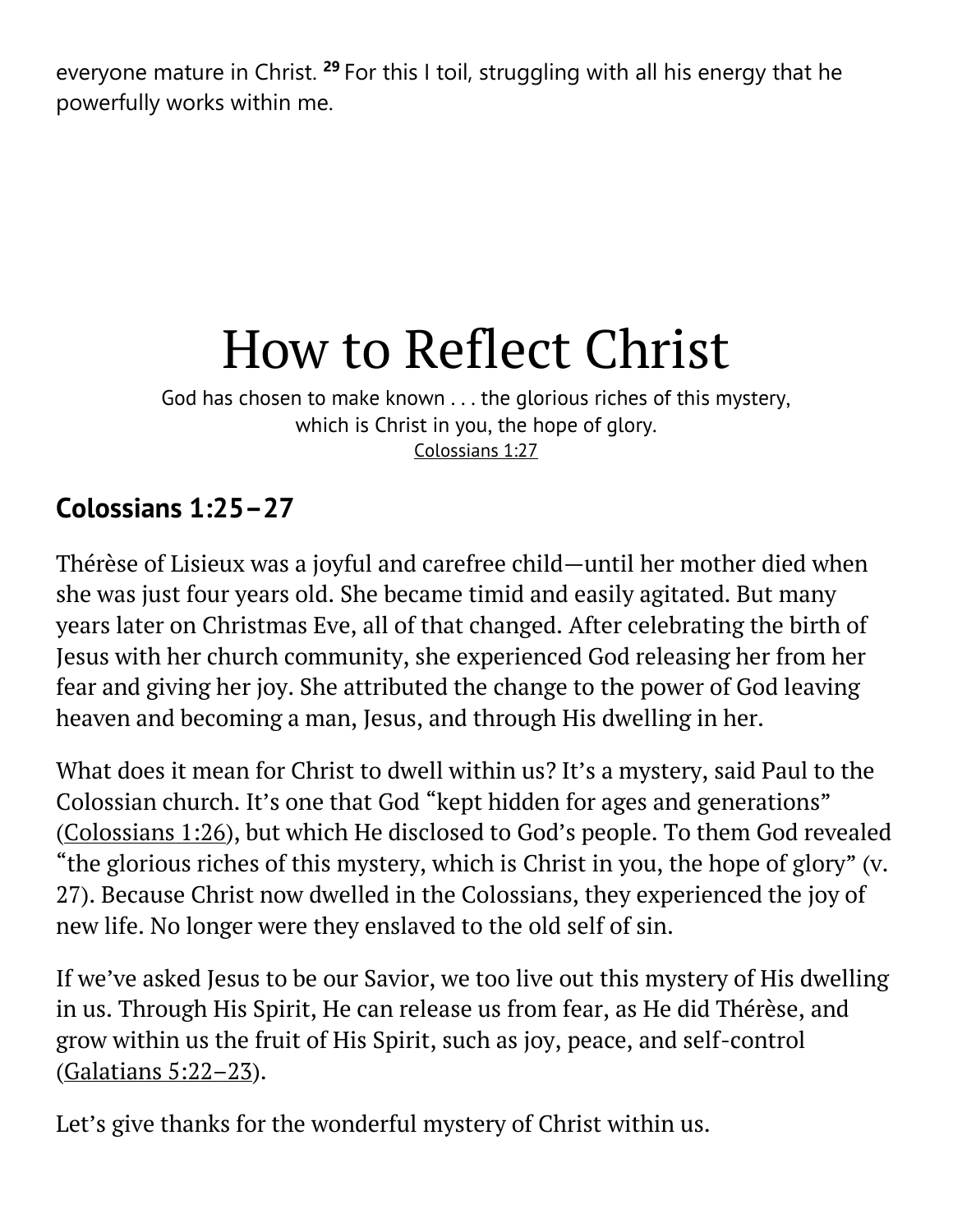#### How do you see Jesus reflected in your life? In the lives of those you love who follow Him?

Jesus, thank You for lowering Yourself and becoming a man, and for living within me. Help me to understand more of Your work in my life.

## The Greatest Mystery

The Son is the image of the invisible God, the firstborn over all creation. [Colossians 1:15](https://biblia.com/bible/niv/Col%201.15)

**Today's Scripture & Insight: Colossians 1:15–22**

Before I came to faith in Jesus, I'd heard the gospel preached but wrestled with His identity. How could He offer forgiveness for my sins when the Bible says only God can forgive sins? I discovered I wasn't alone in my struggles after reading J. I. Packer's *Knowing God*. Packer suggests that for many unbelievers the "really staggering Christian claim is that Jesus of Nazareth was God made man . . . as truly and fully divine as He was human." Yet this is the truth that makes salvation possible.

When the apostle Paul refers to Christ as "the image of the invisible God," he's saying Jesus is completely and perfectly God—Creator and Sustainer of all things in heaven and earth-but *also* fully human (Colossians  $1:15-17$ ). Because of this truth, we can be confident that through Christ's death and resurrection, He's not only carried the consequences for our sins but has also redeemed human nature, so that we—and all of creation—can be reconciled to God (vv. 20–22).

In an amazing, initiating act of love, God the Father reveals Himself in and through Scripture by the power of God the Holy Spirit and through the life of God the Son. Those who believe in Jesus are saved because He is Emmanuel– God with us. Hallelujah! **By: [Xochitl Dixon](https://odb.org/author/xochitldixon/)** 

#### **Reflect & Pray**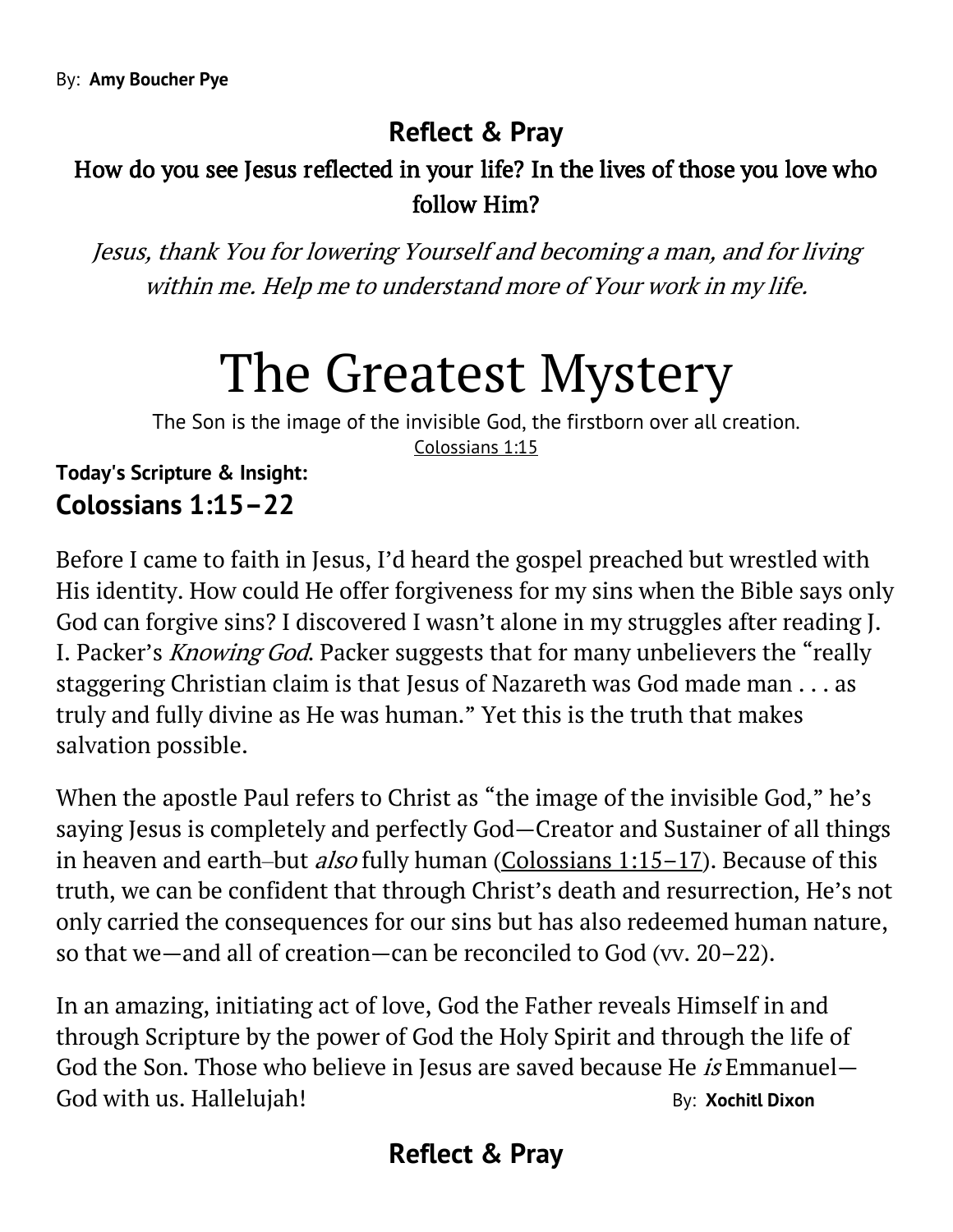#### When have you wrestled with your understanding of Jesus?

#### What was the result?

Loving God, thank You for revealing Yourself and reconciling us through Jesus.

## Virtual Presence

Though I am absent from you in body, I am present with you in spirit. [Colossians 2:5](https://biblia.com/bible/niv/Col%202.5)

#### **Today's Scripture & Insight: Colossians 2:1–5**

As the novel coronavirus marched across the globe, health experts advised increased physical distance between people as a means to slow the spread. Many countries asked their citizens to self-quarantine or shelter in place. Organizations sent employees home to work remotely if they could, while others suffered a financially debilitating loss of employment. Like others, I participated in church and small-group meetings through digital platforms. As a world, we practiced new forms of togetherness despite being physically disconnected.

It isn't just the internet that lets us maintain a sense of connection. We connect to one another as members of the body of Christ through the Spirit. Paul expressed this notion centuries ago in his letter to the Colossians. Though he hadn't personally founded their church, he cared deeply for them and their faith. And even though Paul couldn't be with them in person, he reminded them that he was "present with [them] in spirit" ([Colossians 2:5\)](https://biblia.com/bible/niv/Col%202.5).

We can't always be with those we love for financial, health, or other practical reasons, and technology can help fill that gap. Yet any form of virtual connection pales in comparison to the "togetherness" we can experience as fellow members of the body of Christ  $(1$  Corinthians  $12:27$ ). In such moments, we can, like Paul, rejoice in one another's firmness of faith and, through prayer,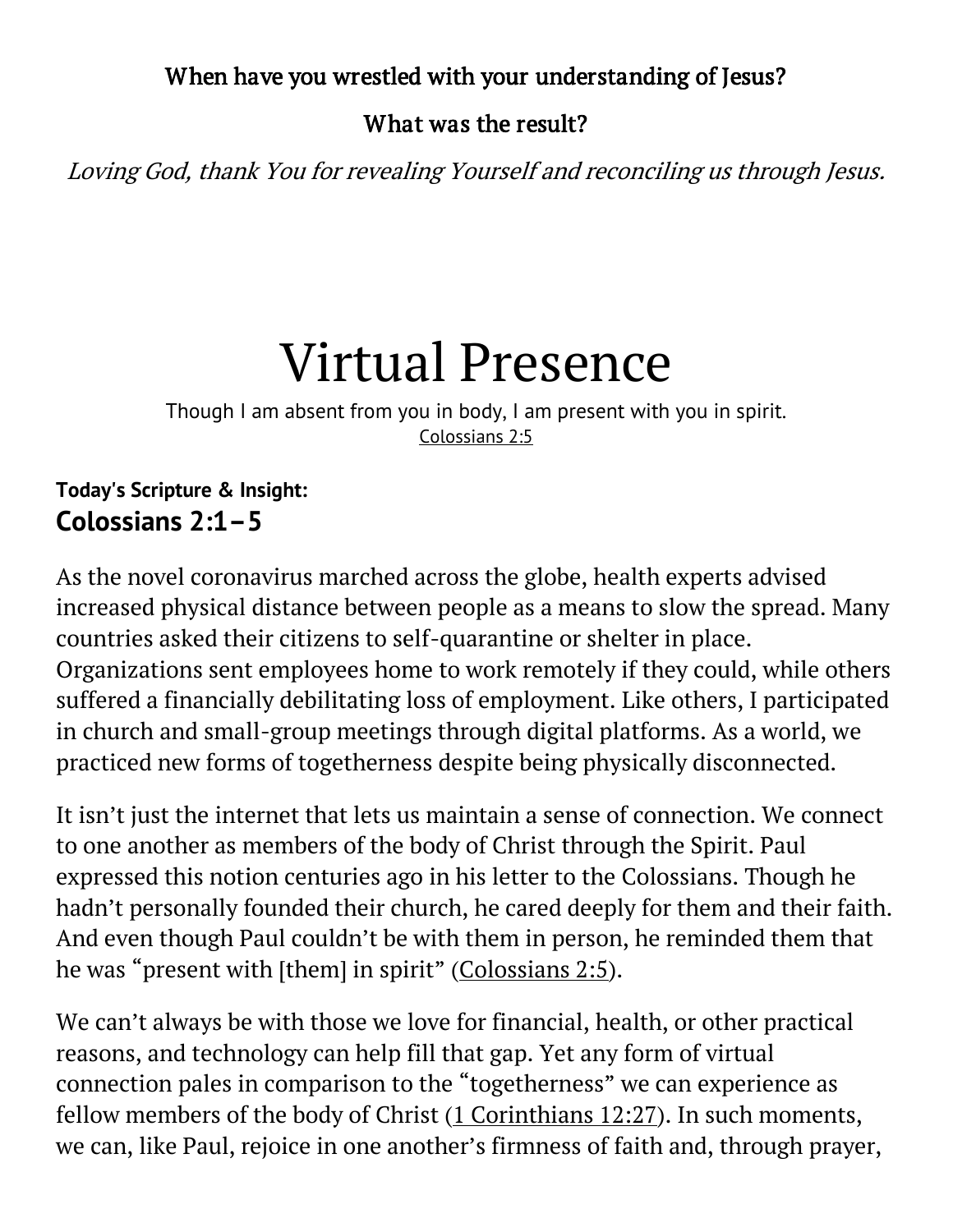encourage each other to fully "know the mystery of God, namely, Christ" [\(Colossians 2:2\)](https://biblia.com/bible/niv/Col%202.2). By: **[Kirsten Holmberg](https://odb.org/author/kirstenholmberg/)**

### **Reflect & Pray**

#### How have you experienced a sense of connection with other members of the body of Christ? Who needs your prayers of encouragement today?

Jesus, thank You for being with me even when no other person can be physically present. Thank You for the connection You give me to others through the Holy

Spirit.

# Loving Correction

Whoever heeds life-giving correction will be at home among the wise. [Proverbs 15:31](https://biblia.com/bible/niv/Prov%2015.31)

### **Luke 10:38–42**

For more than fifty years, my dad strove for excellence in his editing. His passion wasn't to just look for mistakes but also to make the copy better in terms of clarity, logic, flow, and grammar. Dad used a green pen for his corrections, rather than a red one. A green pen he felt was "friendlier," while slashes of red might be jarring to a novice or less confident writer. His objective was to gently point out a better way.

When Jesus corrected people, He did so in love. In some circumstances—such as when He was confronted with the hypocrisy of the Pharisees [\(Matthew 23\)](https://biblia.com/bible/niv/Matt%2023)-He rebuked them harshly, yet still for their benefit. But in the case of his friend Martha, a gentle correction was all that was needed [\(Luke 10:38](https://biblia.com/bible/niv/Luke%2010.38%E2%80%9342)–42). While the Pharisees responded poorly to His rebuke, Martha remained one of His dearest friends [\(John 11:5\)](https://biblia.com/bible/niv/John%2011.5).

Correction can be uncomfortable and few of us like it. Sometimes, because of our pride, it's hard to receive it graciously. The book of Proverbs talks much about wisdom and indicates that "heeding correction" is a sign of wisdom and understanding (15:31–32).

God's loving correction helps us to adjust our direction and to follow Him more closely. Those who refuse it are sternly warned (v. 10), but those who respond to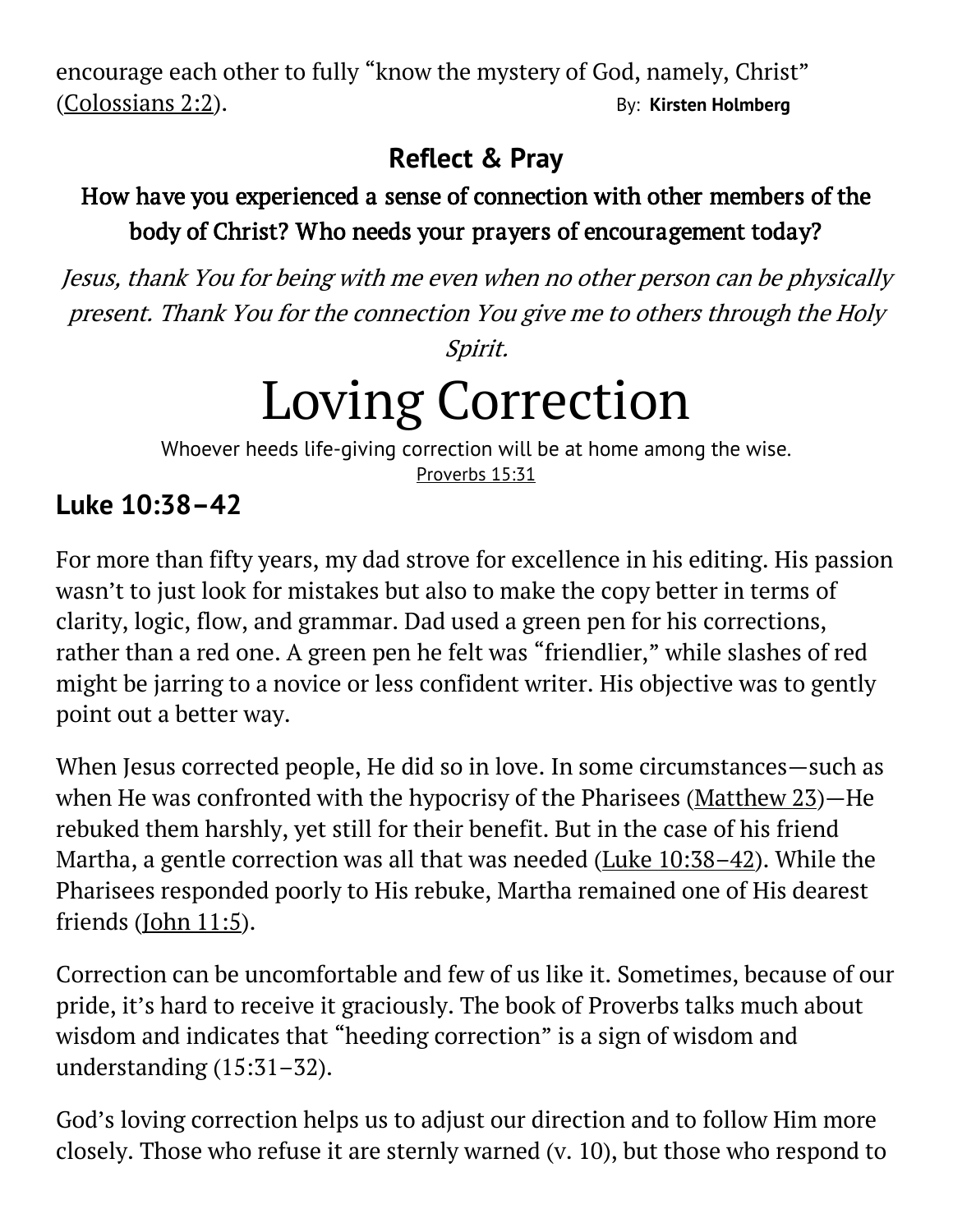it through the power of the Holy Spirit will gain wisdom and understanding (vv. 31–32). By: **[Cindy Hess Kasper](https://odb.org/author/cindyhesskasper/)**

### **Reflect & Pray**

#### How do you usually respond to loving correction from your heavenly Father? What correction have you received from someone that's made a significant difference in your life?

Father, help me learn to graciously accept Your loving correction so I can grow in wisdom and understanding.

# Beyond the Neighborhood

Love your neighbor as yourself. [Mark 12:31](https://biblia.com/bible/niv/Mark%2012.31)

### **Luke 10:25–37**

In the summer of 2017, Hurricane Harvey brought devastating losses of life and property to the Gulf Coast of the US. Many people provided food, water, clothing, and shelter for those in immediate need.

The owner of a piano store in Maryland felt prompted to do something more. He considered how music could bring a special kind of healing and sense of normalcy to people who had lost everything. So he and his staff began to refurbish pre-owned pianos and to make inquiries to see where the need was the greatest. That spring, Dean Kramer and his wife, Lois, began the long trek to Houston, Texas, driving a truck filled with free pianos to give to grateful families, churches, and schools in the ravaged area.

We sometimes assume the word *neighbor* means someone who lives nearby or at least is someone we know. But in [Luke 10,](https://biblia.com/bible/niv/Luke%2010) Jesus told the parable of the good Samaritan to teach that our love for our neighbors shouldn't have barriers. The man from Samaria freely gave to a wounded stranger, even though the man was a Jew, part of a people group at odds with the Samaritans (vv. 25–37).

When Dean Kramer was asked why he gave away all those pianos, he explained simply: "We're told to love our neighbors." And it was Jesus who said, "There is no commandment greater" ([Mark 12:31\)](https://biblia.com/bible/niv/Mark%2012.31) than to love God and our neighbor.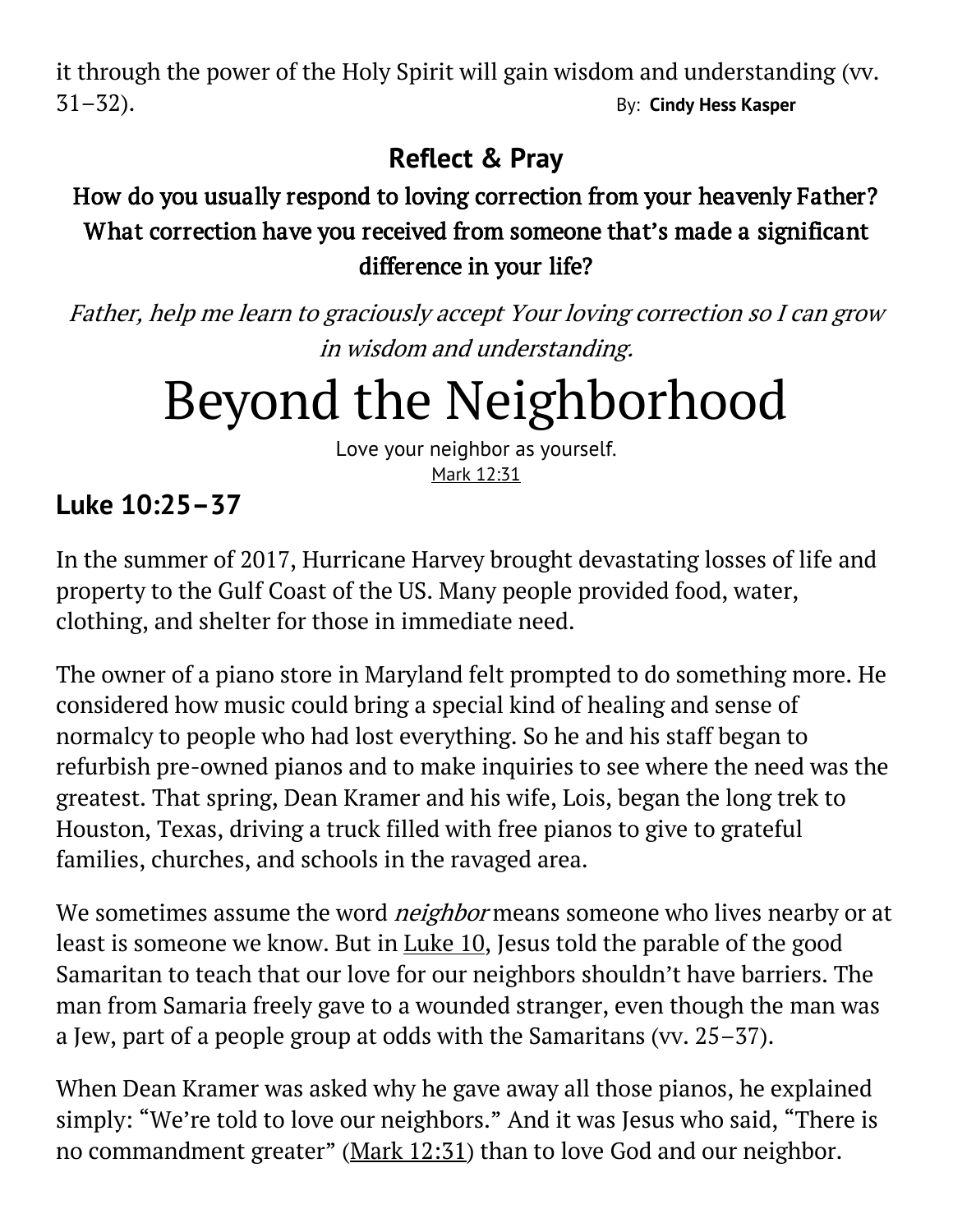#### In what way are you limiting your understanding of the word *neighbor*? How might God be urging you to expand the borders of your "neighborhood"?

Father, help me to look beyond borders and barriers, to see everyone as my neighbor, and to love in generous ways as You have taught me.

## *Connect 7 Devotions*

**For the Week of**

**July 18-22**

| ll Seventh S. a.<br>Gen. 18: (17-19)<br>July 24<br>$\vert$ (Prop. 12)<br>$120 - 33$<br>Pentecost | Psalm 138 | $ICol. 2:6-15$<br>$(16-19)$ | ll Luke 11:1–13 |
|--------------------------------------------------------------------------------------------------|-----------|-----------------------------|-----------------|
|--------------------------------------------------------------------------------------------------|-----------|-----------------------------|-----------------|

#### **Theme: Teach Us to Pray – Luke 11:1-13**

**11** One day Jesus was praying in a certain place. When he finished, one of his disciples said to him, *"Lord, teach us to pray*, just as John taught his disciples."

**<sup>2</sup>** He said to them, "When you pray, say:

"'Father,

hallowed be your name,

your kingdom come.

**<sup>3</sup>** Give us each day our daily bread.

**4** Forgive us our sins,

for we also forgive everyone who sins against us.

And lead us not into temptation.'"

**5** Then Jesus said to them, "Suppose you have a friend, and you go to him at midnight and say, 'Friend, lend me three loaves of bread; **<sup>6</sup>** a friend of mine on a journey has come to me, and I have no food to offer him.' **<sup>7</sup>** And suppose the one inside answers, 'Don't bother me. The door is already locked, and my children and I are in bed. I can't get up and give you anything.' **<sup>8</sup>** I tell you, even though he will not get up and give you the bread because of friendship, yet because of your shameless audacity he will surely get up and give you as much as you need.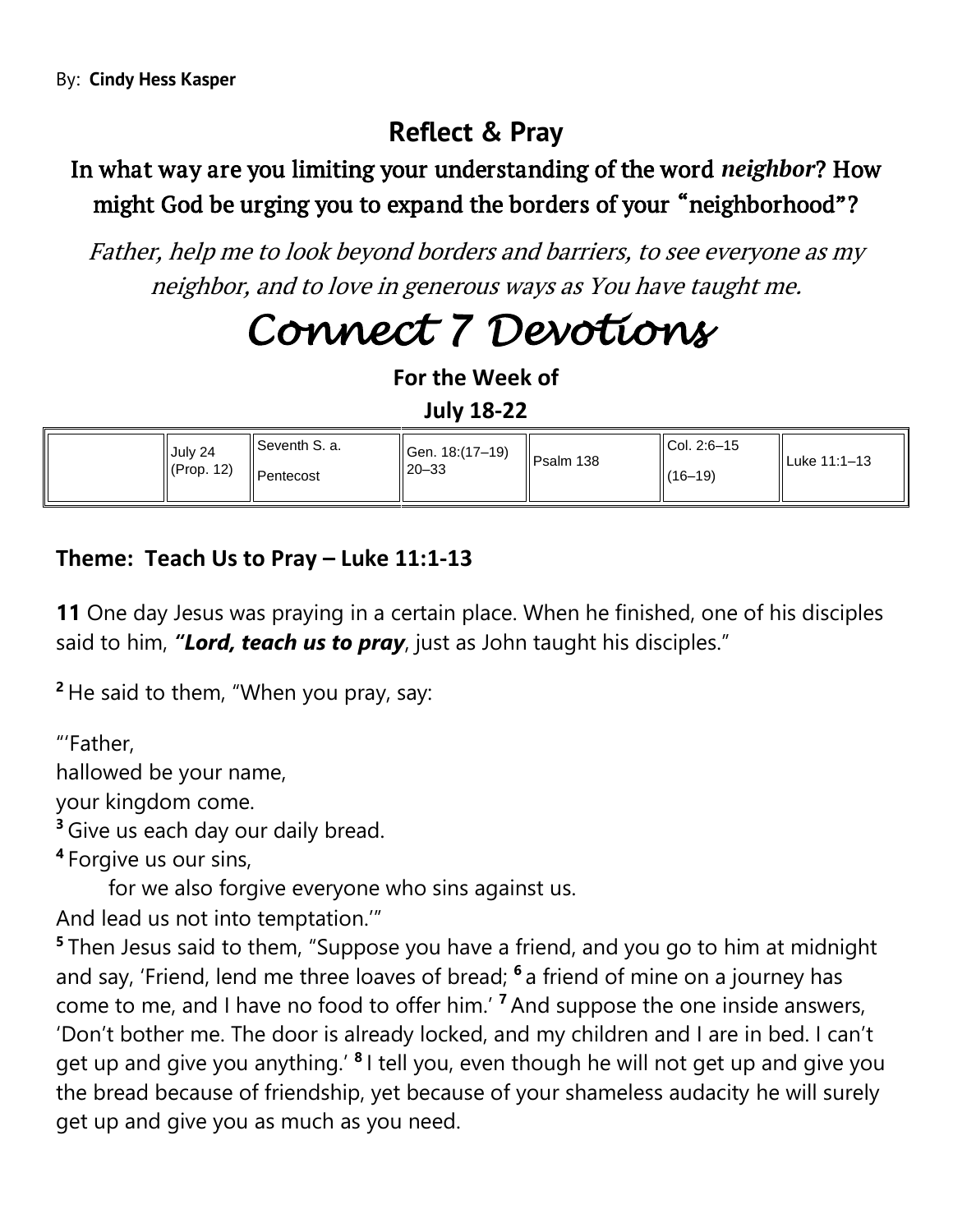**9** "So I say to you: Ask and it will be given to you; seek and you will find; knock and the door will be opened to you. **<sup>10</sup>** For everyone who asks receives; the one who seeks finds; and to the one who knocks, the door will be opened.

**<sup>11</sup>** "Which of you fathers, if your son asks for a fish, will give him a snake instead? **<sup>12</sup>** Or if he asks for an egg, will give him a scorpion? **<sup>13</sup>** If you then, though you are evil, know how to give good gifts to your children, how much more will your Father in heaven give the Holy Spirit to those who ask him!

# Confident Prayer

Which of you fathers, if your son asks for a fish, will give him a snake instead? [Luke 11:11](https://biblia.com/bible/niv/Luke%2011.11)

**Today's Scripture & Insight:**

#### **Luke 11:5–13**

Having tried for years to have a child, Richard and Susan were elated when Susan became pregnant. Her health problems, however, posed a risk to the baby, and so Richard lay awake each night praying for his wife and child. One night, Richard sensed he didn't need to pray so hard, that God had promised to take care of things. But a week later Susan miscarried. Richard was devastated. He wondered, Had they lost the baby because he hadn't prayed hard enough?

On first reading, we might think today's parable suggests so. In the story, a neighbor (sometimes thought to represent God) only gets out of bed to help the friend because of the friend's annoying persistence (Luke  $11:5-8$ ). Read this way, the parable suggests that God will give us what we need only if we badger Him. And if we *don't* pray hard enough, maybe God won't help us.

But biblical commentators like Klyne Snodgrass believe this misunderstands the parable—its real point being that if neighbors might help us for selfish reasons, how much *more* will our *un*selfish Father. We can therefore ask confidently (vv. 9–10), knowing that God is greater than flawed human beings (vv.  $11-13$ ). He isn't the neighbor in the parable, but the opposite of him.

"I don't know why you lost your baby," I told Richard, "but I know it wasn't because you didn't pray 'hard' enough. God isn't like that." By: **[Sheridan Voysey](https://odb.org/author/svoysey/)**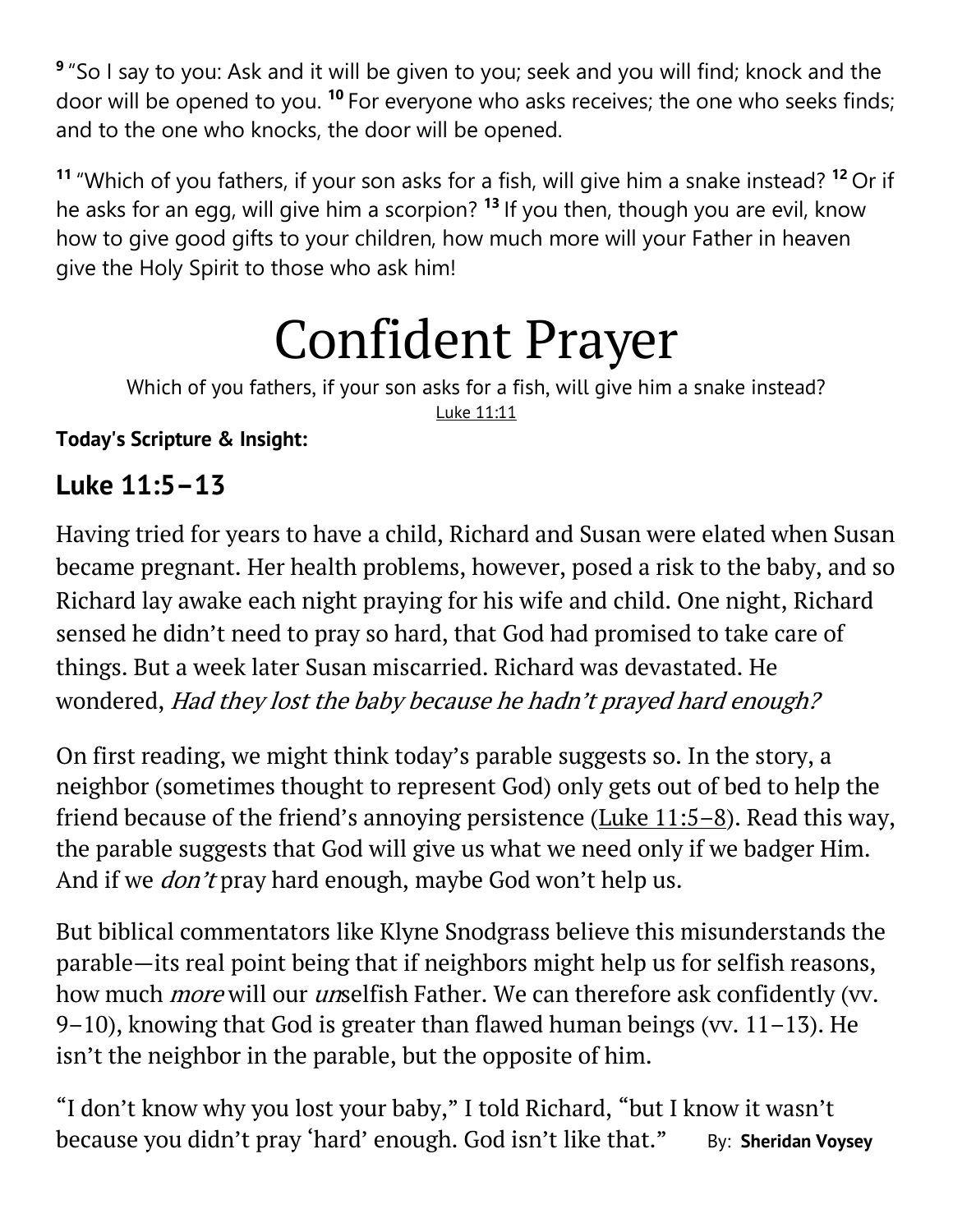#### If the neighbor in the parable represents God, what does it suggest God is like? If verses 11–13 clarify the parable, what then is God like?

Father, today I bring You my needs and the needs of others, confident that You'll hear and answer, and grateful that it's Your goodness and not my words that count.

## It's Up to God

Your will be done. [Matthew 6:10](https://biblia.com/bible/niv/Matt%206.10)

**Today's Scripture & Insight:**

#### **Matthew 6:5–15**

Nate and Sherilyn enjoyed their stop at an omakase restaurant while visiting New York City. Omakase is a Japanese word that translates, "I will leave it up to you," which means customers at such restaurants let the chef choose their meal. Even though it was their first time to try this type of cuisine and it sounded risky, they loved the food the chef chose and prepared for them.

That idea could carry over to our attitude toward God with our prayer requests: "I will leave it up to You." The disciples saw that Jesus "often withdrew to lonely places" to pray ([Luke 5:16\)](https://biblia.com/bible/niv/Luke%205.16), so they asked Him one day to teach them how to pray. He told them to ask for their daily needs, forgiveness, and the way out of temptation. Part of His response also suggested an attitude of surrender: "Your will be done, on earth as it is in heaven" ([Matthew 6:10\)](https://biblia.com/bible/niv/Matt%206.10).

We can pour out our needs to God because He wants to hear what's on our hearts—and He delights to give. But being human and finite, we don't always know what's best, so it only makes sense to ask with a humble spirit, in submission to Him. We can leave the answer to Him, confident that He's trustworthy and will choose to prepare what's good for us.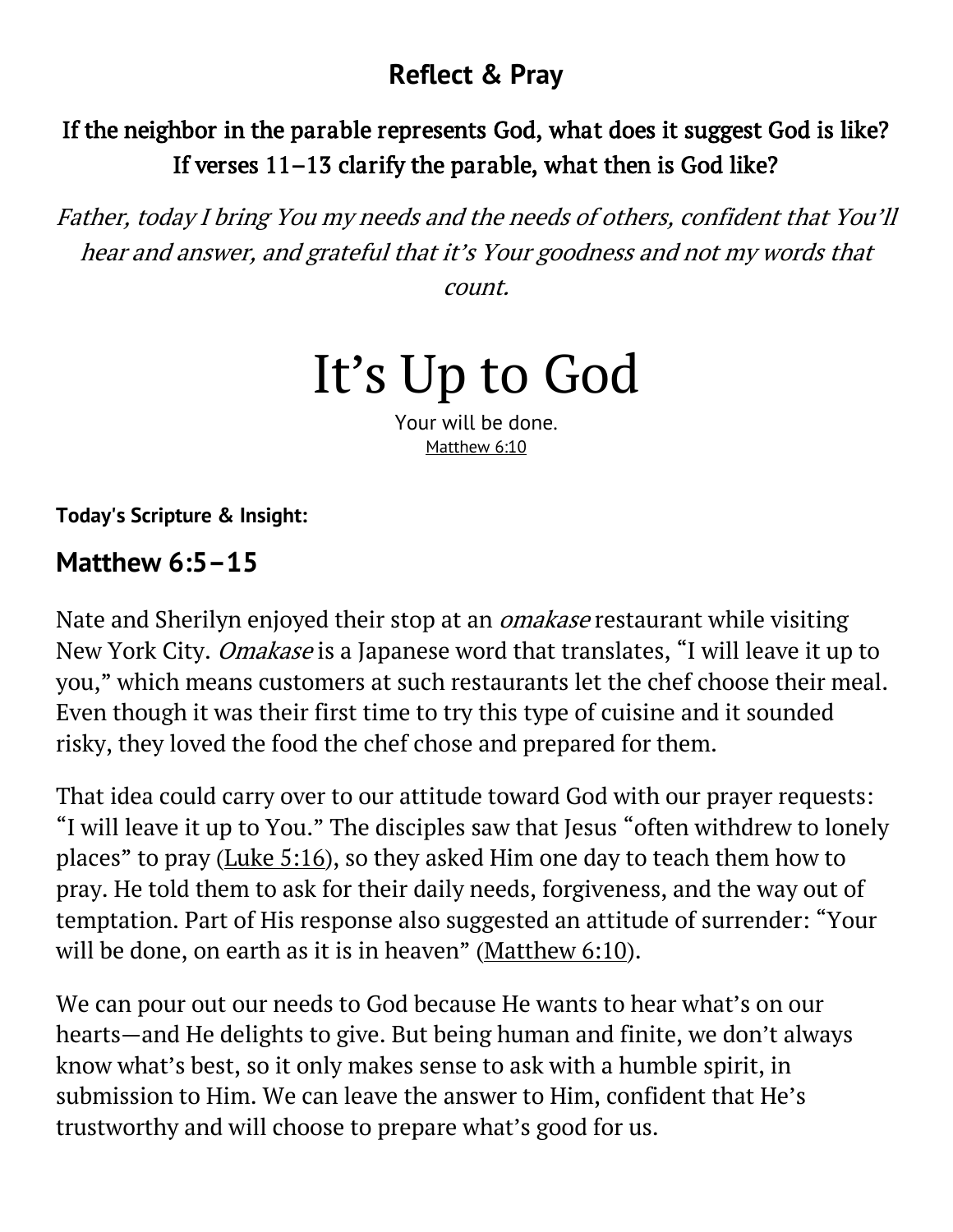#### What do you want to share with God right now? What would it look like if you totally surrendered it to Him?

Thank You, God, for carrying me and my needs close to Your heart. I surrender my life and those I love to Your care.

Our Father

This, then, is how you should pray: "Our Father . . ." [Matthew 6:9](https://biblia.com/bible/niv/Matt%206.9)

#### **Matthew 6:5–13**

Most mornings I recite the Lord's Prayer. I'm not worth much for the new day until I've grounded myself in those words. Recently I'd said only the first two words—"Our Father"—when my phone rang. It startled me as it was 5:43 a.m. Guess who? The phone display read "Dad." Before I had a chance to answer, the call quickly ended. I guessed my dad had called by mistake. Sure enough, he had. Random coincidence? Maybe, but I believe we live in a world awash in the mercy of God. That particular day I needed that reassurance of our Father's presence.

Think about that for a minute. Of all the ways Jesus could have taught His disciples to begin their prayers, He chose those two words—"Our Father" [\(Matthew 6:9\)](https://biblia.com/bible/niv/Matt%206.9) as the starting point. Random? No, Jesus was never less than intentional with His words. We all have different relationships with our earthly fathers—some good, some far less than that. However, praying in the way we should is not addressing "my" father or "your" father, but "our" Father, the One who sees us and hears us, and who knows what we need before we even ask Him (v. 8).

What an amazing reassurance, especially on those days when we might feel forgotten, alone, abandoned, or simply just not worth much. Remember,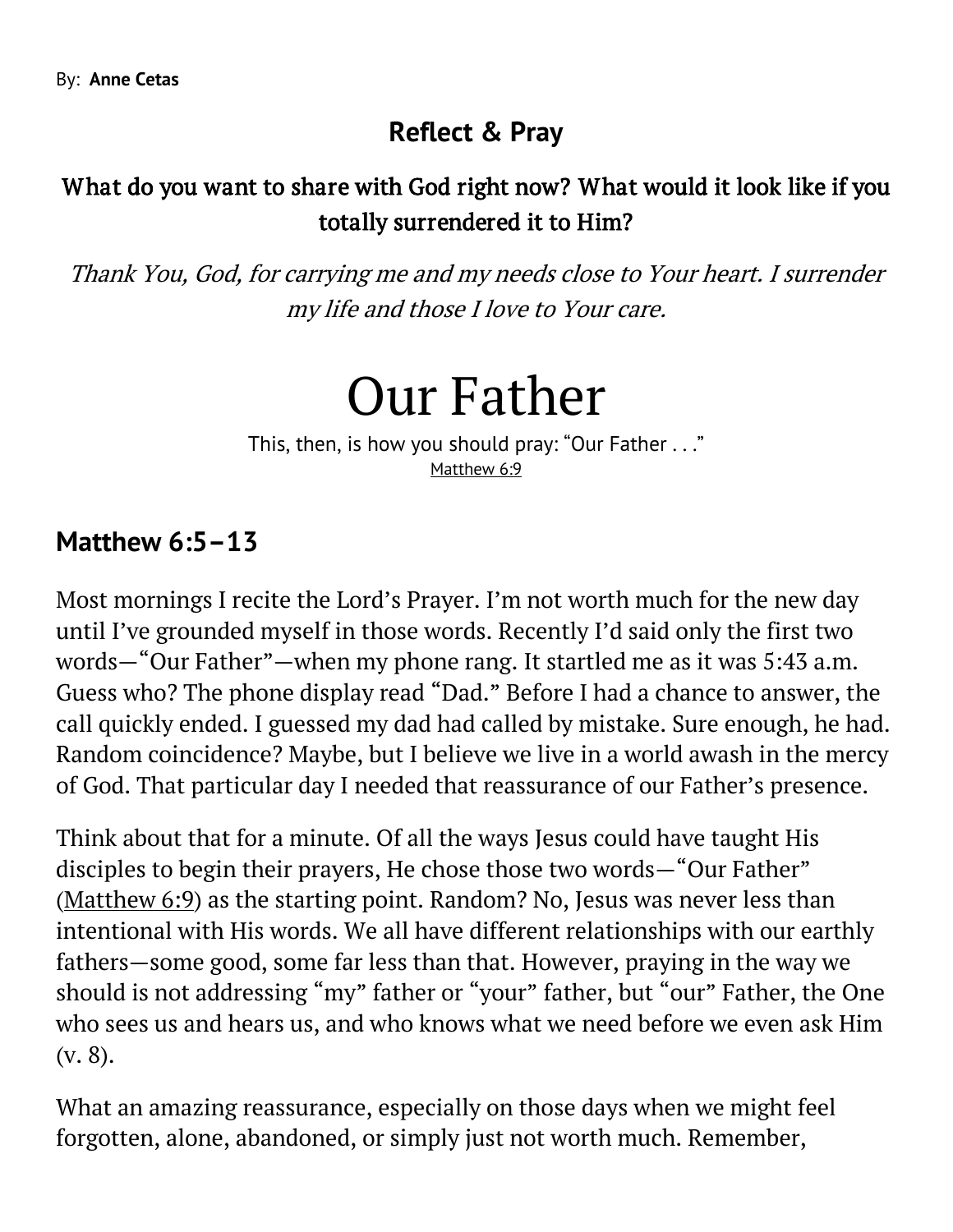regardless of where we are and what time of day or night it might be, our Father in heaven is always near. The same of the Business of Business and Business and Business and Business and Busine

### **Reflect & Pray**

#### How can you make the Lord's Prayer a part of your prayer life? What feelings do those two words—"Our Father"—stir in you?

Father, thank You for Your promise to hear me when I pray, regardless of where I may be.

## Prayer Eggs

Though it linger, wait for it; it will certainly come and will not delay. [Habakkuk 2:3](https://biblia.com/bible/niv/Hab%202.3)

#### **Habakkuk 2:1–3**

Just outside my kitchen window, a robin built her nest under the eaves of our patio roof. I loved watching her tuck grasses into a safe spot and then hunker down to incubate the eggs. Each morning I checked her progress; but each morning, there was nothing. Robin eggs take two weeks to hatch.

Such impatience isn't new for me. I've always strained against the work of waiting, especially in prayer. My husband and I waited nearly five years to adopt our first child. Decades ago, author Catherine Marshall wrote, "Prayers, like eggs, don't hatch as soon as we lay them."

The prophet Habakkuk wrestled with waiting in prayer. Frustrated at God's silence with Babylon's brutal mistreatment of the Southern Kingdom of Judah, Habakkuk commits to "stand at my watch and station myself on the ramparts," to "look to see what he will say to me" ([Habakkuk 2:1\)](https://biblia.com/bible/niv/Hab%202.1). God replies that Habakkuk is to wait for the "appointed time" (v. 3) and directs Habakkuk to "write down the revelation" so the word can be spread as soon as it's given (v. 2).

What God doesn't mention is that the "appointed time" when Babylon falls is six decades away, creating a long gap between promise and fulfillment. Like eggs,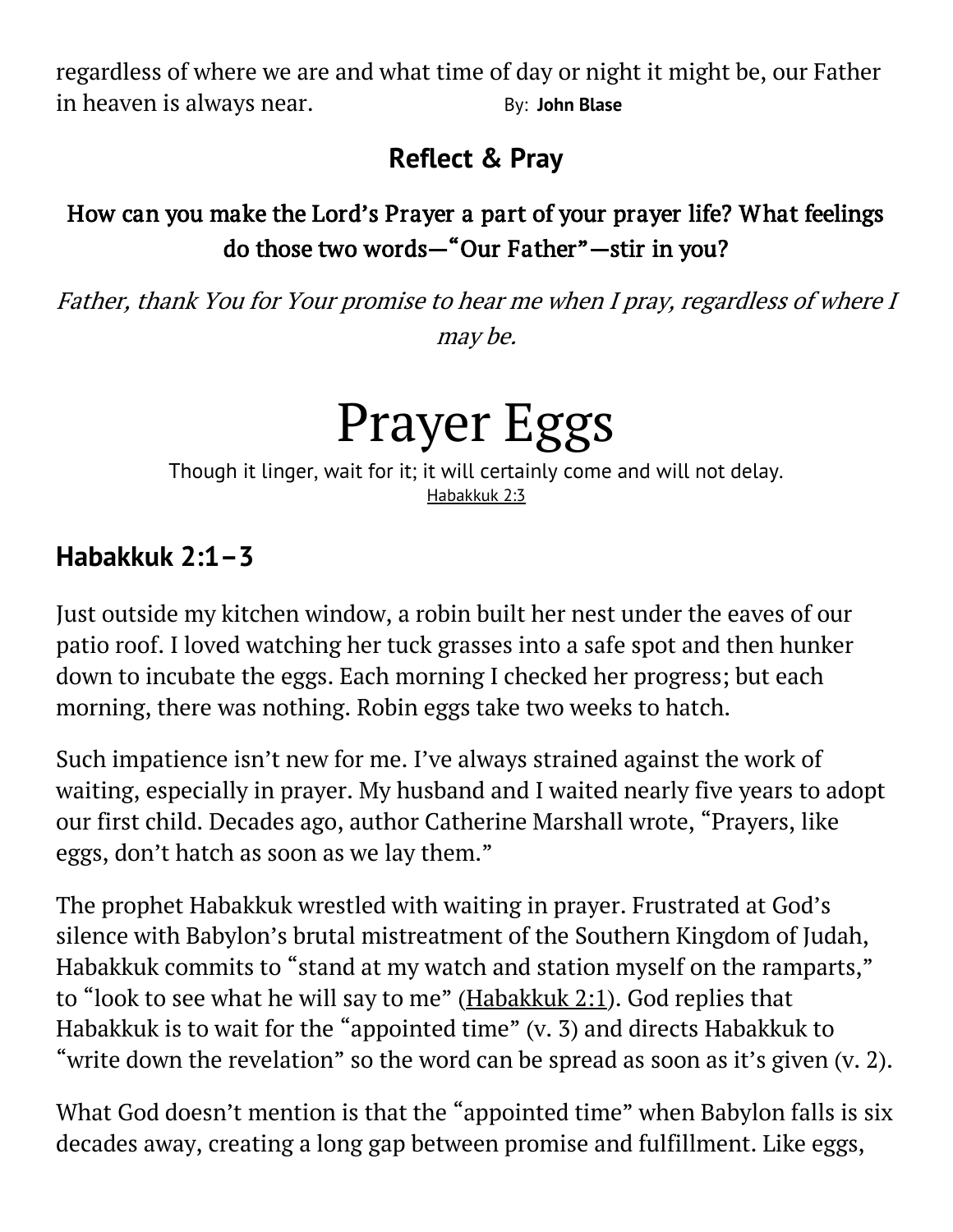prayers often don't hatch immediately but rather incubate in God's overarching purposes for our world and our lives. The same of the By: **[Elisa Morgan](https://odb.org/author/elisamorgan/)** 

### **Reflect & Pray**

#### How difficult do you find it to wait while God works? While you wait, how can you obey God in what He has already given you to do?

Dear God, help me to trust You to work while I'm waiting.

## The Privilege of Prayer

Give my son Solomon the wholehearted devotion to keep your commands, statutes and decrees. [1 Chronicles 29:19](https://biblia.com/bible/niv/1%20Chron%2029.19)

**Today's Scripture & Insight:**

### **1 Chronicles 29:11–19**

Country artist Chris Stapleton's deeply personal song, "Daddy Doesn't Pray Anymore," was inspired by his own father's prayers for him. The poignant lyrics reveal the reason his father's prayers ended: not disillusionment or weariness, but his own death. Stapleton imagines that now, instead of speaking with Jesus in prayer, his dad is walking and talking face-to-face with Jesus.

Stapleton's recollection of his father's prayers for him brings to mind a biblical father's prayer for his son. As King David's life ebbed away, he made preparations for his son Solomon to take over as the next king of Israel.

After assembling the nation together to anoint Solomon, David led the people in prayer, as he'd done many times before. As David recounted God's faithfulness to Israel, he prayed for the people to remain loyal to Him. Then he included a personal prayer specifically for his son, asking God to "give my son Solomon the wholehearted devotion to keep your commands, statutes and decrees" ([1 Chronicles 29:19\)](https://biblia.com/bible/niv/1%20Chron%2029.19).

We too have the remarkable privilege to faithfully pray for the people God has placed in our lives. Our example of faithfulness can make an indelible impact that will remain even after we're gone. Just as God continued to work out the answers to David's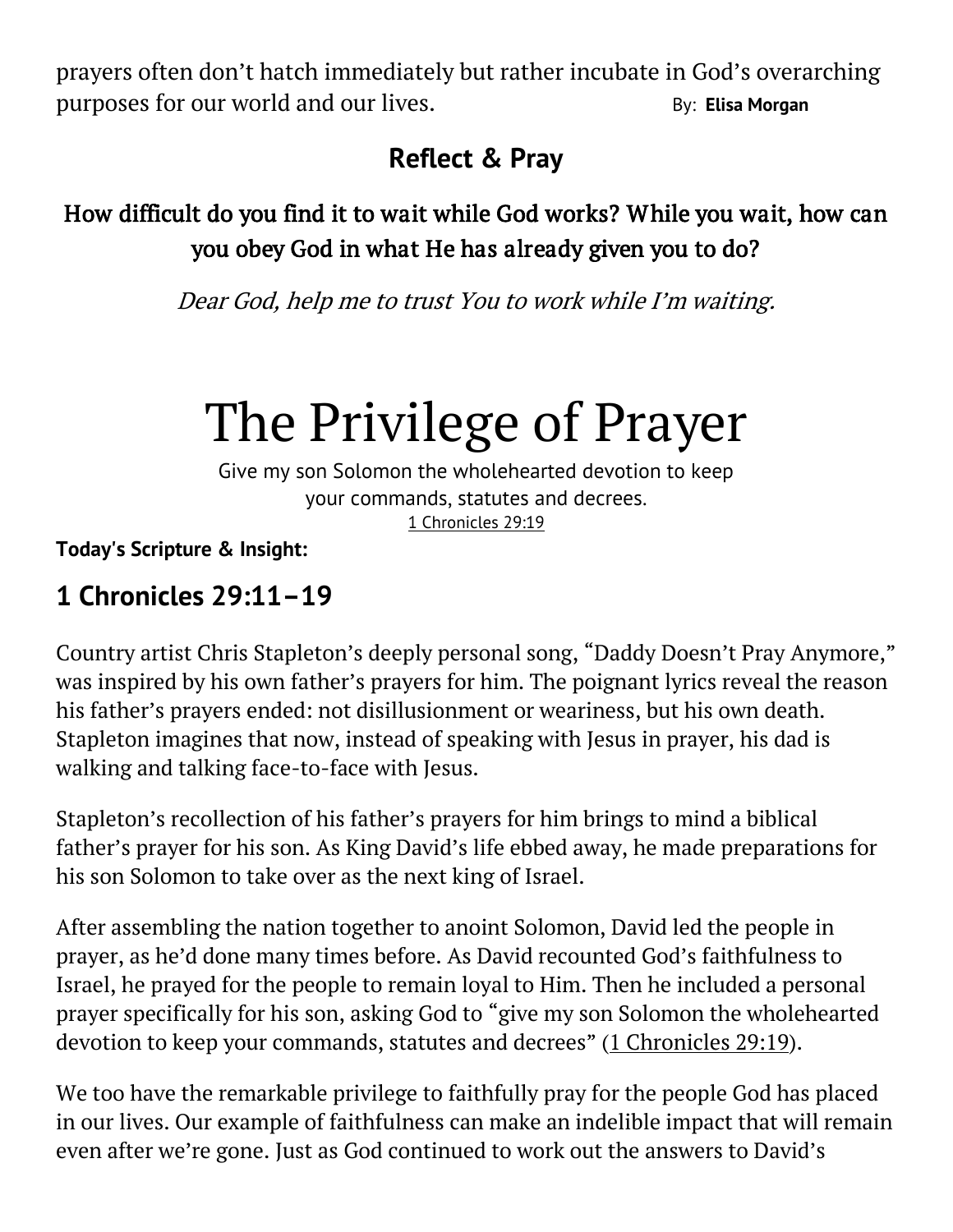prayers for Solomon and Israel after he was gone, so too the impact of our prayers outlives us. By: **[Lisa M. Samra](https://odb.org/author/lisasamra/)**

#### **Reflect & Pray**

#### How have someone's prayers made a significant impact on your life? How might you encourage others with your prayers?

Heavenly Father, I bring my loved ones before You and ask that You would work out Your plans in their lives.

*Connect 7 Devotions* 

**For the Week of July 14-29**

| July 31<br>$\mathsf{I}$ (Prop. 13) | $\parallel$ Eighth S. a.<br>Pentecost | $\parallel$ Eccl. 1:2, 12-14;<br>$12:18 - 26$ | Il Psalm 100 | $ICol. 3:1-11$ | ll Luke 12:13–21 |
|------------------------------------|---------------------------------------|-----------------------------------------------|--------------|----------------|------------------|
|                                    |                                       |                                               |              |                |                  |

#### **Ecclesiastes 1:2, 12-14; 2:18-26**

**2** "Meaningless! Meaningless!"

says the Teacher.

"Utterly meaningless!

Everything is meaningless."

**<sup>12</sup>** I, the Teacher, was king over Israel in Jerusalem. **<sup>13</sup>** I applied my mind to study and to explore by wisdom all that is done under the heavens. What a heavy burden God has laid on mankind! **<sup>14</sup>** I have seen all the things that are done under the sun; all of them are meaningless, a chasing after the wind.

**<sup>18</sup>** I hated all the things I had toiled for under the sun, because I must leave them to the one who comes after me. **<sup>19</sup>** And who knows whether that person will be wise or foolish? Yet they will have control over all the fruit of my toil into which I have poured my effort and skill under the sun. This too is meaningless. **<sup>20</sup>** So my heart began to despair over all my toilsome labor under the sun. **<sup>21</sup>** For a person may labor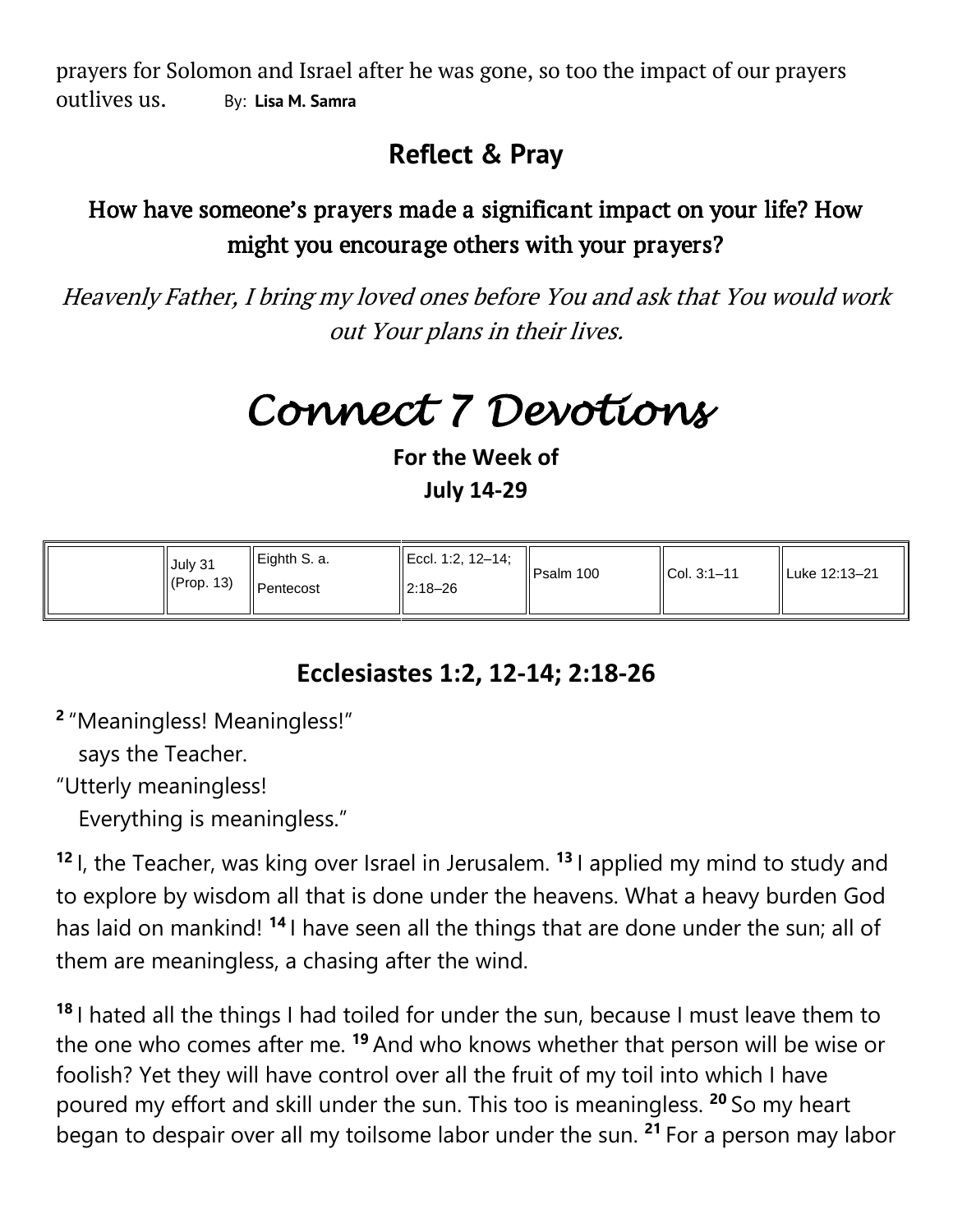with wisdom, knowledge and skill, and then they must leave all they own to another who has not toiled for it. This too is meaningless and a great misfortune. **<sup>22</sup>** What do people get for all the toil and anxious striving with which they labor under the sun? **<sup>23</sup>** All their days their work is grief and pain; even at night their minds do not rest. This too is meaningless.

**<sup>24</sup>** A person can do nothing better than to eat and drink and find satisfaction in their own toil. This too, I see, is from the hand of God, **<sup>25</sup>** for without him, who can eat or find enjoyment? **<sup>26</sup>** To the person who pleases him, God gives wisdom, knowledge and happiness, but to the sinner he gives the task of gathering and storing up wealth to hand it over to the one who pleases God. This too is meaningless, a chasing after the wind.

## Do Whatever

For without him, who can eat or find enjoyment? [Ecclesiastes 2:25](https://biblia.com/bible/niv/Eccles%202.25)

#### **Today's Scripture & Insight:**

#### **Ecclesiastes 2:17–25**

In a recent film, a self-proclaimed "genius" rants to the camera about the world's "horror, corruption, ignorance, and poverty," declaring life to be godless and absurd. While such thinking isn't unusual in many modern film scripts, what's interesting is where it leads. In the end, the lead character turns to the audience and implores us to do whatever it takes to find a little happiness. For him, this includes leaving traditional morality behind.

But will "do whatever" work? Facing his own despair at life's horrors, the Old Testament writer of Ecclesiastes gave it a try long ago, searching for happiness through pleasure [\(Ecclesiastes 2:1,](https://biblia.com/bible/niv/Eccles%202.1) [10\)](https://biblia.com/bible/niv/Ecclesiastes%202.10), grand work projects (vv.  $4-6$ ), riches (vv.  $7-9$ ), and philosophical inquiry (vv. 12–16). And his assessment? "All of it is meaningless, a chasing after the wind" (v. 17). None of these things is immune to death, disaster, or injustice (5:13–17).

Only one thing brings the writer of Ecclesiastes back from despair. Despite life's trials, we can find fulfillment when God is part of our living and working: "for without him, who can eat or find enjoyment?" (2:25). Life will at times feel meaningless, but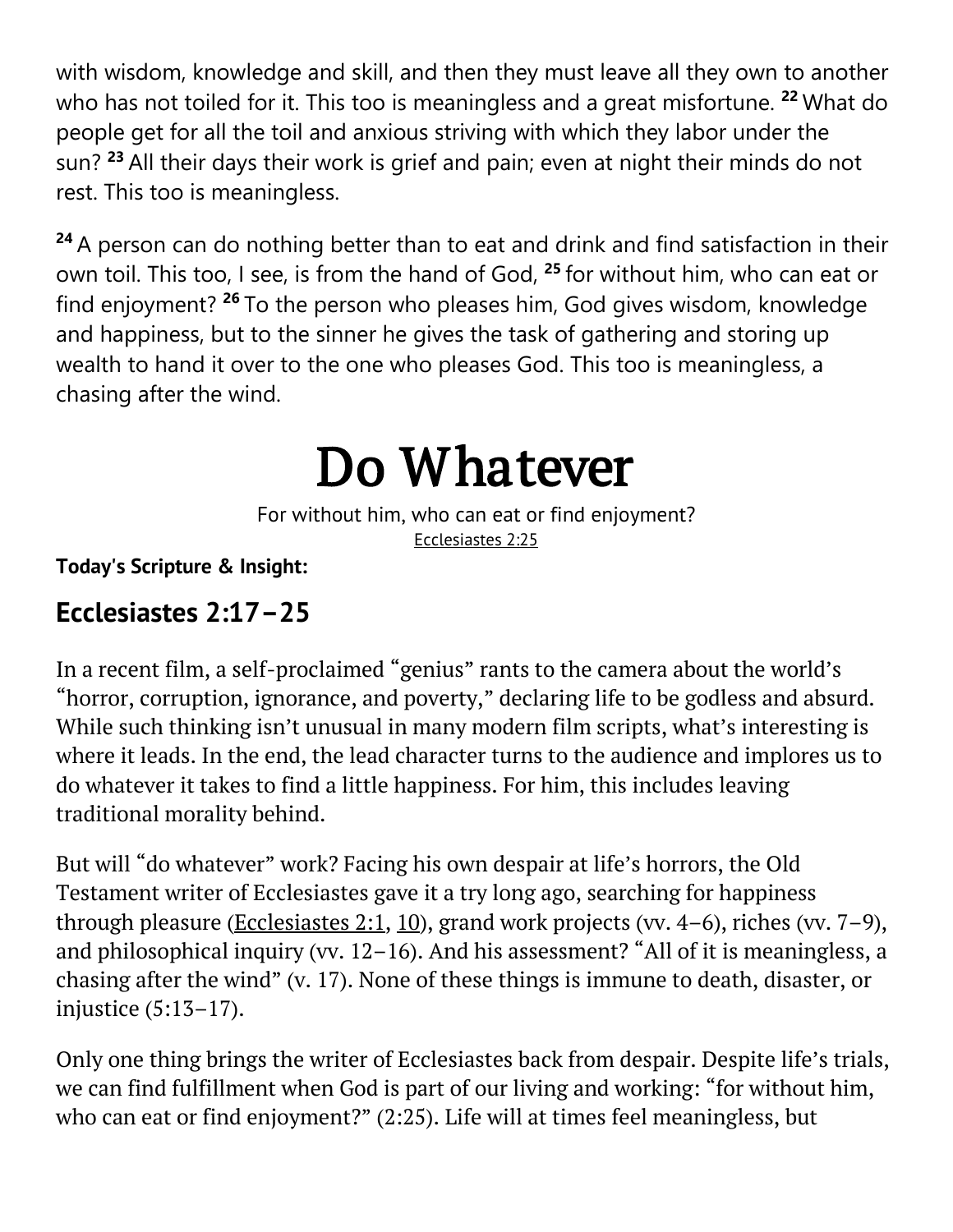"remember your Creator" (12:1). Don't exhaust yourself trying to figure life out, but "fear God and keep his commandments" (v. 13).

Without God as our center, life's pleasures and sorrows lead only to disillusionment. By: **[Sheridan Voysey](https://odb.org/author/svoysey/)**

### **Reflect & Pray**

#### How much do you seek happiness through things that won't last? Since the writer of Ecclesiastes didn't know the hope of resurrection, how would you consider his search in light of [Romans 8:11,](https://biblia.com/bible/niv/Rom%208.11) 18–[25?](https://biblia.com/bible/niv/Romans%208.18%E2%80%9325)

God, today I place You anew at the center of my living, working, joys, and disappointments, for without You nothing will satisfy or make sense.

## The Reason to Rest

What do people get for all the toil and anxious striving with which they labor under the sun? [Ecclesiastes 2:22](https://biblia.com/bible/niv/Eccles%202.22)

### **Ecclesiastes 2:17–26**

If you want to live longer, take a vacation! Forty years after a study of middleaged, male executives who each had a risk of heart disease, researchers in Helsinki, Finland, followed up with their study participants. The scientists discovered something they hadn't been looking for in their original findings: the death rate was lower among those who had taken time off for vacations.

Work is a necessary part of life—a part God appointed to us even before our relationship with Him was fractured in [Genesis 3.](https://biblia.com/bible/niv/Gen%203) Solomon wrote of the seeming meaninglessness of work experienced by those not working for God's honor recognizing its "anxious striving" and "grief and pain" ([Ecclesiastes 2:22](https://biblia.com/bible/niv/Eccles%202.22%E2%80%9323)–23). Even when they're not actively working, he says their "minds do not rest" because they're thinking about what still needs to be done (v. 23).

We too might at times feel like we're "chasing after the wind" (v. 17) and grow frustrated by our inability to "finish" our work. But when we remember that God is part of our labor—our purpose—we can both work hard *and* take time to rest. We can trust Him to be our Provider, for He's the giver of all things. Solomon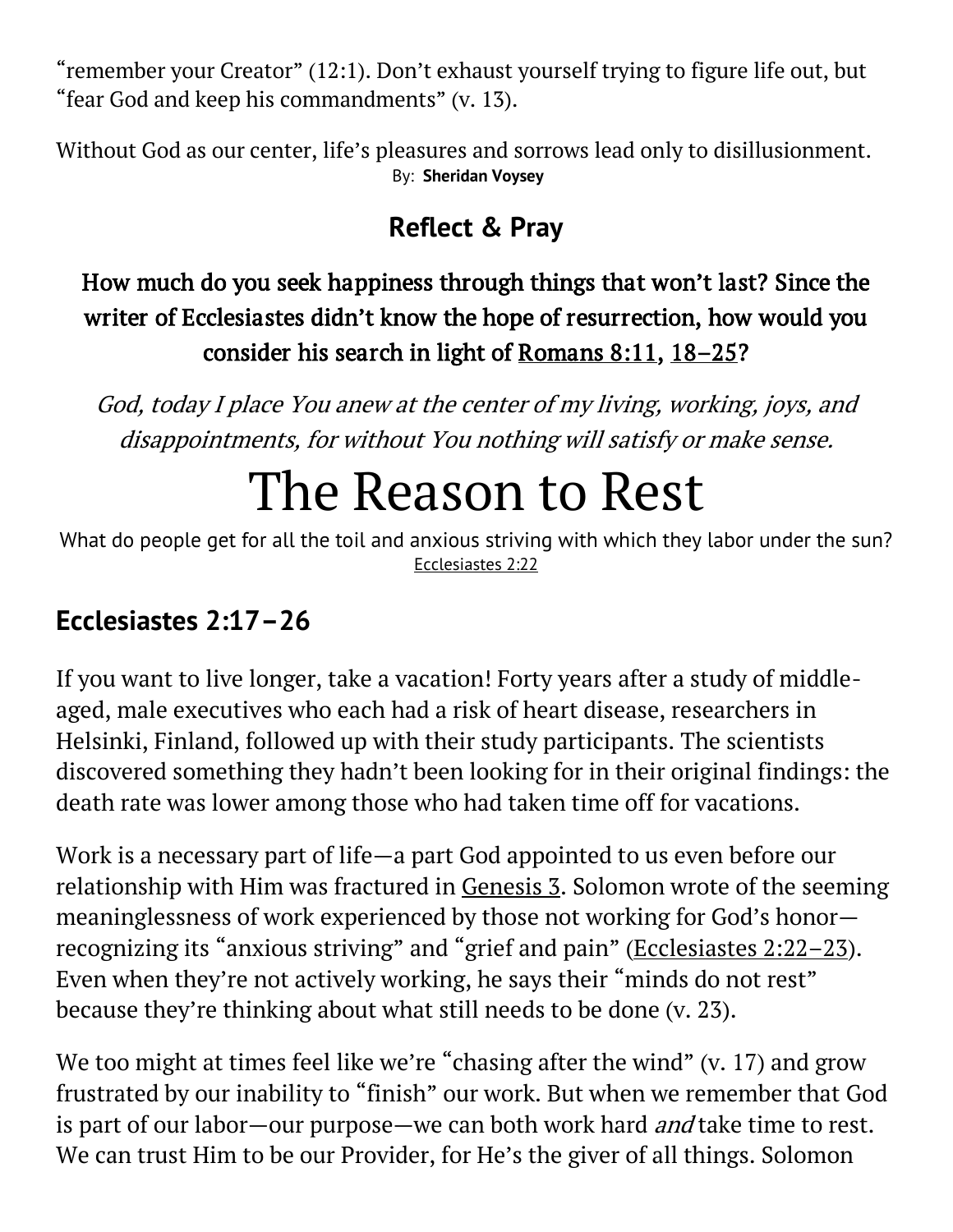acknowledges that "without him, who can eat or find enjoyment?" (v. 25). Perhaps by reminding ourselves of that truth, we can work diligently for Him [\(Colossians 3:23\)](https://biblia.com/bible/niv/Col%203.23) and also allow ourselves times of rest. By: **[Kirsten Holmberg](https://odb.org/author/kirstenholmberg/)** 

#### **Reflect & Pray**

How can you invite God into your labors? How might you allow Him to be your satisfaction even when your work isn't "finished"?

God, You bring meaning and purpose to all my labors.

## Leave a Little Behind

Leave them for the poor and for the foreigner residing among you. [Leviticus 23:22](https://biblia.com/bible/niv/Lev%2023.22)

### **Leviticus 23:15–22**

Pennies, nickels, dimes, quarters, and occasionally a half-dollar. That's what you'd find on the nightstand beside his bed. He'd empty his pockets each evening and leave the contents there, for he knew eventually they'd come to visit—they being his grandchildren. Over the years the kids learned to visit his nightstand as soon as they arrived. He could have put all that spare change in a coin bank or even stored it away in a savings account. But he didn't. He delighted in leaving it there for the little ones, the precious guests in his home.

A similar mindset is what's expressed in [Leviticus 23](https://biblia.com/bible/niv/Lev%2023) when it comes to bringing in the harvest from the land. God, via Moses, told the people something quite counterintuitive: not to "reap to the very edges of your field or gather the gleanings of your harvest" (v. 22). Essentially, He said, "Leave a little behind." This instruction reminded the people that God was behind the harvest in the first place, and that He used His people to provide for those of little account (the strangers in the land).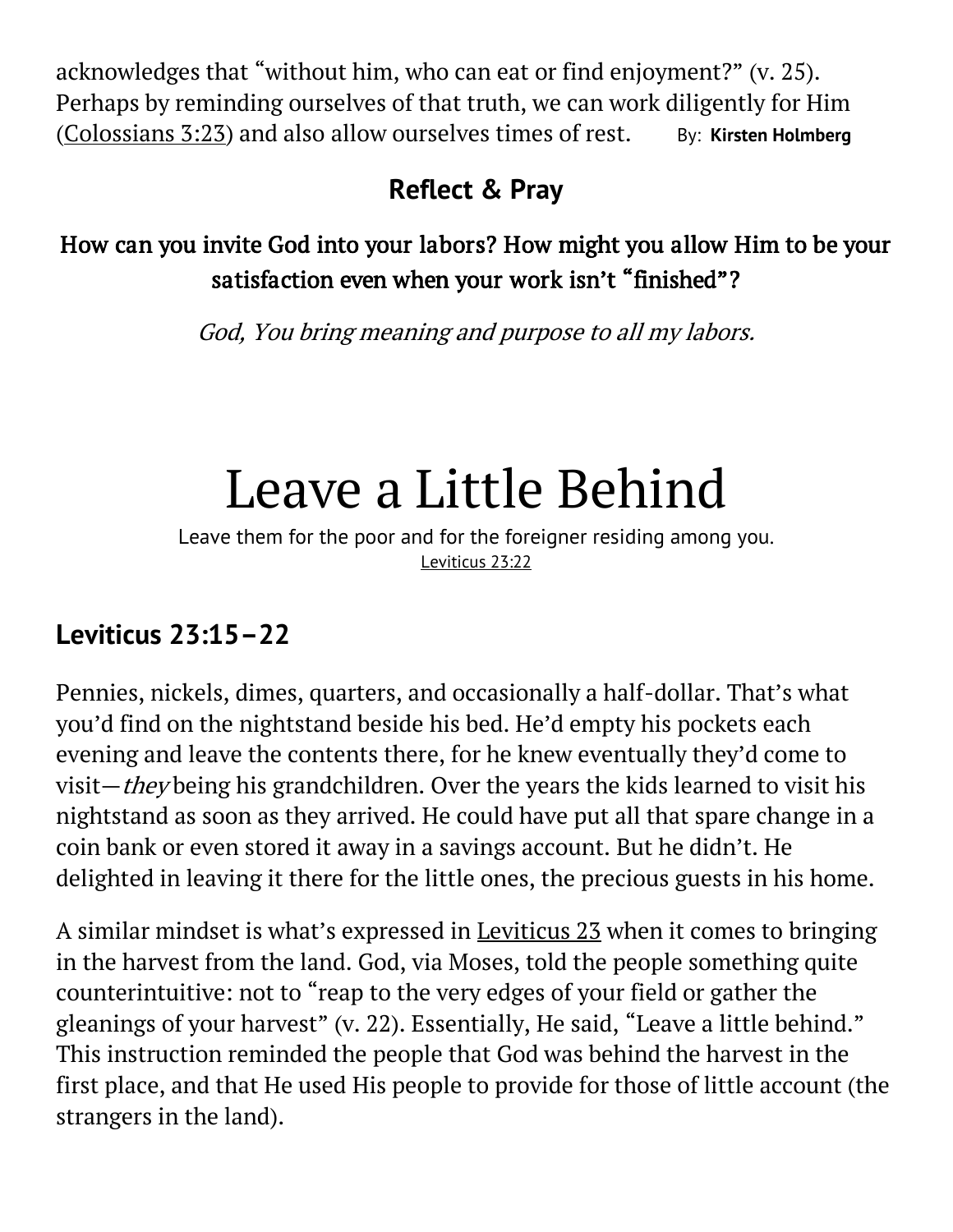Such thinking is definitely not the norm in our world. But it's exactly the kind of mindset that will characterize the grateful sons and daughters of God. He delights in a generous heart. And that often comes through you and me.

By: **[John Blase](https://odb.org/author/johnblase/)**

### **Reflect & Pray**

### What's your first reaction to the thought of "leaving a little behind"? What's one way you could practice such thankful generosity toward the poor or the strangers in your life?

Loving God, thank You for Your provision in my life. Give me eyes to see ways in which I can share with others, especially those poor and in need.

# Finding Joy in the Meaningless

When I surveyed all that my hands had done and what I had toiled to achieve, everything was meaningless, a chasing after the wind.

[Ecclesiastes 2:11](https://biblia.com/bible/niv/Eccles%202.11)

## **Ecclesiastes 2:1–11**

In 2010, James Ward, the creator of the blog "I Like Boring Things," launched a conference called the "Boring Conference." It's a one-day celebration of the mundane, the ordinary, and the overlooked. In the past, speakers have addressed seemingly meaningless topics like sneezing, sounds that vending machines make, and inkjet printers of 1999. Ward knows the topics may be boring, but the speakers can take a mundane subject and make it interesting, meaningful, and even joyful.

Several millennia ago, Solomon, the wisest of kings, launched his own search for joy in the meaningless and mundane. He pursued work, bought flocks, built wealth, acquired singers, and constructed buildings [\(Ecclesiastes 2:4](https://biblia.com/bible/niv/Eccles%202.4%E2%80%939)–9). Some of these pursuits were honorable and some were not. Ultimately, in his pursuit of meaning, the king found nothing but boredom (v. 11). Solomon maintained a worldview that didn't press beyond the limits of human experience to include God. Ultimately, however, he realized that he'd find joy in the mundane only when he remembered and worshiped God (12:1–7).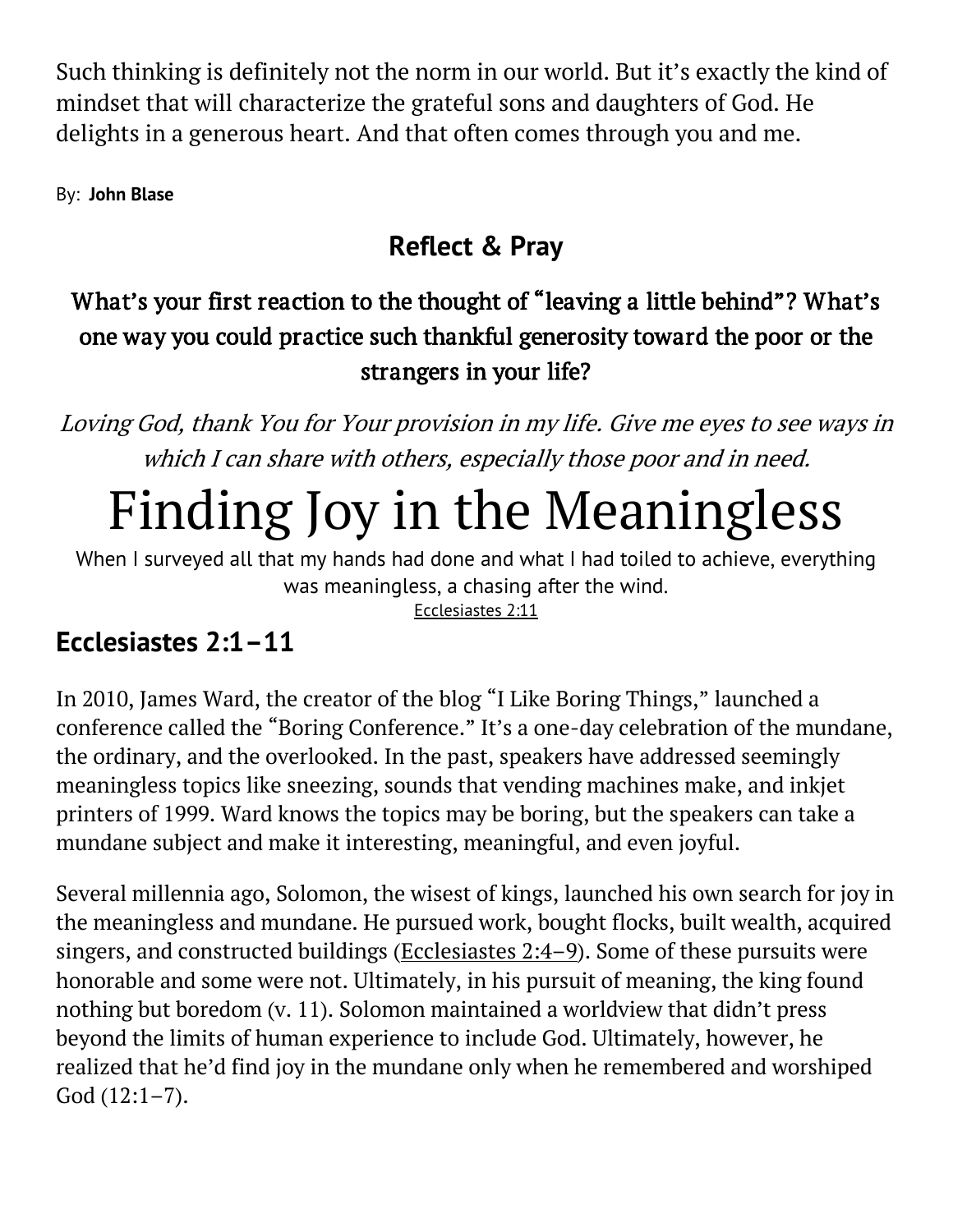When we find ourselves in the whirlwind of tedium, let's launch our own daily miniconference, as we "remember [our] Creator"  $(v, 1)$ —the God who fills the mundane with meaning. As we remember and worship Him, we'll find wonder in the ordinary, gratitude in the mundane, and joy in the seemingly meaningless things of life. By: **[Marvin Williams](https://odb.org/author/marvinwilliams/)**

### **Reflect & Pray**

#### Why is it so hard to find meaning in things that can never satisfy? How do you need to reprioritize your commitment to and worship of God so you can find your meaning in Him?

God, take the unremarkable moments of my life and infuse them with Your joy and wonder.

# Who Am I Working For?

"For whom am I toiling," he asked, "and why am I depriving myself of enjoyment?" [Ecclesiastes 4:8](https://biblia.com/bible/niv/Eccles%204.8)

**Today's Scripture & Insight:**

#### **Ecclesiastes 4:4-16**

Henry worked 70 hours a week. He loved his job and brought home a sizeable paycheck to provide good things for his family. He always had plans to slow down but he never did. One evening he came home with great news—he had been promoted to the highest position in his company. But no one was home. Over the years, his children had grown up and moved out, his wife had found a career of her own, and now the house was empty. There was no one to share the good news with.

Solomon talked about the need to keep a balance in life with our work. He wrote, "Fools fold their hands and ruin themselves" ( $\underline{E}$ ccl. 4:5). We don't want to go to the extreme of being lazy, but neither do we want to fall into the trap of being a workaholic. "Better one handful with tranquillity than two handfuls with toil and chasing after the wind" (v. 6). In other words, it is better to have less and enjoy it